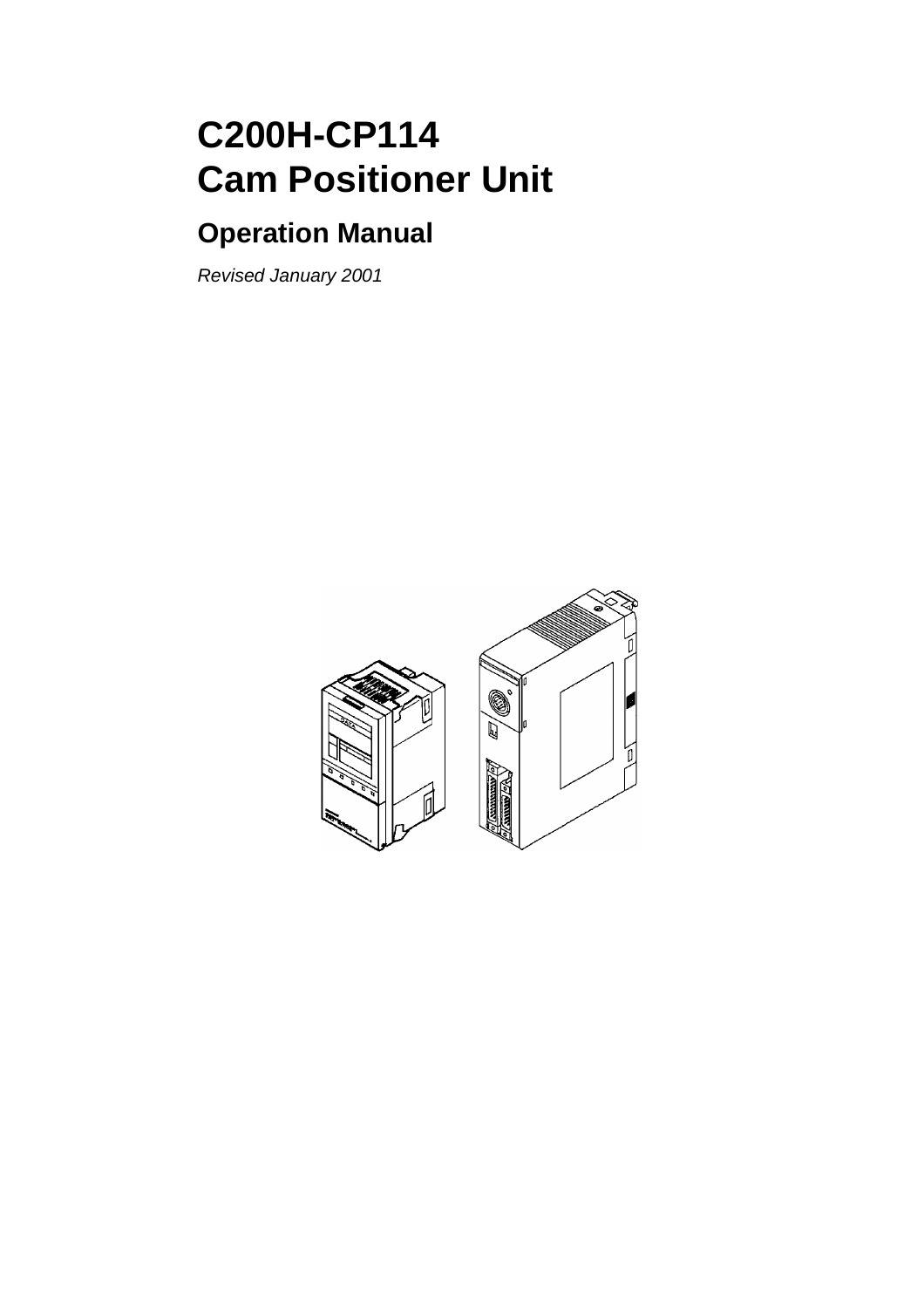# **Notice:**

OMRON products are manufactured for use according to proper procedures by a qualified operator and only for the purposes described in this manual.

The following conventions are used to indicate and classify precautions in this manual. Always heed the information provided with them. Failure to heed precautions can result in injury to people or damage to property.

- **IDANGER** Indicates an imminently hazardous situation which, if not avoided, will result in death or<br>
serious injury.<br> **INVARNING** Indicates a potentially hazardous situation which, if not avoided, could result in death o serious injury.
- $\bigwedge$  WARNING UARNING Indicates a potentially hazardous situation which, if not avoided, could result in death or<br>
serious injury.<br> **aution** Indicates a potentially hazardous situation which, if not avoided, may result in minor or serious injury.
- $\mathbf{r}$  Ca moderate injury, or property damage.

# **OMRON Product References**

All OMRON products are capitalized in this manual. The word "Unit" is also capitalized when it refers to an OMRON product, regardless of whether or not it appears in the proper name of the product. The abbreviation "Ch," which appears in some displays and on some OMRON products, often means "word" and is abbreviated "Wd" in documentation in this sense.

The abbreviation "PC" means Programmable Controller and is not used as an abbreviation for anything else.

# **Visual Aids**

The following headings appear in the left column of the manual to help you locate different types of information.

- **Note** Indicates information of particular interest for efficient and convenient operation of the product.
- **Reference** Indicates supplementary information on related topics that may be of interest to the user.
	- **1,2,3...** 1. Indicates lists of one sort or another, such as procedures, checklists, etc.

#### **OMRON, 1993**

All rights reserved. No part of this publication may be reproduced, stored in a retrieval system, or transmitted, in any form, or by any means, mechanical, electronic, photocopying, recording, or otherwise, without the prior written permission of OMRON.

No patent liability is assumed with respect to the use of the information contained herein. Moreover, because OMRON is constantly striving to improve its high-quality products, the information contained in this manual is subject to change without notice. Every precaution has been taken in the preparation of this manual. Nevertheless, OMRON assumes no responsibility for errors or omissions. Neither is any liability assumed for damages resulting from the use of the information contained in this publication.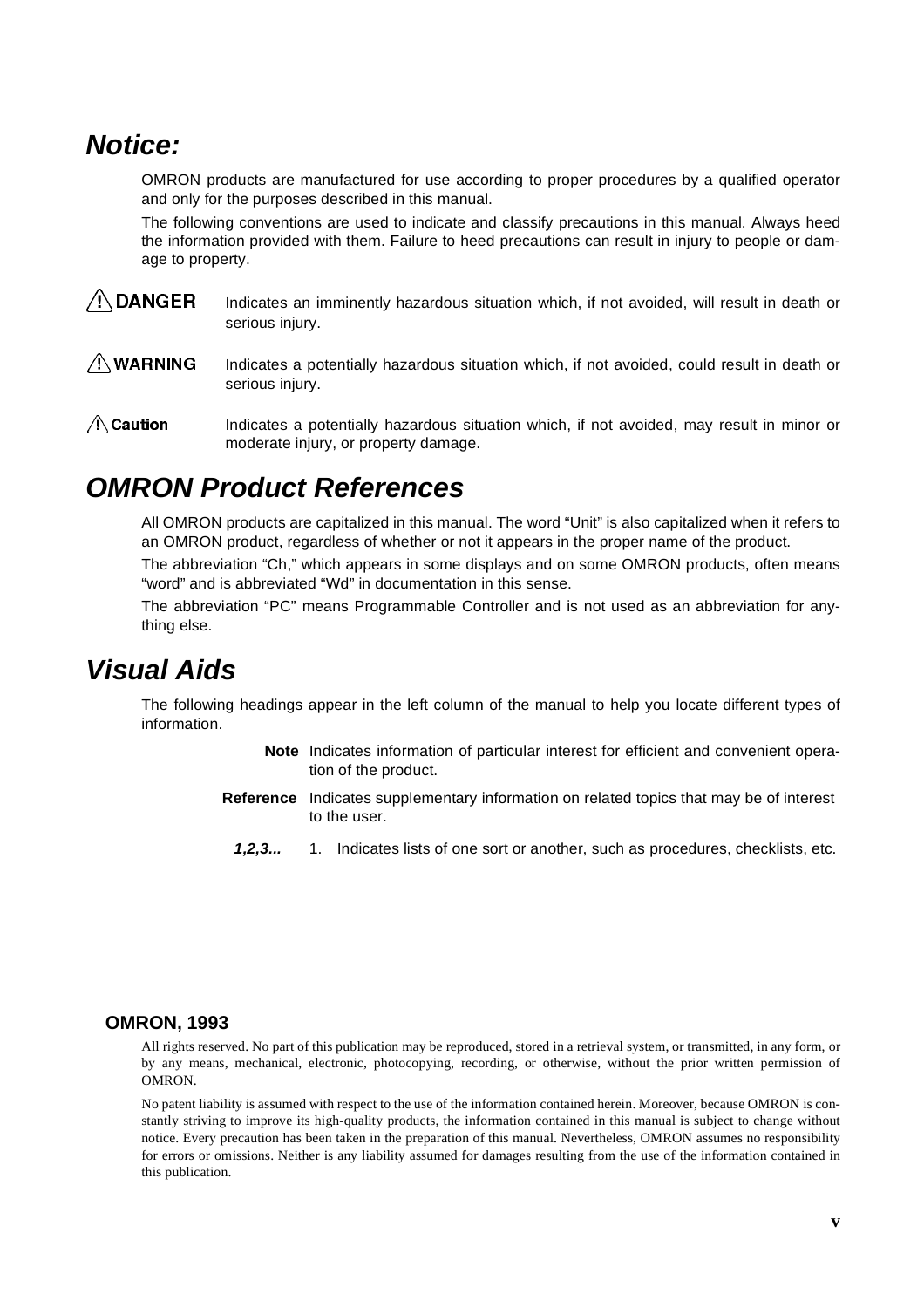# **TABLE OF CONTENTS**

|                | PRECAUTIONS                                   |
|----------------|-----------------------------------------------|
| 1              |                                               |
| 2              |                                               |
| 3              |                                               |
| $\overline{4}$ |                                               |
| 5              |                                               |
|                | <b>SECTION 1</b>                              |
|                | <b>Features and System Configuration </b>     |
| $1 - 1$        |                                               |
| $1-2$          |                                               |
|                | <b>SECTION 2</b>                              |
|                | Connection and Settings                       |
| $2 - 1$        |                                               |
| $2 - 2$        |                                               |
| $2 - 3$        |                                               |
|                | <b>SECTION 3</b>                              |
|                | Data Setting Console Operation                |
| $3-1$          |                                               |
| $3-2$          |                                               |
| $3 - 3$        |                                               |
|                | <b>SECTION 4</b>                              |
|                | PC Memory Allocation and Programming          |
| $4-1$          |                                               |
| $4 - 2$        | Peripheral Device Operations and Data Setting |
| $4 - 3$        |                                               |
|                | <b>SECTION 5</b>                              |
|                | Troubleshooting                               |
|                |                                               |
|                | <b>Appendices</b>                             |
| A              |                                               |
| B.             |                                               |
| C              |                                               |
|                |                                               |
|                | <b>Revision History </b>                      |
|                |                                               |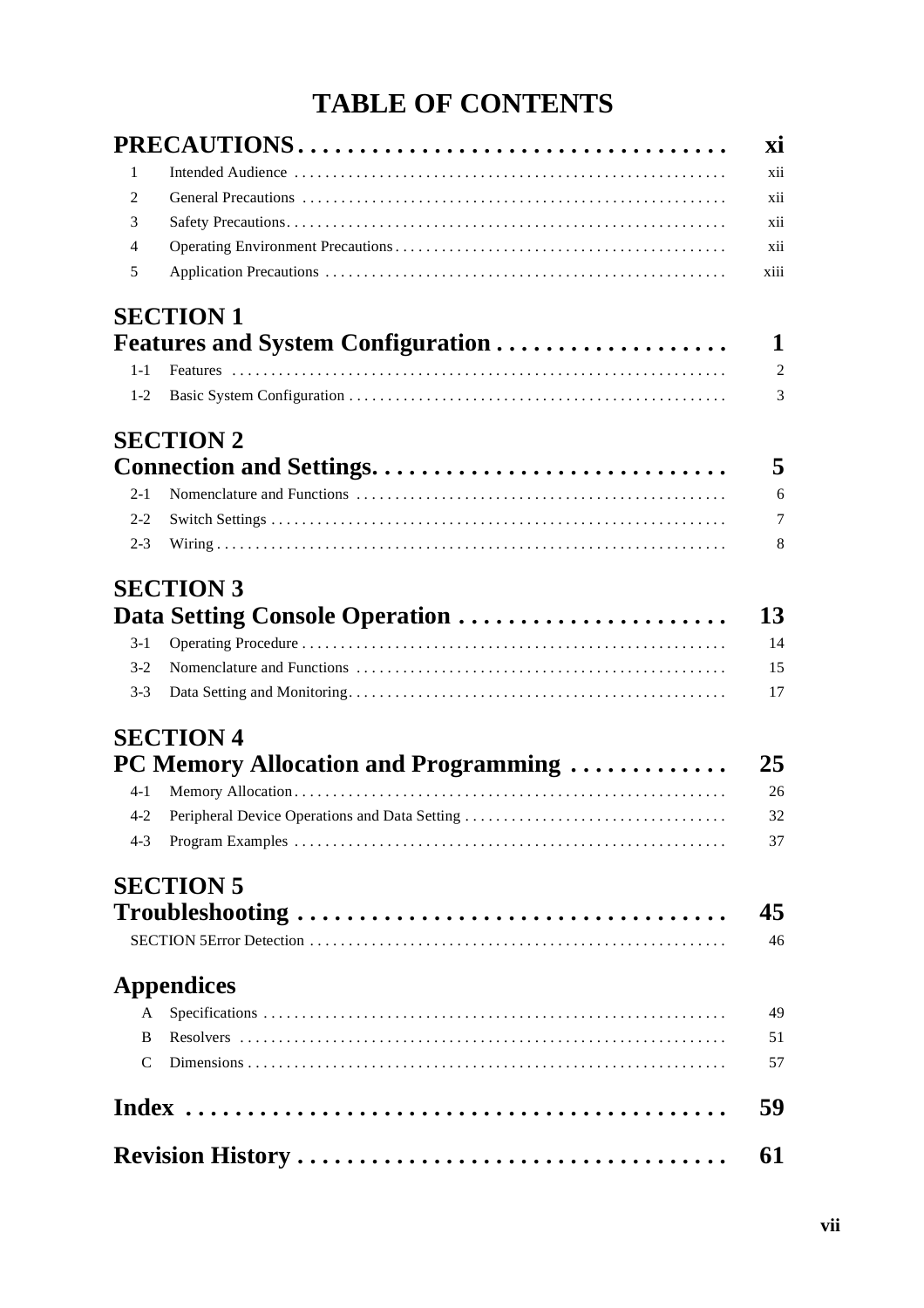# **About this Manual:**

This manual describes the installation and operation of the C200H-CP114 Cam Positioner Unit and includes the sections described below. Also briefly described is the basic operation and installation of the C200H–DSC01 Data Setting Console.

Please read this manual carefully and be sure you understand the information provided before attempting to install and operate the Temperature Control Unit and Data Setting Console.

**Section 1** provides Cam Positioner Unit features and describes its basic system configuration.

**Section 2** provides information on the connections and settings of the Cam Positioner Unit.

**Section 3** provides the basic operating procedures of the Data Setting Console including data settings and monitoring.

**Section 4** provides the C200H□ PC's memory allocation for the Cam Positioner Unit. Basic programming procedures and examples are also provided.

**Section 5** provides possible errors and corrections.

The **Appendices** provide information on specifications, resolvers, and dimensions.

ARNING Failure to read and understand the information provided in this manual may result in personal injury or death, damage to the product, or product failure. Please read each section in its entirety and be sure you unde sonal injury or death, damage to the product, or product failure. Please read each section in its entirety and be sure you understand the information provided in the section and related sections before attempting any of the procedures or operations given.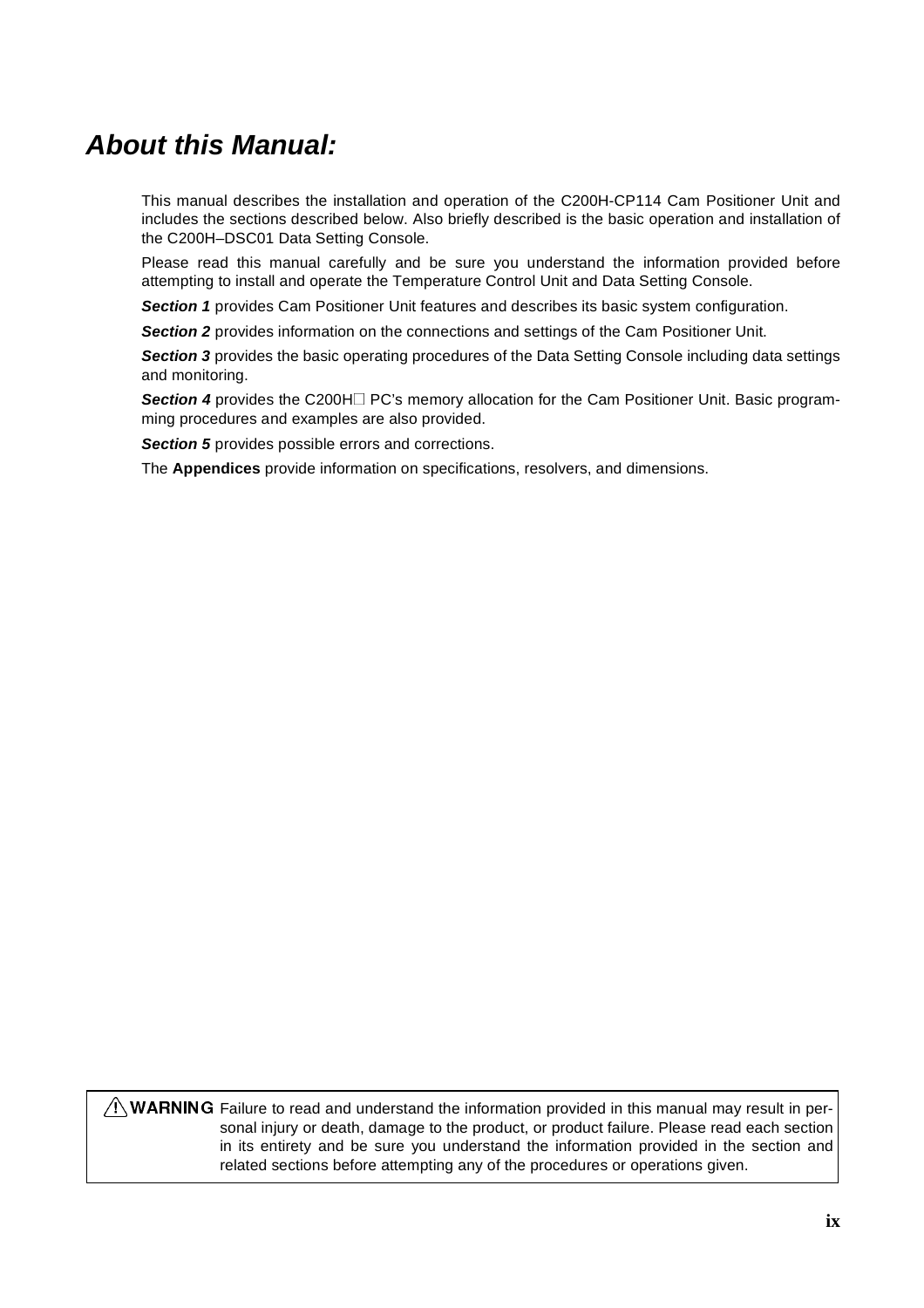# **PRECAUTIONS**

This section provides general precautions for using the Programmable Controller (PC) and Cam Positioner Unit.

**The information contained in this section is important for the safe and reliable application of the Cam Positioner Unit. You must read this section and understand the information contained before attempting to set up or operate a PC system and Cam Positioner Unit.**

|  | xii |
|--|-----|
|  | xii |
|  | xii |
|  |     |
|  |     |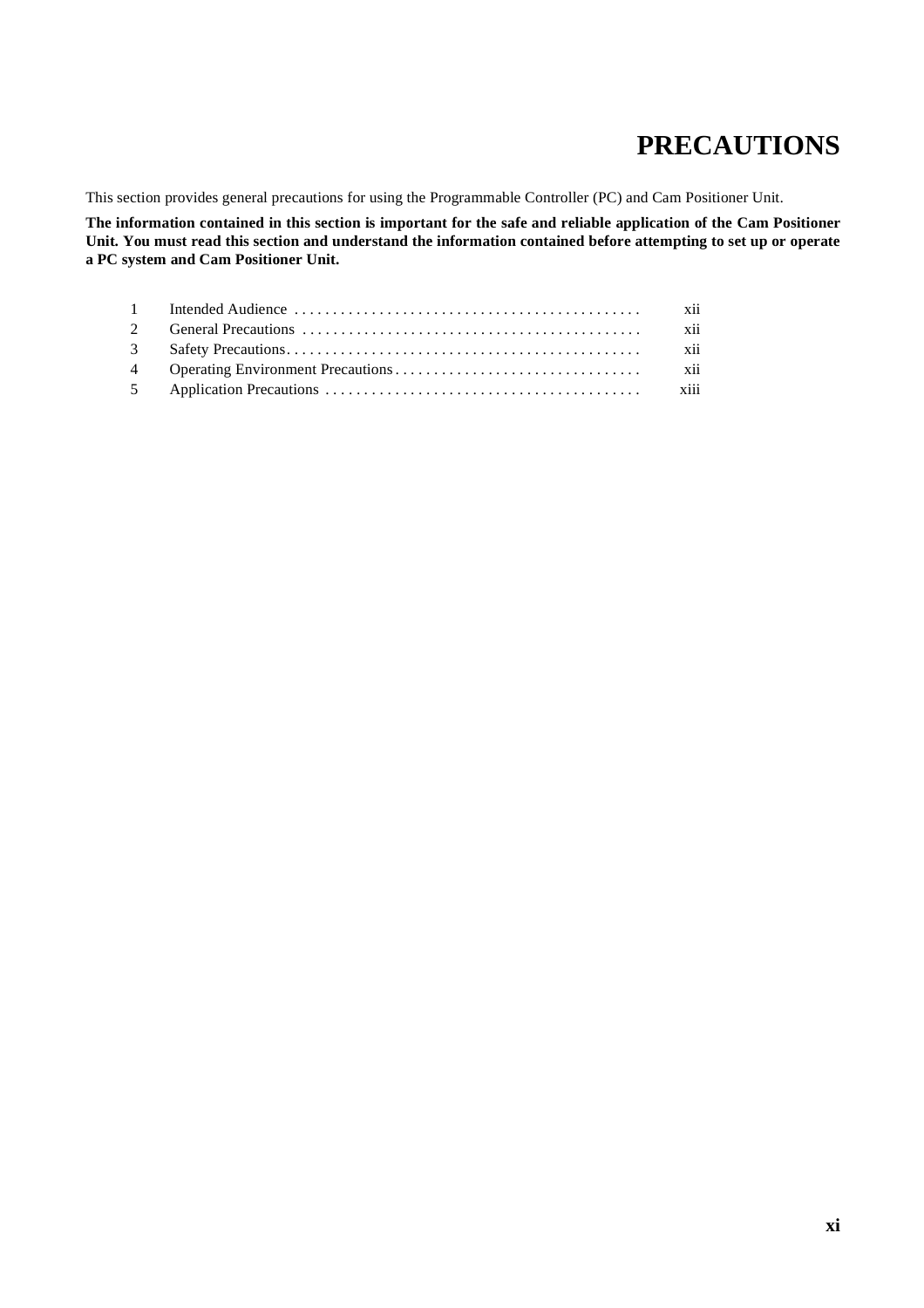## **1 Intended Audience**

This manual is intended for the following personnel, who must also have knowledge of electrical systems (an electrical engineer or the equivalent).

- Personnel in charge of installing FA systems
- Personnel in charge of designing FA systems
- Personnel in charge of managing FA systems and facilities

## **2 General Precautions**

The user must operate the product according to the performance specifications described in the operation manuals.

Before using the product under conditions which are not described in the manual or applying the product to nuclear control systems, railroad systems, aviation systems, vehicles, combustion systems, medical equipment, amusement machines, safety equipment, and other systems, machines, and equipment that may have a serious influence on lives and property if used improperly, consult your OMRON representative.

Make sure that the ratings and performance characteristics of the product are sufficient for the systems, machines, and equipment, and be sure to provide the systems, machines, and equipment with double safety mechanisms.

This manual provides information for programming and operating the OMRON Cam Positioner Unit. Be sure to read this manual before attempting to use the software and keep this manual close at hand for reference during operation.

**ARNING** It is extremely important that a PC and all PC Units be used for the specified purpose and under the specified conditions, especially in applications that can directly or indirectly affect human life. You must con purpose and under the specified conditions, especially in applications that can directly or indirectly affect human life. You must consult with your OMRON representative before applying a PC System to the above-mentioned applications.

# **3 Safety Precautions**

 $\sqrt{N}$  WARNING Do not attempt to take any Unit apart while power is being supplied. Doing so may result in electric shock.

 $\hat{P}$  WARNING Do not touch any of the terminals or terminal blocks while power is being supplied. Doing so may result in electric shock.<br>
Arating Environment Precautions plied. Doing so may result in electric shock.

# -**4 Operating Environment Precautions**

 $\overline{\Delta}$  Caution Do not operate the control system in the following places:

- Locations subject to direct sunlight.
- Locations subject to temperatures or humidity outside the range specified in the specifications.
- Locations subject to condensation as the result of severe changes in temperature.
- Locations subject to corrosive or flammable gases.
- Locations subject to dust (especially iron dust) or salts.
- Locations subject to exposure to water, oil, or chemicals.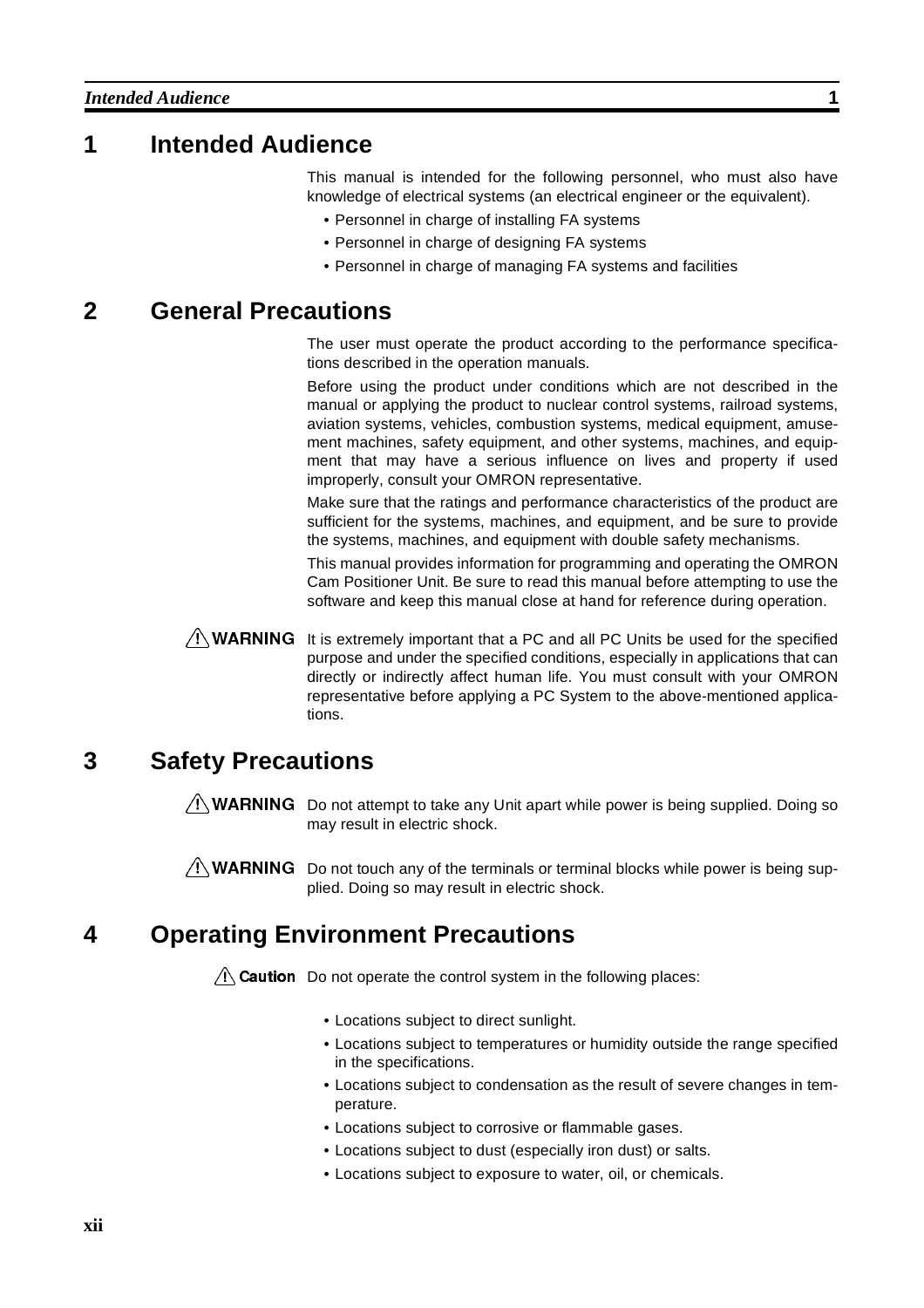- Locations subject to shock or vibration.
- $\frac{1}{1}$ Caution Take appropriate and sufficient countermeasures when installing systems in the following locations:
	- Locations subject to static electricity or other forms of noise.
	- Locations subject to strong electromagnetic fields.
	- Locations subject to possible exposure to radioactivity.
	- Locations close to power supplies.
- $\frac{f}{f}$ Caution The operating environment of the PC System can have a large effect on the longevity and reliability of the system. Improper operating environments can lead to malfunction, failure, and other unforeseeable problems with the PC System. Be sure that the operating environment is within the specified conditions at installation and remains within the specified conditions during the life of the system.

## **5 Application Precautions**

Observe the following precautions when using the PC.

- $\sqrt{N}$  WARNING Always heed these precautions. Failure to abide by the following precautions could lead to serious or possibly fatal injury.
	- Always connect to a ground of 100  $\Omega$  or less when installing the Units. Not connecting to a ground of 100  $\Omega$  or less may result in electric shock.
	- Always turn off the power supply to the PC before attempting any of the following. Not turning off the power supply may result in malfunction or electric shock.
		- Mounting or dismounting I/O Units, Power Supply Units, CPU Units, Memory Cassettes, or any other Units.
		- Assembling the Units.
		- Setting DIP switch or rotary switches.
		- Connecting or wiring the cables.
		- Connecting or disconnecting the connectors.

 $\frac{1}{1}$ Caution Failure to abide by the following precautions could lead to faulty operation of the PC or the system, or could damage the PC or PC Units. Always heed these precautions.

- Fail-safe measures must be taken by the customer to ensure safety in the event of incorrect, missing, or abnormal signals caused by broken signal lines, momentary power interruptions, or other causes.
- Interlock circuits, limit circuits, and similar safety measures in external circuits (i.e., not in the Programmable Controller) must be provided by the customer.
- Always use the power supply voltage specified in this manual. An incorrect voltage may result in malfunction or burning.
- Take appropriate measures to ensure that the specified power with the rated voltage and frequency is supplied. Be particularly careful in places where the power supply is unstable. An incorrect power supply may result in malfunction.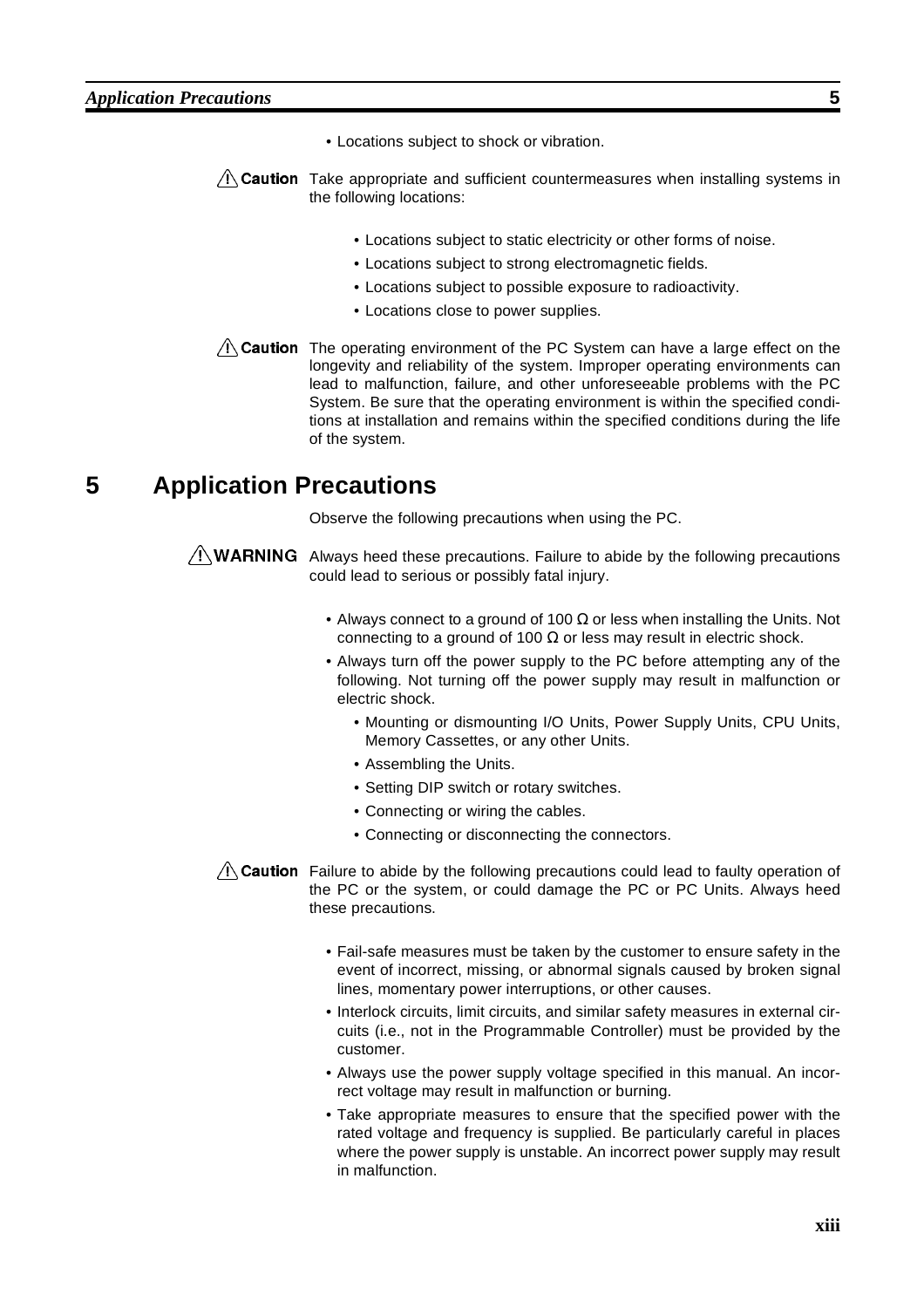- Do not apply voltages to the Input Units in excess of the rated input voltage. Excess voltages may result in burning.
- Do not apply voltages or connect loads to the Output Units in excess of the maximum switching capacity. Excess voltage or loads may result in burning.
- Install external breakers and take other safety measures against short-circuiting in external wiring. Insufficient safety measures against short-circuiting may result in burning.
- Disconnect the functional ground terminal when performing withstand voltage tests. Not disconnecting the functional ground terminal may result in burning.
- Do not attempt to disassemble, repair, or modify any Units.
- Be sure that all the mounting screws, terminal screws, and cable connector screws are tightened to the torque specified in the relevant manuals. Incorrect tightening torque may result in malfunction.
- Leave the label attached to the Unit when wiring. Removing the label may result in malfunction if foreign matter such as wire cuttings enter the Unit.
- Remove the label after the completion of wiring to ensure proper heat dissipation. Leaving the label attached may result in malfunction.
- Use crimp terminals for wiring. Do not connect bare stranded wires directly to terminals. Connection of bare stranded wires may result in burning.
- Double-check all the wiring before turning on the power supply. Incorrect wiring may result in burning.
- Wire all connections correctly.
- Mount the Unit only after checking the terminal block completely.
- Be sure that the terminal blocks, Memory Units, expansion cables, and other items with locking devices are properly locked into place. Improper locking may result in malfunction.
- Check the user program for proper execution before actually running it on the Unit. Not checking the program may result in an unexpected operation.
- Confirm that no adverse effect will occur in the system before attempting any of the following. Not doing so may result in an unexpected operation.
	- Changing the operating mode of the PC.
	- Force-setting/force-resetting any bit in memory.
	- Changing the present value of any word or any set value in memory.
- Resume operation only after transferring to the new CPU Unit the contents of the DM Area, HR Area, and other data required for resuming operation. Not doing so may result in an unexpected operation.
- Do not pull on the cables or bend the cables beyond their natural limit. Doing either of these may break the cables.
- Do not place objects on top of the cables or other wiring lines. Doing so may break the cables.
- Before touching the Unit, be sure to first touch a grounded metallic object in order to discharge any static built-up. Not doing so may result in malfunction or damage.
- Install the Units properly as specified in the operation manuals. Improper installation of the Units may result in malfunction.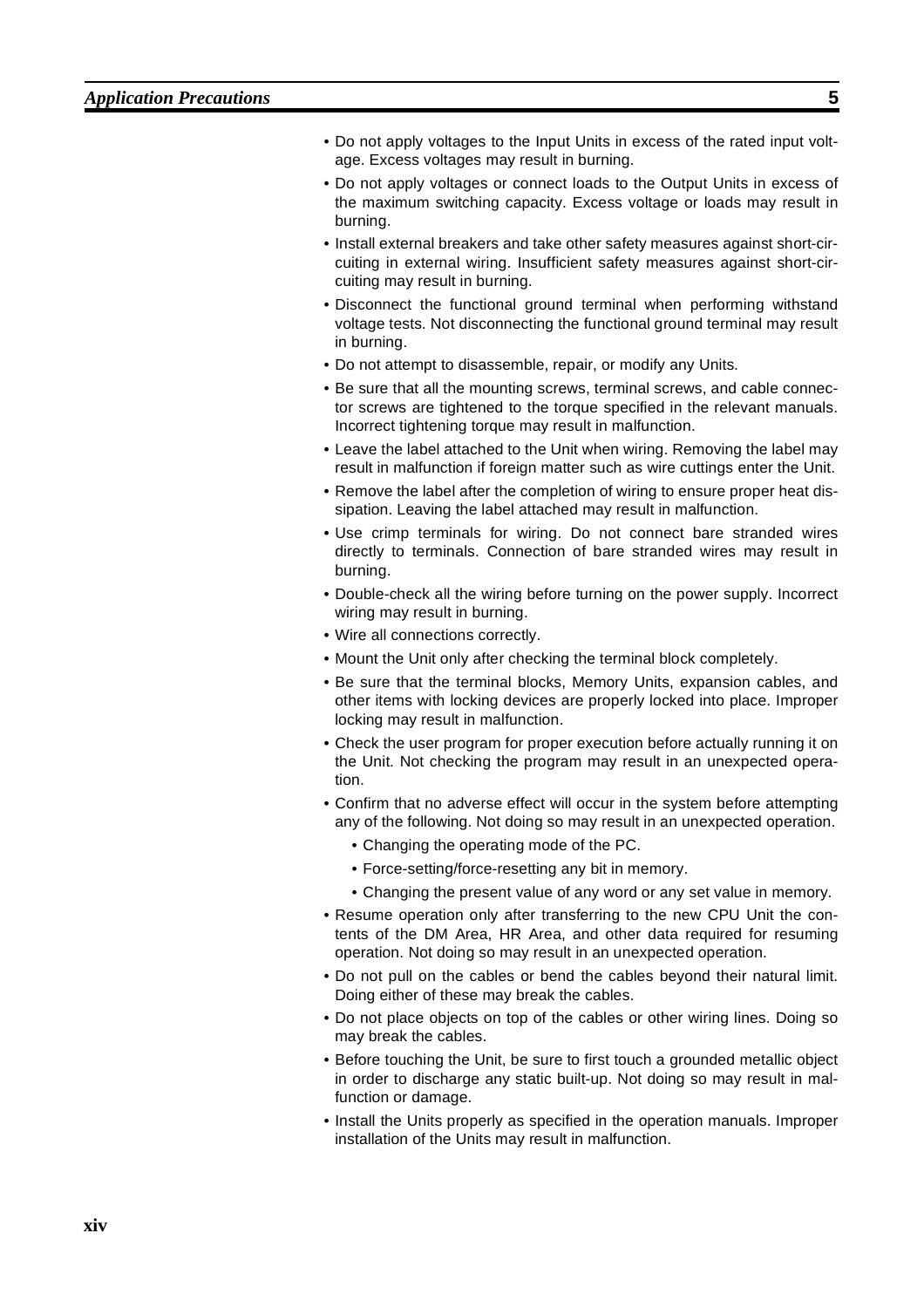# **SECTION 1 Features and System Configuration**

This section provides Cam Positioner Unit features and describes its basic system configuration.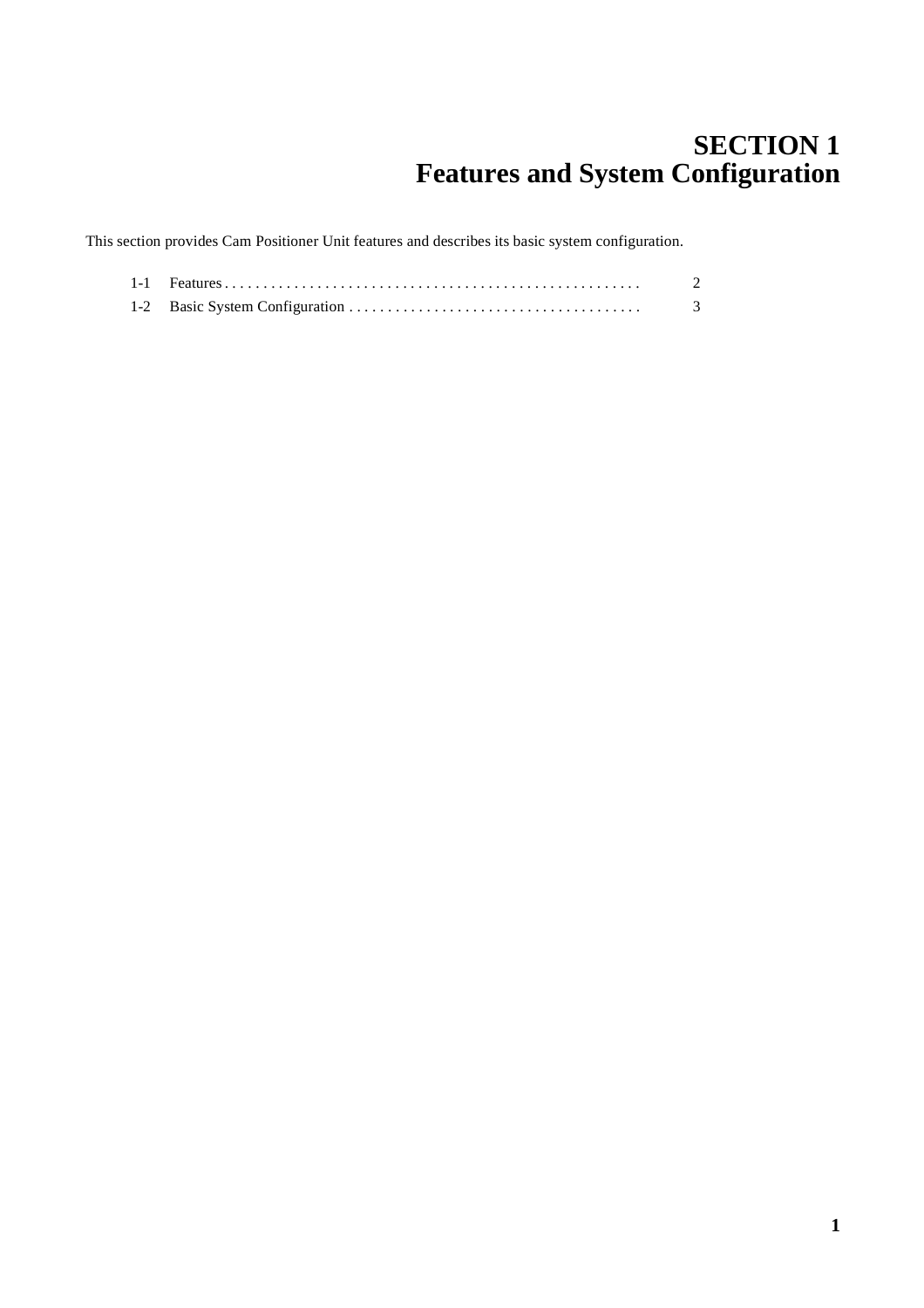| 1-1<br><b>Features</b>                              |                                                                                                                                                                                                                                      |
|-----------------------------------------------------|--------------------------------------------------------------------------------------------------------------------------------------------------------------------------------------------------------------------------------------|
|                                                     | The Cam Positioner Unit detects angles of rotation by means of a connected<br>resolver and provides cam outputs with preset ON/OFF angle data.                                                                                       |
| <b>Numerous Cam Outputs</b><br>and Set Data Items   | A maximum of 48 cam outputs (16 internal/external and 32 internal) are avail-<br>able.                                                                                                                                               |
|                                                     | A maximum of seven ON/OFF data items can be set for a single cam output.<br>A maximum of eight banks of cam data can be present, with each bank con-<br>sisting of 48 cam outputs.                                                   |
|                                                     | A bank can be selected from the C200H $\Box$ by means of either a peripheral tool<br>such as the Programming Console or the C200H□ user's program.                                                                                   |
| <b>Applicable Resolvers</b>                         | Any OMRON-made resolver can be used.                                                                                                                                                                                                 |
|                                                     | To connect a resolver to the Cam Positioner Unit, use the 20-cm-long auxiliary<br>connection cable that is provided. When using a resolver with no cable<br>attached, prepare a cable for the resolver.                              |
| <b>Response Accuracy</b>                            | Responds at a maximum angle-detecting cycle of 200 us (with a sampling fre-<br>quency of 5 kHz) and at a maximum resolver speed of 800 revolutions per<br>minute.                                                                    |
|                                                     | An angle unit of $1^\circ$ is used for cam output control (resolver resolution).                                                                                                                                                     |
| <b>Data Input and Display</b>                       | For inputting data, displaying present values, and so on, use the C200H-<br>DSC01 Data Setting Console (sold separately).                                                                                                            |
|                                                     | The display is easy to read and can be panel-mounted.                                                                                                                                                                                |
|                                                     | Data can also be set by means of the C200H□ user's program.                                                                                                                                                                          |
| <b>Easy Adjustment</b>                              | ON/OFF data can be set or altered by actually moving the machine.                                                                                                                                                                    |
|                                                     | Origin adjustment is possible with either the origin adjustment switch on the<br>front panel of the Cam Positioner Unit or an Origin Adjustment Flag. (Origin<br>adjustment matches the resolver origin with the mechanical origin.) |
| Cam Data Can be<br><b>Protected</b>                 | After debugging and trial operation, the final ON/OFF cam output data can be<br>protected.                                                                                                                                           |
|                                                     | To protect the data, set the protect setting pin to "permitted" and make the set-<br>ting with the Data Setting Console.                                                                                                             |
|                                                     | Independent protection is possible for each bank and cam output.                                                                                                                                                                     |
| <b>Cam Data Can be Set from</b><br>the C200H $\Box$ | It is possible to set cam ON/OFF data and required revolution data for a single<br>process via the C200H□ (using a peripheral tool such as the Programming<br>Console, or the user's program).                                       |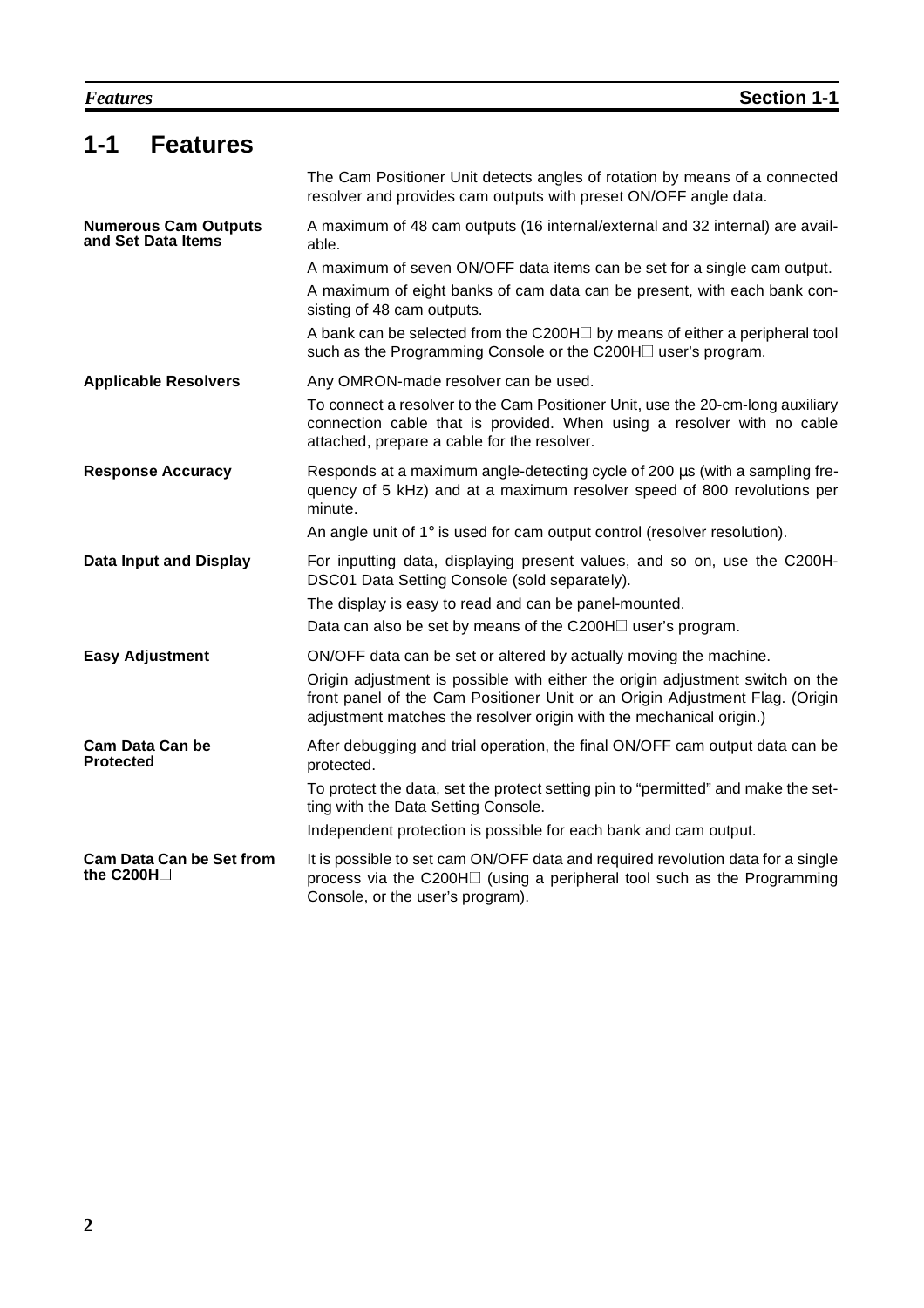# **1-2 Basic System Configuration**

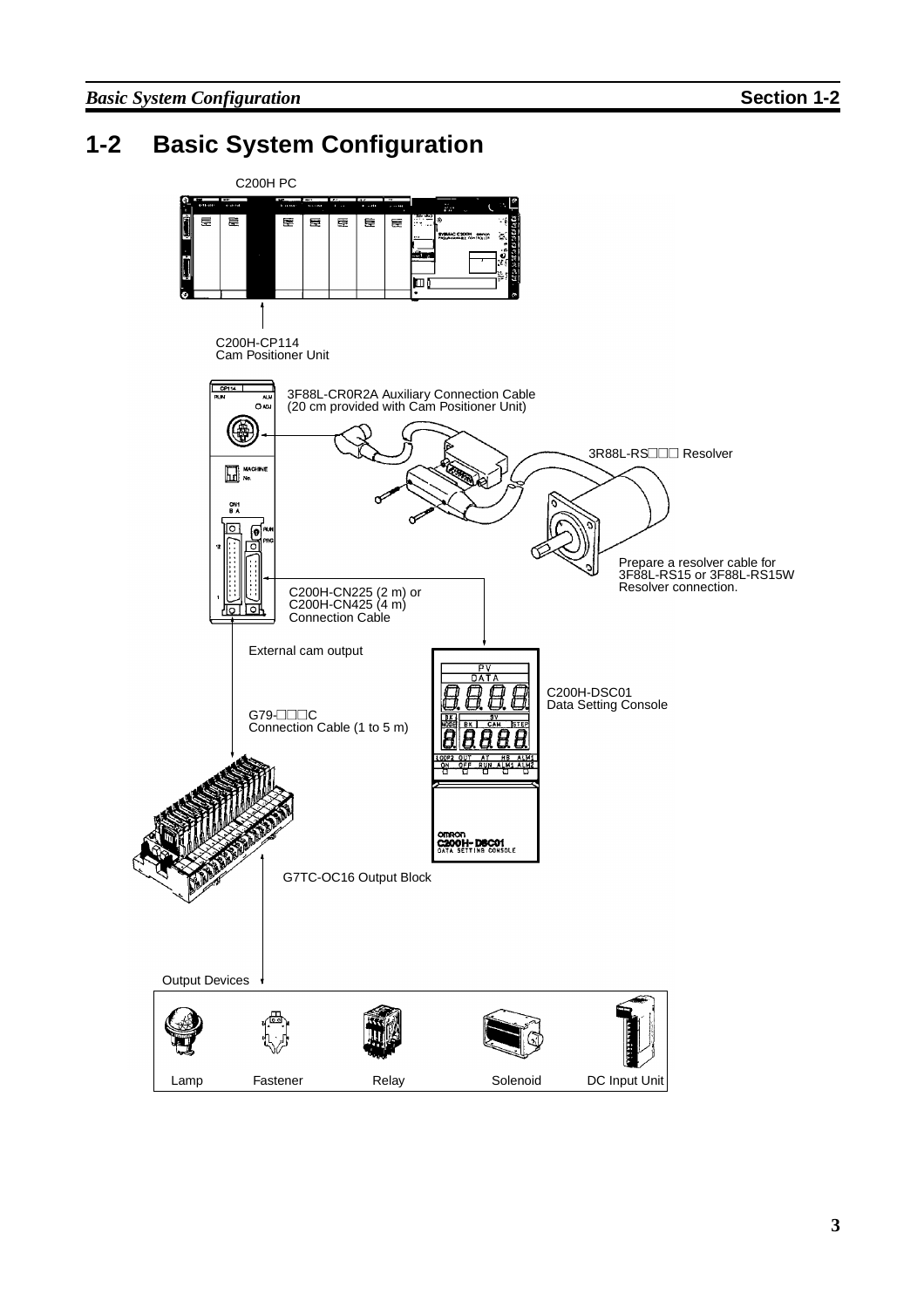| <b>Number of Units</b>                                   |             |  | The Cam Positioner Unit belongs to the C200H Special I/O Unit group. A max-<br>imum of ten Special I/O Units (including PC Link Units) can be mounted on  |
|----------------------------------------------------------|-------------|--|-----------------------------------------------------------------------------------------------------------------------------------------------------------|
|                                                          |             |  | the CPU Rack, Expansion I/O Rack, and Slave Rack.                                                                                                         |
|                                                          | <b>Note</b> |  | 1. Refer to the C200H□ PC Operation Manuals or the table below for infor-<br>mation on which units belong to the Special I/O Unit group.                  |
|                                                          |             |  | 2. The Units used are limited by the maximum supply current and current<br>consumption. Refer to the C200H□ PC Operation Manuals.                         |
|                                                          |             |  | 3. The number of Units used with a Slave Rack is limited by data transmission<br>considerations, as described below.                                      |
| <b>Number of Units</b><br><b>Mountable on Slave Rack</b> |             |  | The number of Special I/O Units used with a Slave Rack is limited by data<br>transmission considerations, as shown in the table below. The numbers in the |

table indicate the maximum number of Units of groups A, B, C, or D which can be used with a single Slave Rack. **A B CD** High-speed Counter Units Position Control Units (NC111/112) ASCII Unit Analog I/O Units ID Sensor Units Fuzzy Logic Unit Cam Positioner Unit High-density and Mixed I/O Units Temperature Control Units Temperature Sensor Input Units Voice Unit Position Control Unit (NC211)

| <b>Note</b> | 1. When a combination of Units from groups A, B, C, and D is used, the num- |
|-------------|-----------------------------------------------------------------------------|
|             | ber from each group must satisfy both the following equations:              |

 $3A + B + 2C + 6D \le 12$  $A + B + C + D \leq 8$ 

4 units --- --- --- --- 8 units --- --- --- --- 6 units --- --- --- --- 2 units

> 2. Other Units can be added until the total number of units reaches ten. If PC Link Units are used, the number of Units including the PC Link Units must not exceed ten.

**Precautions** The IR area of the C200H Special I/O Unit is allocated according to the setting of the unit number switch on the front panel, not the address of the slot where the unit is mounted. Refer to 4-1 Memory Allocation for the allocation of the memory area.

> Leave the 2 slots next to the CPU free. It is not possible to use devices connected to the CPU (such as the Programming Console) if these slots are occupied.

> If the C200H Slave Rack is connected to another SYSMAC model Remote I/O Master Unit, such as the C120, C500, C1000H, or C2000H, it is not possible to use a Special I/O Unit with the C200H Slave Rack.

- $\frac{1}{N}$  WARNING Always turn the C200H $\Box$  power OFF before connecting or disconnecting a<br>Unit, terminal block, or output connector.<br> $\Box$  Caution Connect thermocouples with the appropriate compensating conductor. Unit, terminal block, or output connector.
	- Wire I/O leads in separate ducts from power leads to prevent noise problems.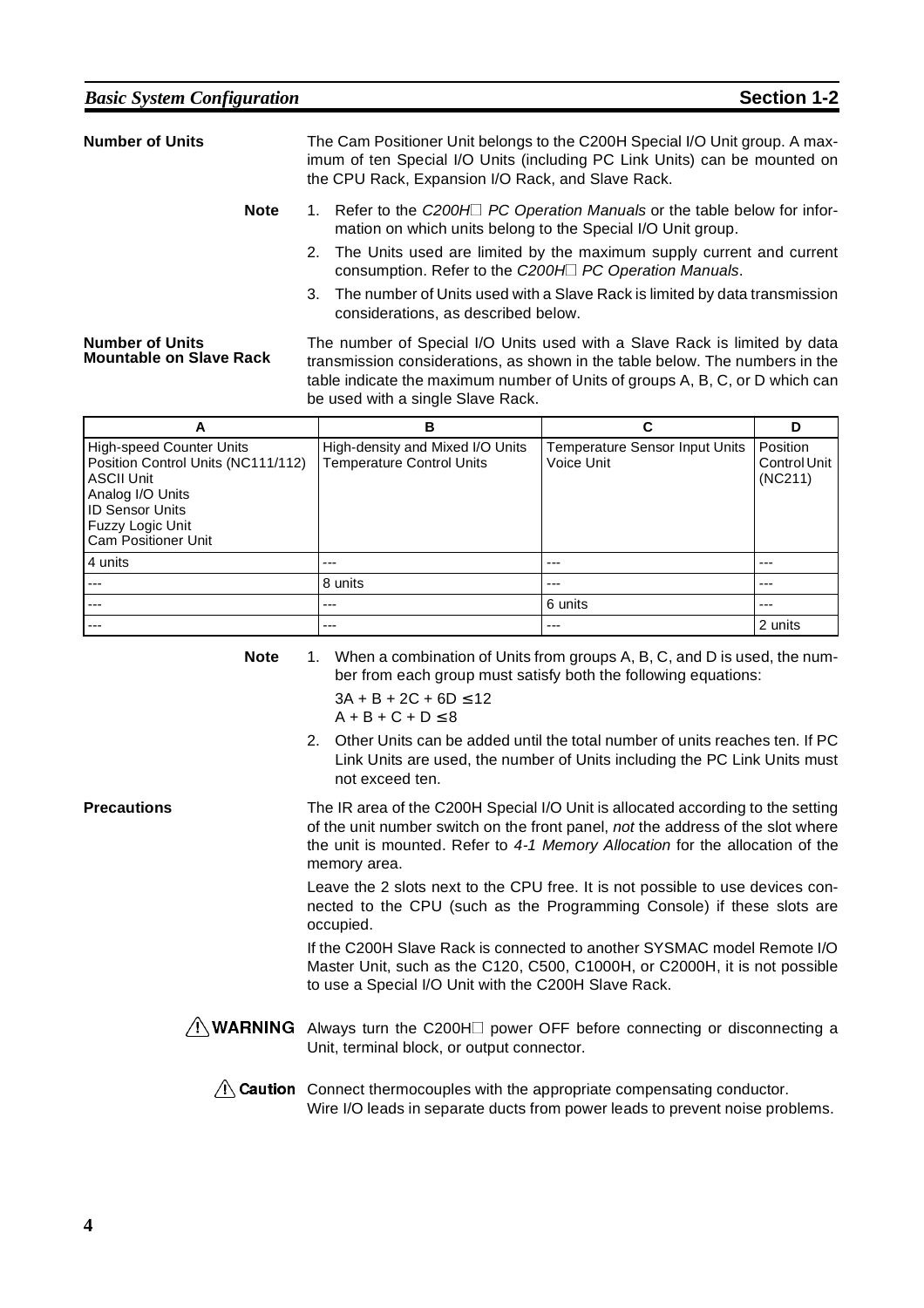# **SECTION 2 Connection and Settings**

This section provides information on the connections and settings of the Cam Positioner Unit.

|  |                                                                                                   | 6              |
|--|---------------------------------------------------------------------------------------------------|----------------|
|  |                                                                                                   | $\overline{7}$ |
|  |                                                                                                   | - 8            |
|  | 2-3-1 External Cam Output $\ldots \ldots \ldots \ldots \ldots \ldots \ldots \ldots \ldots \ldots$ | - 8            |
|  |                                                                                                   | 11             |
|  |                                                                                                   |                |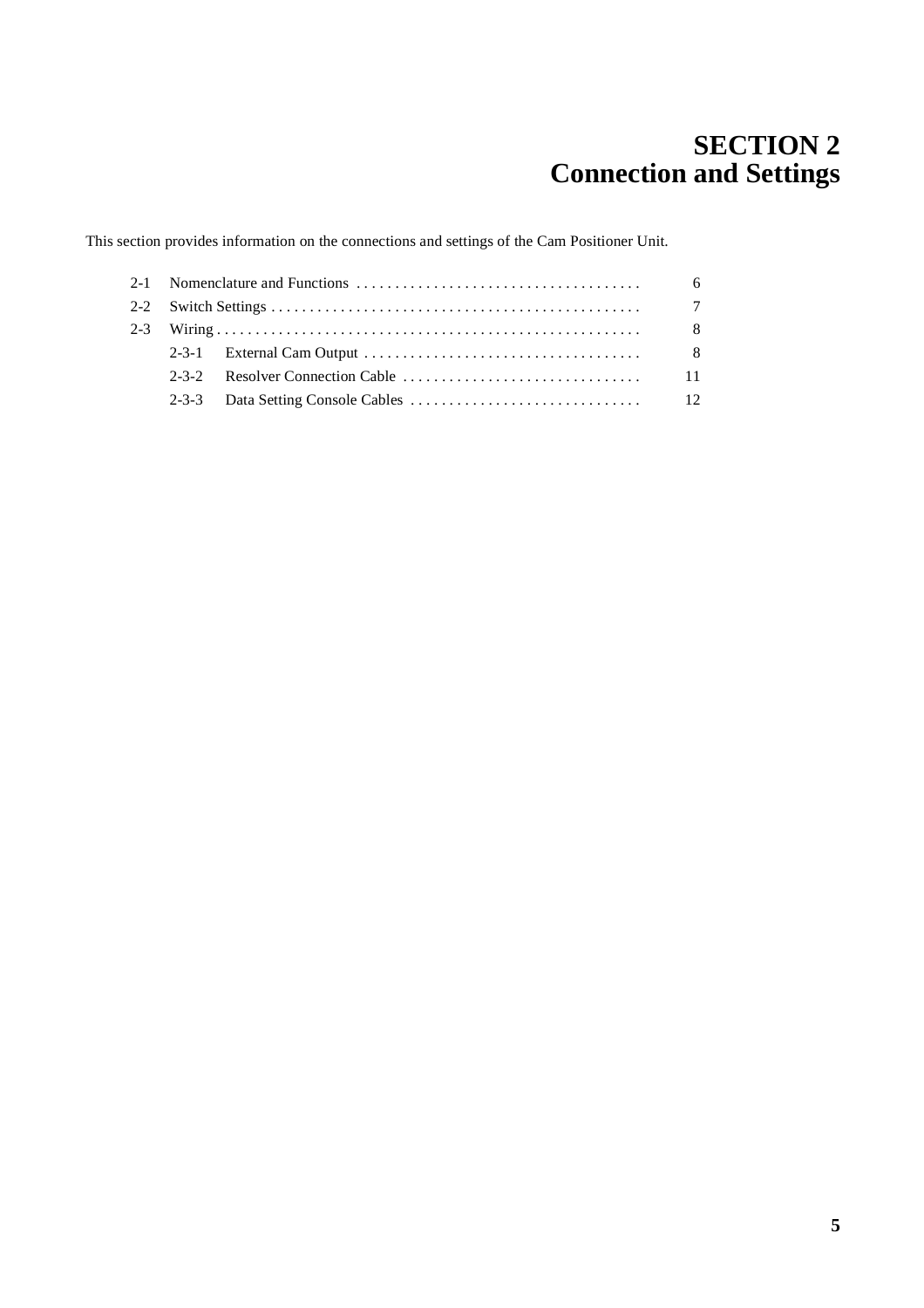# **2-1 Nomenclature and Functions**

#### **Nomenclature**



#### **Indicator Functions**

| <b>RUN</b>  | Lit when the Cam Positioner Unit is in normal operation. Unlit when<br>an I/O Unit over error or Special I/O Unit error occurs, and Unit<br>operation stops. |
|-------------|--------------------------------------------------------------------------------------------------------------------------------------------------------------|
| ALM (Alarm) | Lit when the Cam Positioner Unit malfunctions.                                                                                                               |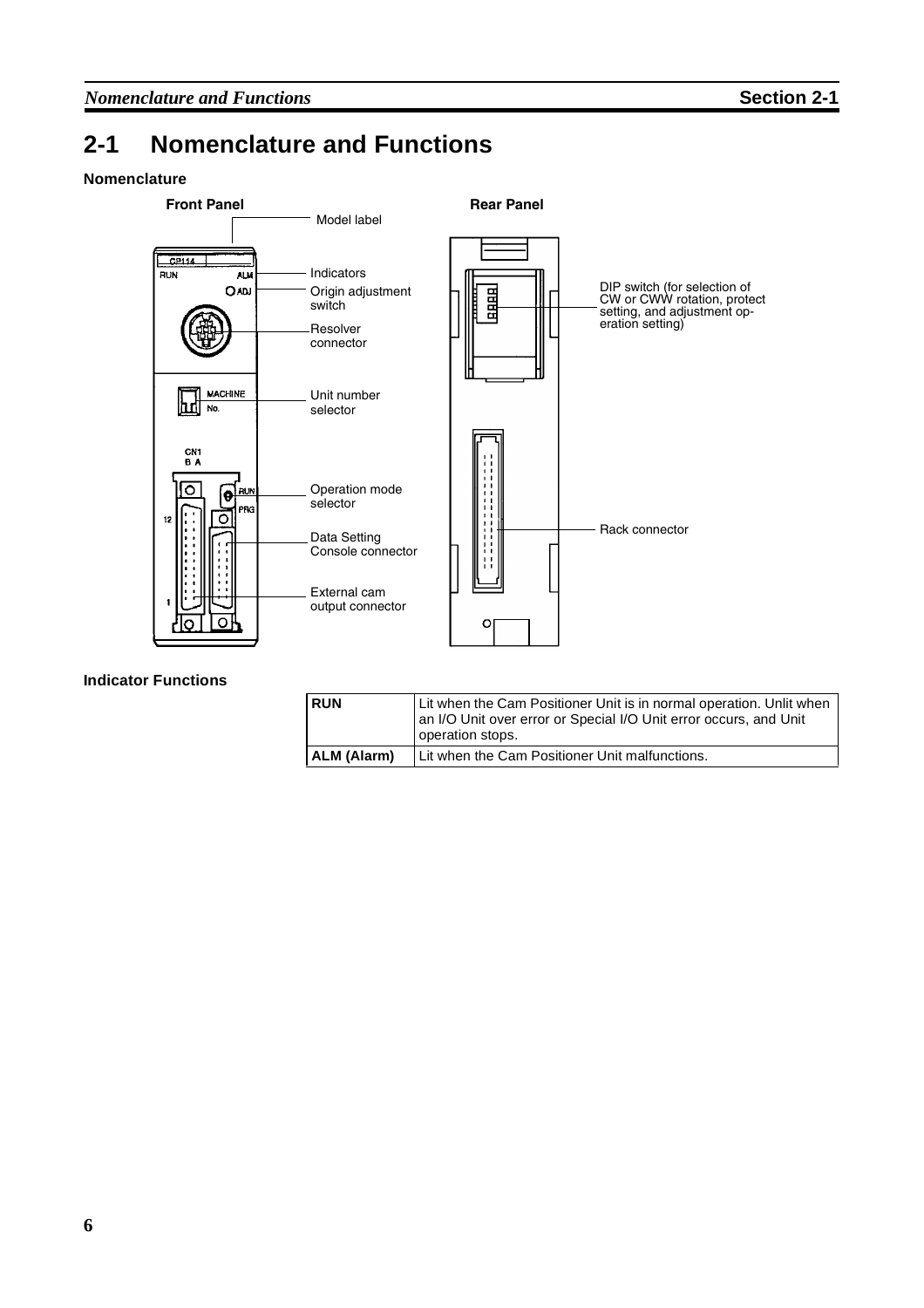# **2-2 Switch Settings**

### **Unit Number**



Use a small flat-blade screwdriver to select the unit number, while being careful not to set the selector between two adjacent unit numbers.

| Unit no.<br>setting | <b>Allocated</b><br>words | <b>Allocated DM</b> |
|---------------------|---------------------------|---------------------|
| $\Omega$            | 100 to 109                | DM1000 to DM1010    |
| $\mathbf{1}$        | 110 to 119                | DM1100 to DM1110    |
| 2                   | 120 to 129                | DM1200 to DM1210    |
| 3                   | 130 to 139                | DM1300 to DM1310    |
| 4                   | 140 to 149                | DM1400 to DM1410    |
| 5                   | 150 to 159                | DM1500 to DM1510    |
| 6                   | 160 to 169                | DM1600 to DM1610    |
| $\overline{7}$      | 170 to 179                | DM1700 to DM1710    |
| 8                   | 180 to 189                | DM1800 to DM1810    |
| 9                   | 190 to 199                | DM1900 to DM1910    |

The Unit is factory-set to 0.

**Note** If the Unit number is set to an existing Unit number, an alarm occurs and the C200H□ does not operate. Turn the C200H□ power OFF before setting the Unit number. If the setting is changed with the power ON, the new setting is not valid until the power is turned OFF and back ON again.

## **Operation Mode Selector**



| <b>Setting</b> | <b>Operation</b><br>mode | <b>Function</b>                                                                                                                                                                                                                                                                                                     | <b>Function item</b>                                                                                                                                                                 |
|----------------|--------------------------|---------------------------------------------------------------------------------------------------------------------------------------------------------------------------------------------------------------------------------------------------------------------------------------------------------------------|--------------------------------------------------------------------------------------------------------------------------------------------------------------------------------------|
| <b>RUN</b>     | RUN mode                 | Select RUN to place the Cam Positioner Unit<br>in RUN mode. The following settings are nec-<br>essary to operate the Cam Positioner Unit<br>(i.e., to turn cam outputs ON and OFF).<br>(1) Set banks 1 to 8 at word $n + 1$ .<br>(2) Turn ON bit 00 of word n (operation flag).<br>$(n = 100 + 10 \times$ Unit no.) | Cam output<br>Monitoring of the number of process execu-<br>tion cycles<br>Monitoring of the present cam angle<br>Adjustment operation<br><b>Bank selection</b><br>Origin adjustment |
| <b>PRG</b>     | Program-<br>ming mode    | Select PRG for setting values with the Data<br>Setting Console.                                                                                                                                                                                                                                                     | Cam data setting<br>Cam data protect setting<br>Setting the number of revolutions required for<br>a single process<br>Origin adjustment                                              |

**Note** The mode cannot be switched if the Unit has an error.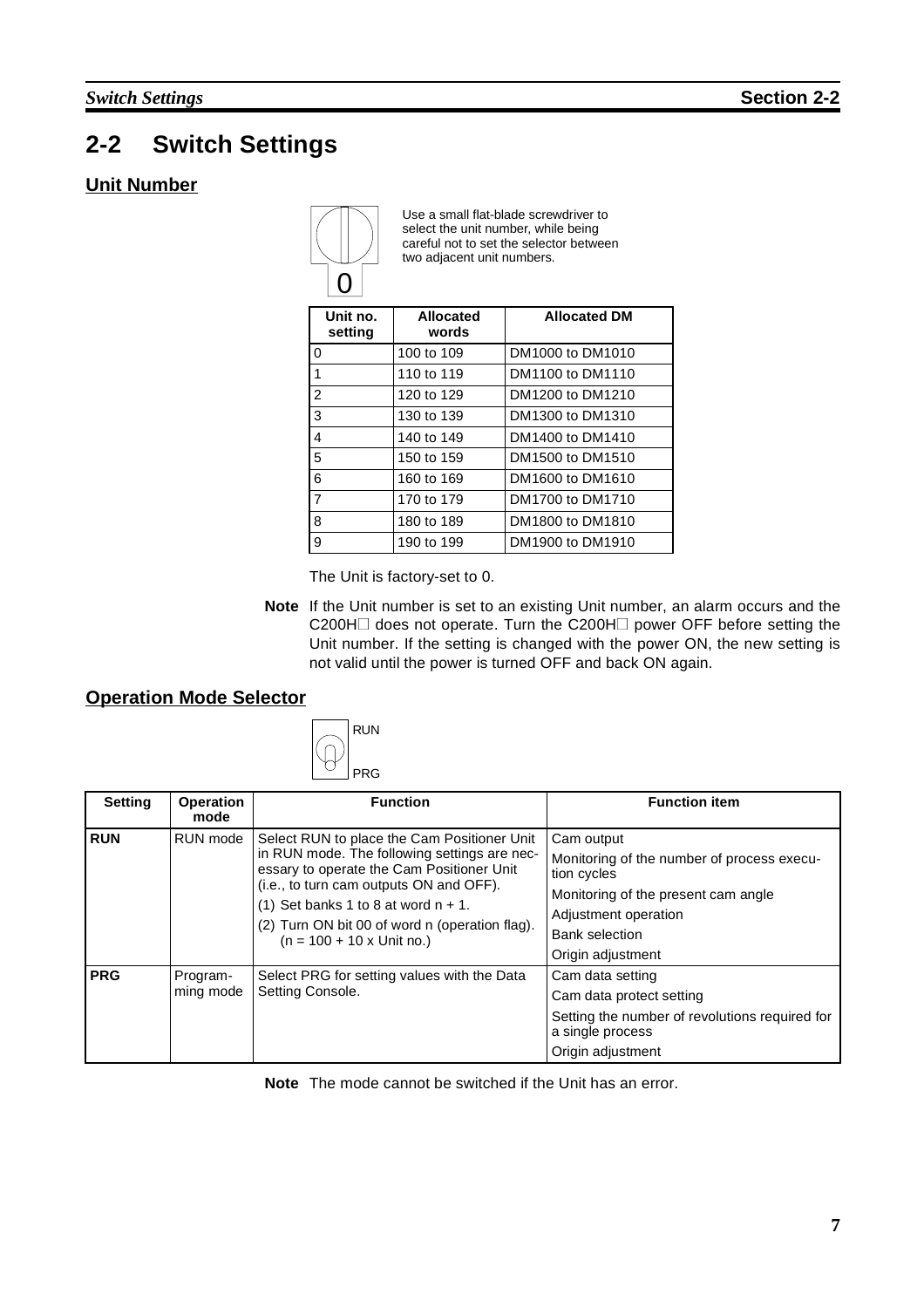## **Origin Adjustment Switch**

## $\bigcirc$  ADJ



### **DIP Switch**



| Pin no. | <b>Function item</b>            | ΟN            | OFF       |
|---------|---------------------------------|---------------|-----------|
|         | Direction of rotation           | CCW           | <b>CW</b> |
|         | Protect setting                 | Not permitted | Permitted |
| 3       | Adjustment operation<br>setting | Not permitted | Permitted |
| 4       | Not used.                       |               |           |

All the pins are factory-set to OFF.





CW direction CWW direction

If protect setting and adjustment operation setting are permitted (i.e., if pins 2 and 3 are set to OFF), the settings can be made with the Data Setting Console.

# **2-3 Wiring**

# **2-3-1 External Cam Output**

**Connector Wiring Diagram**

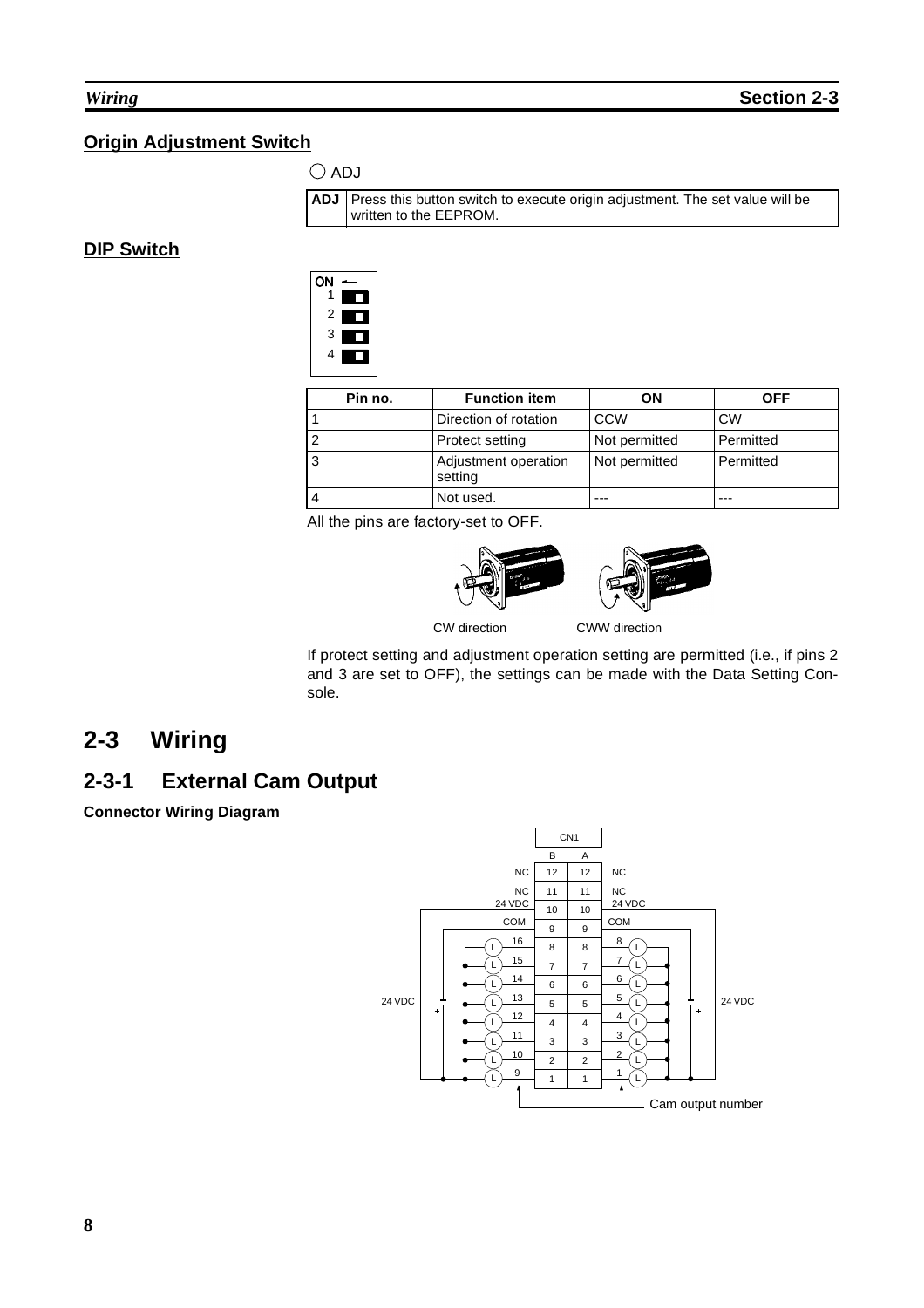- **Note** 1. Do not connect the load directly until trial operation has been completed. Instead, connect to a device that will enable monitoring the external cam output status, such as a G7TC-OC16 I/O Relay Terminal.
	- 2. Be sure to supply power to terminals A10 and B10, or the Data Setting Console will not operate. Power is supplied to the internal circuit and the Data Setting Console via these terminals.
	- 3. Although there are internal connections between terminals A9 and B9, and between A10 and B10, a wire must still be connected to each of these terminals.

The following connector set manufactured by Fujitsu is included with the Unit: FCN-361J024-AU (soldered connector)

FCN-360C024-J2 (cover)

#### **Circuit Diagram**

**Recommended Cables and Output Blocks**



The following external cam output cables are recommended.

| <b>Model</b> | <b>Cable length</b> |
|--------------|---------------------|
| G79-100C     | 1 m                 |
| G79-150C     | 1.5 <sub>m</sub>    |
| G79-200C     | 2 m                 |
| G79-300C     | 3 <sub>m</sub>      |
| G79-500C     | 5 <sub>m</sub>      |

The following Output Blocks are recommended.

| Model     | <b>Rated load</b>           | <b>Relays used</b>             |                                  |
|-----------|-----------------------------|--------------------------------|----------------------------------|
|           | <b>Resistance load</b>      | <b>Inductive load</b>          |                                  |
| G7TC-OC16 | 24 VDC 5 A.<br>220 VAC 2 A  | 24 VDC 2 A,<br>220 VAC 1 A     | G7T-1112S<br>24 VDC              |
| G7VC-OC16 | 24 VDC 2 A,<br>220 VAC 2 A  | 24 VDC 0.8 A.<br>220 VAC 0.8 A | G6B-1174P-FD-US<br><b>24 VDC</b> |
| G7VC-OA16 | 75 to 264 VAC, 0.1 to 0.5 A | G3S-201PL-PD<br>24 VDC         |                                  |
| G7VC-OD16 | 3 to 26 VDC, 0.01 to 0.5 A  | G3SD-Z01P-PD<br>24 VDC         |                                  |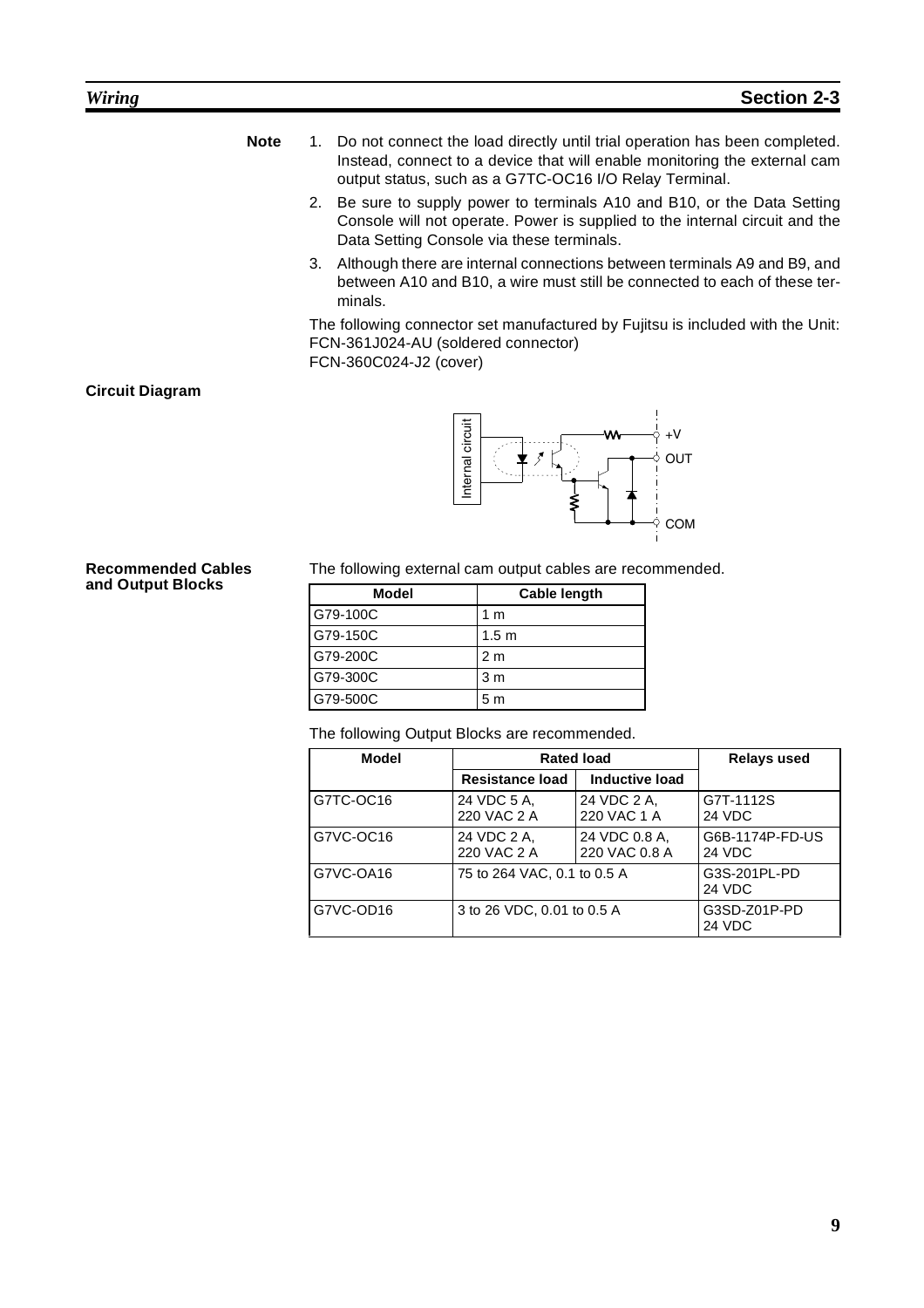**Connection Method** Example using G7TC-OC16.



Be sure to lock the connectors securely.

**Note** If a 24-VDC power supply is not provided, the Data Setting Console and external cam output will not function.

In order to prevent malfunctions due to noise, conduct the following countermeasures.

Use shielded wire for external cam output lines and resolver cable.

Be sure to wire power lines (e.g., AC power supply, electrical power lines) and control lines (e.g., external cam output lines, resolver cables) in separate ducts.

Be sure to mount a surge-absorbing diode or surge absorber to an inductive load (such as a relay, solenoid, or electromagnetic valve). Use a surgeabsorbing diode with a voltage resistance of at least five times the circuit voltage.



#### **Countermeasures to Noise**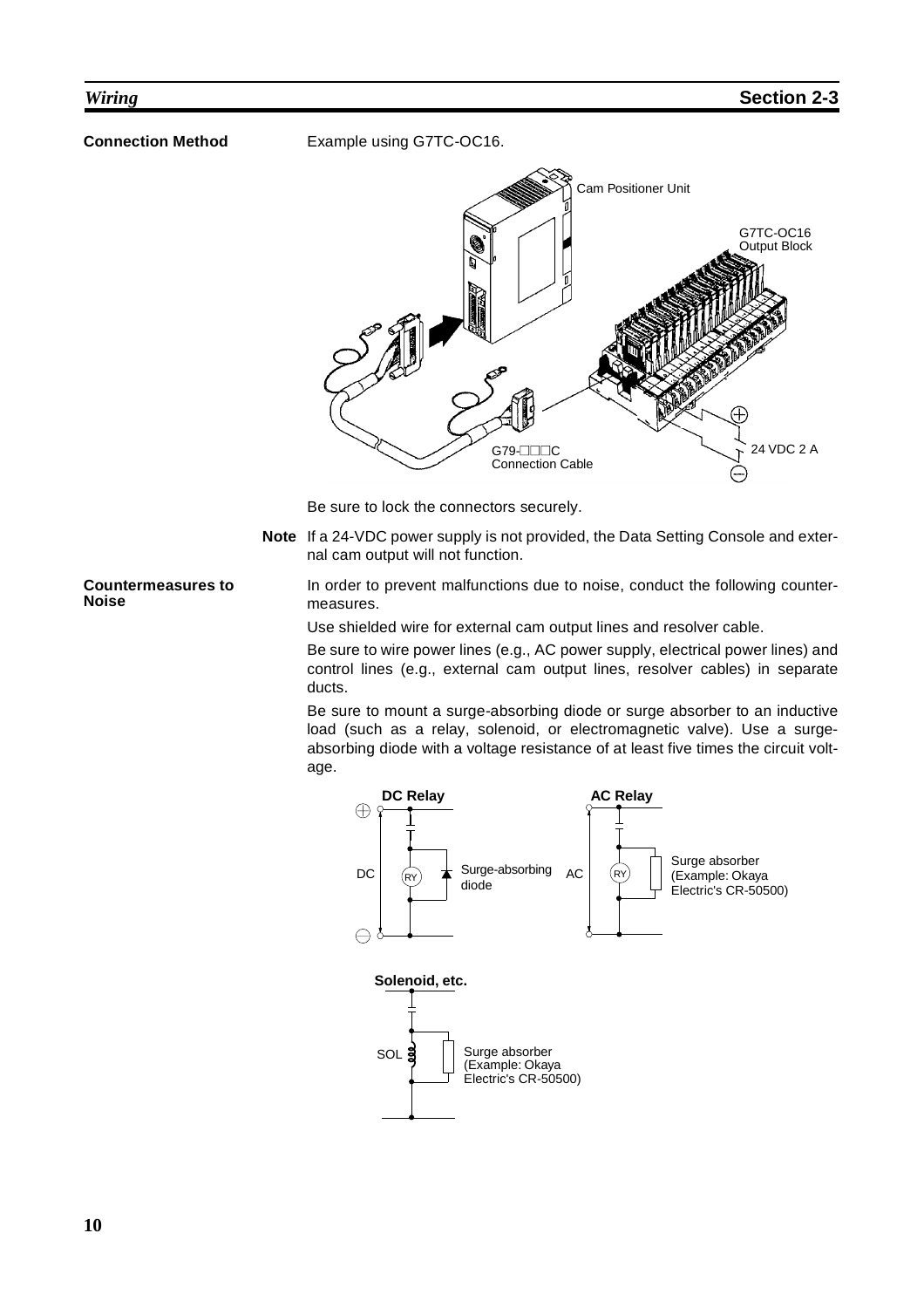## **2-3-2 Resolver Connection Cable**

To connect a resolver to the C200H-CP114 Cam Positioner Unit, use the 3F88L-CR0R2A Auxiliary Connection Cable which is provided with the Unit.



To extend the cable for a 3F88L-RS17 or 3F88L-RS17T Resolver, use 3F88L-CRIIIC Extension Cable. The total length of the connection cables must not exceed 100 meters, or an operation error may result.

**Note** Secure the resolver cable so that no external force will be imposed on the auxiliary connection cables.

#### **Inserting Connectors into the Unit**



**Connector Pin Wiring**

| Unit           | <b>Cam Positioner</b> |  |  |  |    |                |          | Resolver          |  |  |
|----------------|-----------------------|--|--|--|----|----------------|----------|-------------------|--|--|
| 1              | $Sin(+)$              |  |  |  | 1  |                | $Sin(+)$ |                   |  |  |
| $\overline{2}$ | $Sin(-)$              |  |  |  |    | $\overline{2}$ |          | $Sin(-)$          |  |  |
| 3              | $Cos(+)$              |  |  |  |    | 3              |          | FG                |  |  |
| 4              | $Cos(-)$              |  |  |  |    | 4              |          | $Cos(+)$          |  |  |
| 5              | $OUT(+)$              |  |  |  |    | 5              |          | $Cos(-)$          |  |  |
| 6              | $OUT(-)$              |  |  |  |    | 6              |          | FG                |  |  |
| $\overline{7}$ |                       |  |  |  |    | $\overline{7}$ |          |                   |  |  |
| 8              |                       |  |  |  |    | 8              |          |                   |  |  |
|                | Connector             |  |  |  |    | 9              |          | FG                |  |  |
|                | case                  |  |  |  | 10 | $OUT(+)$       |          |                   |  |  |
|                |                       |  |  |  |    | 11             |          | $OUT(-)$          |  |  |
|                |                       |  |  |  |    | i              |          |                   |  |  |
|                |                       |  |  |  |    | 15             |          |                   |  |  |
|                |                       |  |  |  |    |                |          | Connector<br>case |  |  |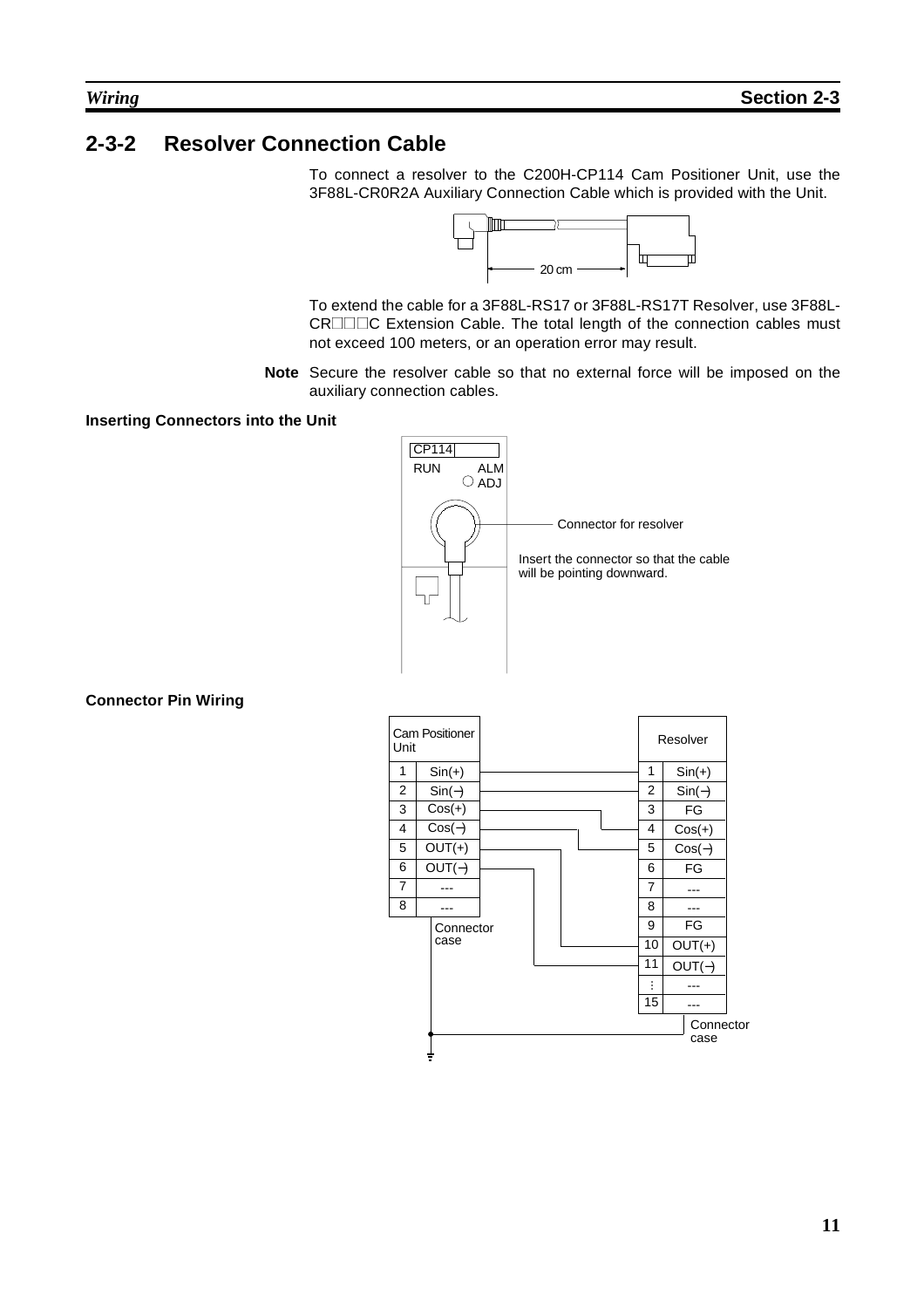# **2-3-3 Data Setting Console Cables**

**Connecting Cable** Use the connecting cables in the table below (sold separately) to connect the unit to the Data Setting Console.





**Connection Precautions** Tighten the lock screws after inserting the connector into the unit. Push the connector firmly into the Data Setting Console until the clips fully lock.

> Power is supplied from the Cam Positioner Unit via connection cable. If power is not supplied between external cam output terminals (A10, B10) and (A9, B9), the Data Setting Console cannot be operated.

Install the supplied connector cover when the cable is not connected.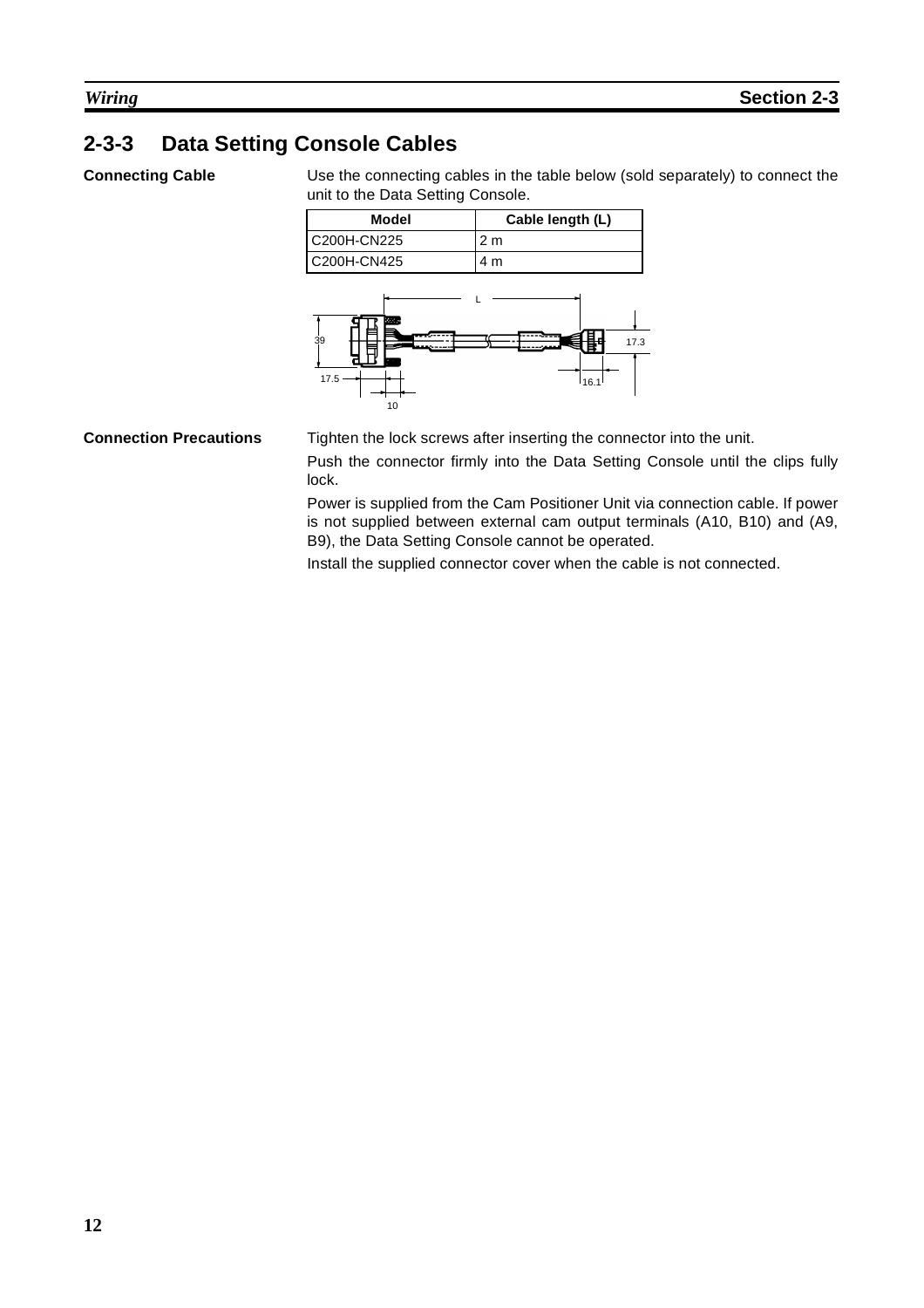# **SECTION 3 Data Setting Console Operation**

This section provides the basic operating procedures of the Data Setting Console including data settings and monitoring.

| -14 |  |     |  |
|-----|--|-----|--|
|     |  | -15 |  |
|     |  | -15 |  |
|     |  | -16 |  |
|     |  |     |  |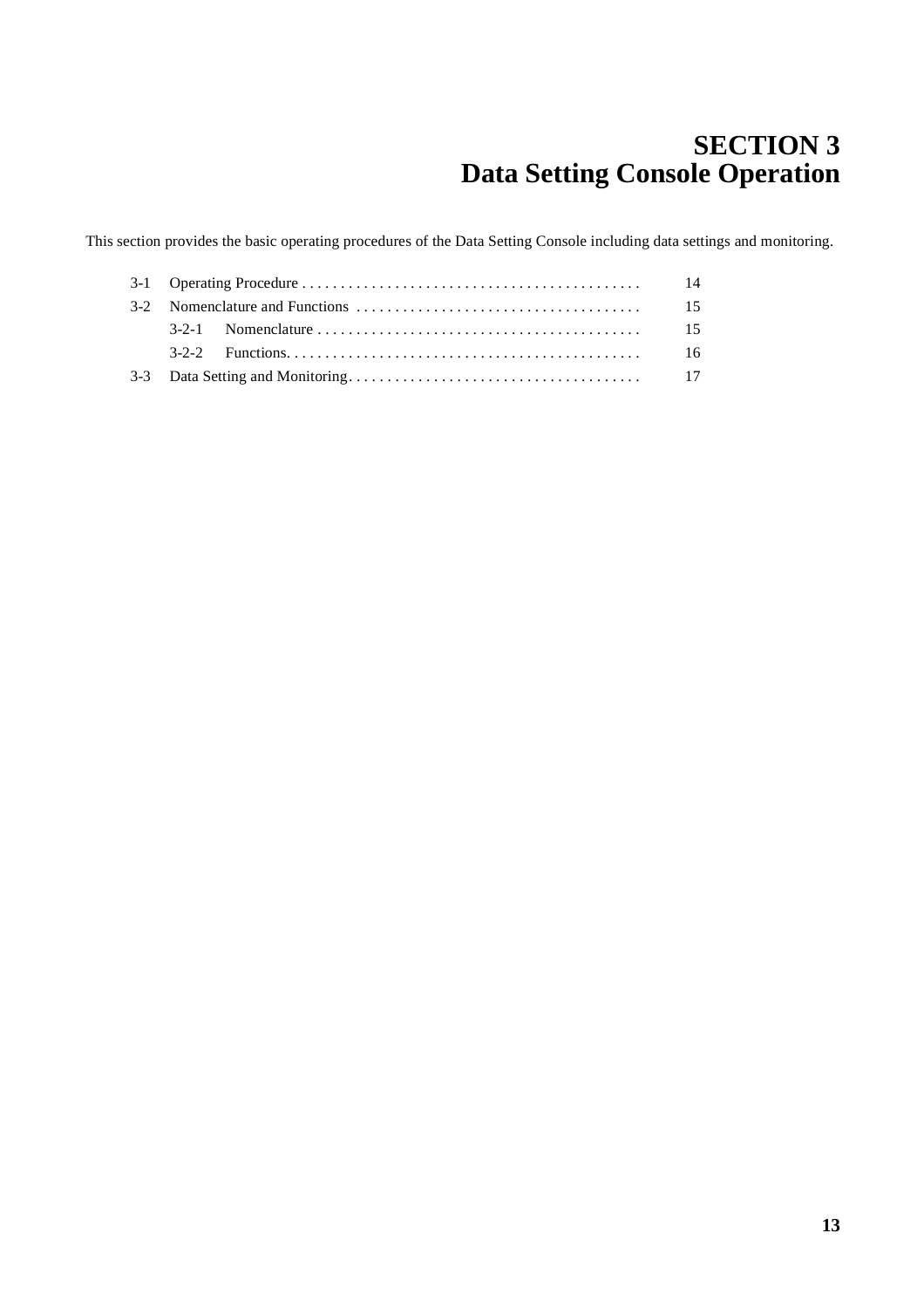# **3-1 Operating Procedure**

Follow the procedure outlined below for preparing the C200H $\Box$  prior to operating the Cam Positioner Unit.

- **1,2,3...** 1. Set the switches (Refer to 2-2 Switch Settings). Set the front and rear panel switches according to the operating conditions.
	- 2. Mount the Unit to the Rack. Be careful to turn off the power supply to the C200H $\Box$  before mounting the Cam Positioner Unit to the Rack or removing it from the Rack.
	- 3. Wire the external cam outputs (Refer to 2-3 Wiring). Until the trial operation has been completed, do not directly connect a load. Instead, connect to an object (such as the G7TC-OC16) for which the external cam output status is known.
	- 4. Connect the resolver and the Data Setting Console (Refer to 2-3-2 Resolver Connection Cable and 2-3-3 Data Setting Console Cables). Use the specified connection cable for connecting the resolver and the Data Setting Console.
	- 5. Turn ON the C200H $\Box$  and external cam output power supply. Place the  $C200H \Box$  in program mode.
	- 6. Set the data with the Data Setting Console. Set the RUN/PRG selector switch to PRG before setting the data.
	- 7. Set the bank that is to be executed. Set the RUN/PRG selector switch to RUN. Set the number of the bank to be executed in word  $n + 1$ .  $(n = 100 + 10 \times$  Unit no.)
	- 8. Turn ON the Operation Flag. Turn ON bit 00 of word n (the Operation Flag).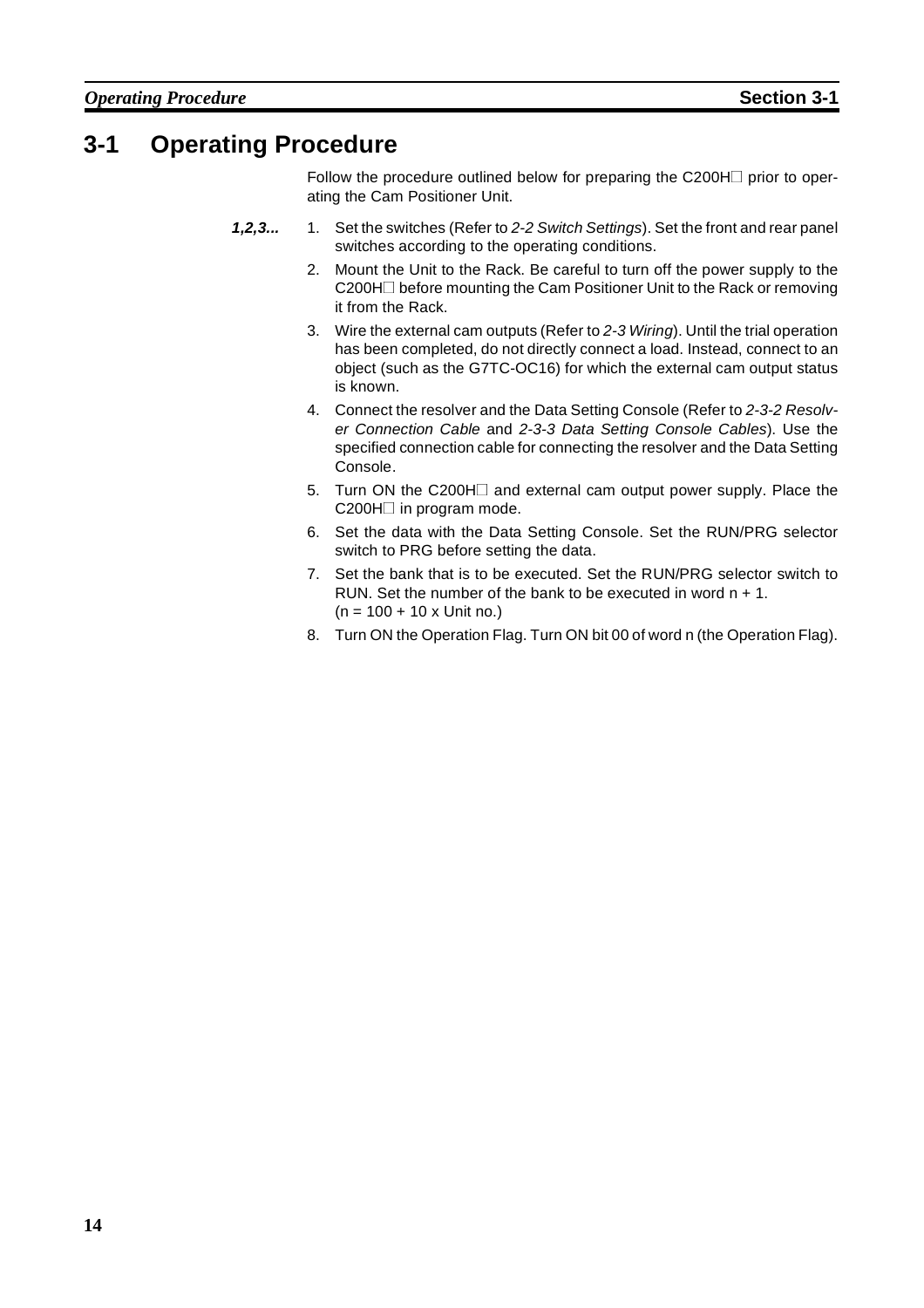# **3-2 Nomenclature and Functions**

## **3-2-1 Nomenclature**



The bottom row of the operation Keys have upper and lower labels. The upper labels apply to Temperature Control Unit operation. The lower labels are for the Cam Positioner Unit.

Two display sheets are supplied: one for the Temperature Control Unit and one for the Cam Positioner Unit. If the Data Setting Console is to be used with the Cam Positioner Unit only, stick the display sheet with the lettering corresponding to the lower labels over the original lettering.

**Note** 1. If 24-VDC power is not supplied between external cam output connector terminals (A10, B10) and (A9, B9), the Data Setting Console cannot be operated.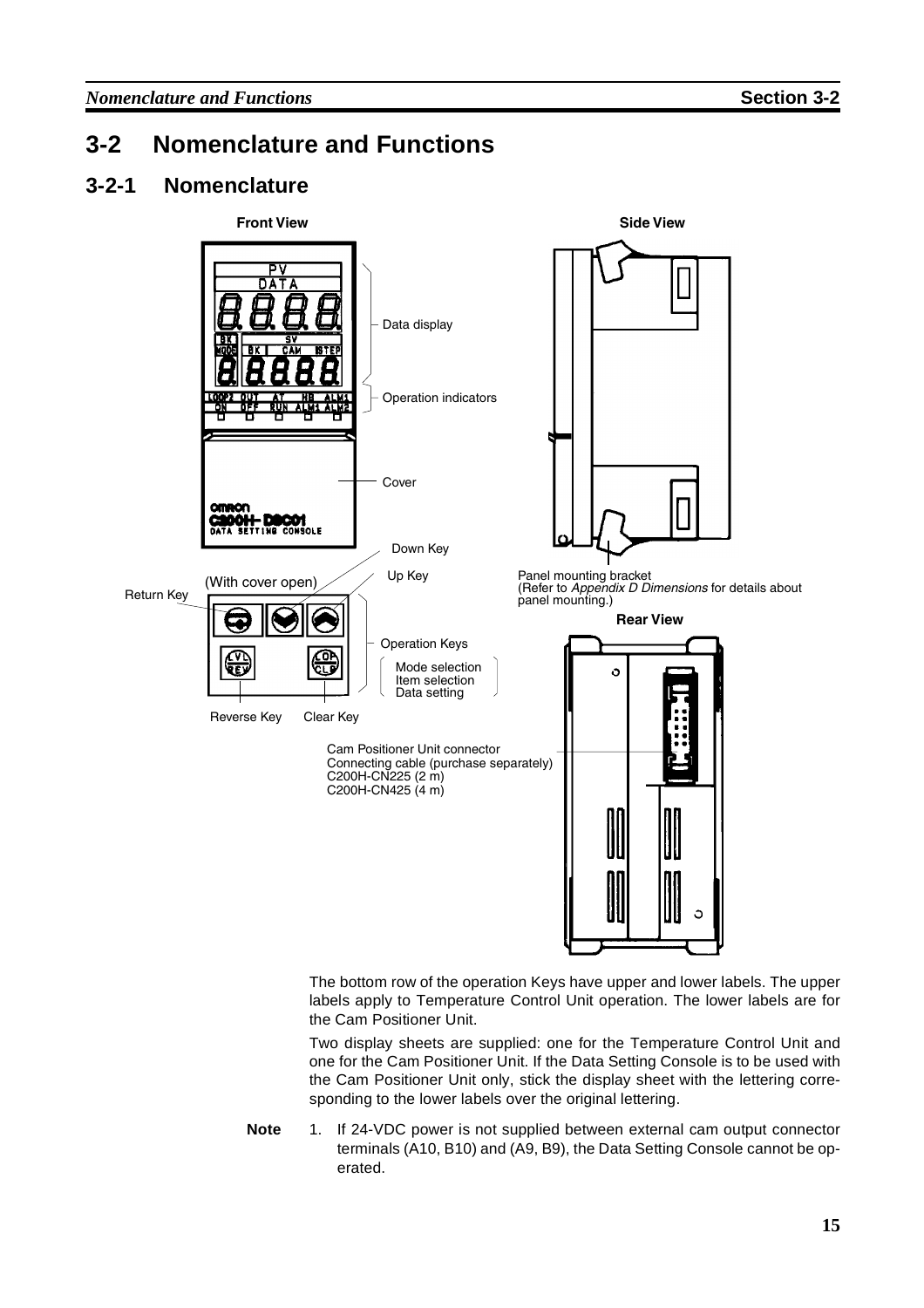- 2. If a resolver is not connected, " $E$   $E$ " will blink. Should this occur, follow the set are considered below to turn it off. In any case, data can still be set procedure outlined below to turn it off. In any case, data can still be set even if no resolver is connected. To do that, carry out only d) and e) below.
	- a) Turn OFF the power supply to the C200H $\Box$ .
	- b) Connect a resolver.
	- c) Turn ON the power supply to the C200H $\Box$ .
	- d) Set the operation mode selector to PRG.
	- e) Press the CLR Key.

## **3-2-2 Functions**

## **Display Functions**

#### **Data Display**

| <b>Name</b> | <b>Function</b>                                                                                                                                                                                                                                                                                                             |  |  |  |  |  |
|-------------|-----------------------------------------------------------------------------------------------------------------------------------------------------------------------------------------------------------------------------------------------------------------------------------------------------------------------------|--|--|--|--|--|
| <b>DATA</b> | Depending on the "MODE" setting number, the following data will be displayed.                                                                                                                                                                                                                                               |  |  |  |  |  |
|             | Data concerning cam output ON/OFF settings, protect settings, and settings for the number of revo-<br>lutions required for a single process.<br>The process execution conditions and present cam angle will be displayed.                                                                                                   |  |  |  |  |  |
| <b>MODE</b> | Modes 1 to 6 will be displayed. The mode that can be selected will vary according to the setting of the<br>RUN/PRG switch.                                                                                                                                                                                                  |  |  |  |  |  |
|             | When PRG is set:<br>Mode 3: Cam data setting mode<br>Mode 4: Protect setting mode (*)<br>Mode 5: Mode for setting the number of revolutions required for a single process<br>Cannot be selected when pin 2 of the rear panel DIP switch is ON (i.e., when protection is not<br>permitted).                                  |  |  |  |  |  |
|             | When RUN is set:<br>Mode 1: Mode for setting the number of cycles for the processes to be executed<br>Mode 2: Present cam angle monitor mode<br>Mode 6: Adjustment operation mode (*)<br>Cannot be selected when pin 3 of the rear panel DIP switch is ON (i.e., when adjustment opera-<br>$(*)$<br>tion is not permitted). |  |  |  |  |  |
| BK          | Banks 1 to 8 will be displayed.                                                                                                                                                                                                                                                                                             |  |  |  |  |  |
|             | In Modes 1, 2, and 6, the number of the bank to be executed will be displayed.                                                                                                                                                                                                                                              |  |  |  |  |  |
|             | In Mode 5, nothing will be displayed.                                                                                                                                                                                                                                                                                       |  |  |  |  |  |
| CAM         | Cam output numbers from 1 to 48 will be displayed. These will only be displayed in Modes 3, 4, and 6,<br>however, and not in Modes 1, 2, and 5. Numbers 1 to 16 are for internal/external cam outputs, and<br>numbers 17 to 48 are for internal cam outputs.                                                                |  |  |  |  |  |
| <b>STEP</b> | Step numbers 1 to 7 will be displayed. These will only be displayed in Modes 3 and 6, however, and not<br>in Modes 1, 2, 4, and 5. Seven ON/OFF settings can be made for each cam output.                                                                                                                                   |  |  |  |  |  |

#### **Operation Displays**

| <b>Name</b>      | <b>Function</b>                                                                                                                                                                                |  |  |  |  |  |  |  |
|------------------|------------------------------------------------------------------------------------------------------------------------------------------------------------------------------------------------|--|--|--|--|--|--|--|
| ON               | When this indicator is blinking, the cam angle can be set for when cam output is ON.                                                                                                           |  |  |  |  |  |  |  |
| <b>OFF</b>       | When this indicator is blinking, the cam angle can be set for when cam output is OFF.                                                                                                          |  |  |  |  |  |  |  |
| <b>RUN</b>       | Lit while the Cam Positioner Unit is in operation. While this indicator is lit, cam outputs will turn ON and<br>OFF. The procedure for operating the Cam Positioner Unit is as outlined below. |  |  |  |  |  |  |  |
|                  | Set the Cam Positioner Unit's RUN/PRG selector to RUN.                                                                                                                                         |  |  |  |  |  |  |  |
|                  | Set banks 1 to 8 at word $n + 1$ .<br>(2)                                                                                                                                                      |  |  |  |  |  |  |  |
|                  | (3) Turn ON bit 00 of word n (Operation Flag).<br>$(n = 100 + 10 \times$ Unit no.)                                                                                                             |  |  |  |  |  |  |  |
| ALM <sub>1</sub> | Lit if the resolver is accidentally disconnected.                                                                                                                                              |  |  |  |  |  |  |  |
| ALM <sub>2</sub> | Lit if any of the following errors occur.<br>Bank selection error<br>Power failure error<br>Memory error<br>Communications error<br>Memory load error<br>Parameter error                       |  |  |  |  |  |  |  |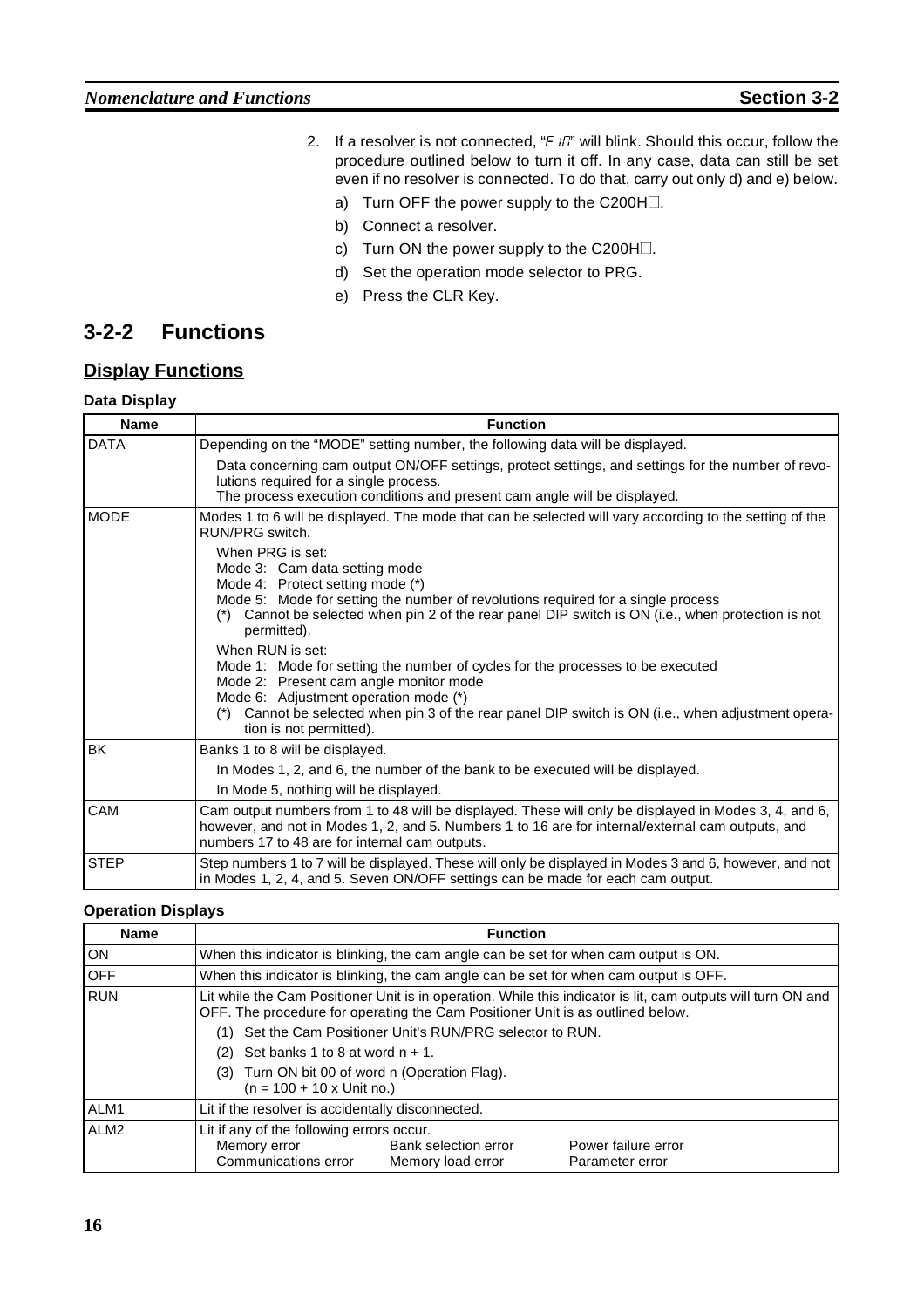### *Data Setting and Monitoring* **Section 3-3**

#### **Operation Key Functions**

| <b>Name</b> | <b>Function</b>                                                                                                                                                                                                                                                                                                                                                                                                                                                                                                                                                                        |
|-------------|----------------------------------------------------------------------------------------------------------------------------------------------------------------------------------------------------------------------------------------------------------------------------------------------------------------------------------------------------------------------------------------------------------------------------------------------------------------------------------------------------------------------------------------------------------------------------------------|
| Return Key  | When beginning a setting change, press the Return Key, the Up Key, or the Down Key. The MODE<br>number will then blink. Each time the Return Key is pressed, the set value that is blinking will be<br>entered and the next item to be set will start blinking.                                                                                                                                                                                                                                                                                                                        |
| Up Key      | When beginning a setting change, press the Return Key, the Up Key, or the Down Key. The MODE<br>number will then blink. Press the Up Key to increment the number that is blinking. When making a<br>DATA setting, press the Up Key continually to successively increment the number.                                                                                                                                                                                                                                                                                                   |
| Down Key    | When beginning a setting change, press the Return Key, the Up Key, or the Down Key. The MODE<br>number will then blink. Press the Up Key to decrement the number that is blinking. When making a<br>DATA setting, press the Up Key continually to successively decrement the number.                                                                                                                                                                                                                                                                                                   |
| Reverse Key | When the Reverse Key is pressed, the setting item that is currently blinking will stop and the previous<br>item will start blinking. To finish making settings in a given mode, use the Reverse Key to return to the<br>blinking MODE display and then press the Reverse Key again. The blinking display will then stay lit and<br>the settings will be complete.                                                                                                                                                                                                                      |
| Clear Key   | When the Clear Key is pressed, all data below the blinking item will be cleared. For example, if "1" is<br>blinking for BK, all of the data for bank no. 1 will be cleared. When the Clear Key is pressed once, the<br>item that is to be cleared will start blinking. If the Clear Key is then pressed a second time, the data will<br>be cleared. To cancel the clear, press any Key other the Clear Key before pressing the Clear Key the<br>second time. This function does not exist in the adjustment operation mode (mode 6). Press the Clear<br>Key to clear an error display. |

# **3-3 Data Setting and Monitoring**

#### **Setting Items**

|        | <b>MODE</b>                                   | <b>Setting</b><br>item | <b>Name</b>                                                                             | <b>Setting range</b>                                                                                                                    |                                                                                     |  |  |  |  |
|--------|-----------------------------------------------|------------------------|-----------------------------------------------------------------------------------------|-----------------------------------------------------------------------------------------------------------------------------------------|-------------------------------------------------------------------------------------|--|--|--|--|
| 3<br>6 | (Cam data<br>setting)<br>(Adjustment          | BK                     | Bank no.                                                                                | $1$ to $8$<br>In Mode 6, the setting (i.e., the number of the bank to be<br>executed) is made from the C200H $\Box$ user's program or a |                                                                                     |  |  |  |  |
|        | operation)                                    |                        |                                                                                         | peripheral device.                                                                                                                      |                                                                                     |  |  |  |  |
|        | CAM<br>Cam output no.                         |                        | 1 to 48<br>1 to 16:<br>internal/external cam output<br>17 to 48:<br>Internal cam output |                                                                                                                                         |                                                                                     |  |  |  |  |
|        |                                               | <b>STEP</b>            | Step no.                                                                                | 1 to $7$                                                                                                                                |                                                                                     |  |  |  |  |
|        |                                               | ON                     | ON angle                                                                                | 0 to 359                                                                                                                                |                                                                                     |  |  |  |  |
|        |                                               | <b>OFF</b>             | OFF angle                                                                               |                                                                                                                                         |                                                                                     |  |  |  |  |
| 4      | (Protect set-                                 | BK                     | Bank no.                                                                                | $1$ to $8$                                                                                                                              |                                                                                     |  |  |  |  |
|        | ting)                                         | CAM                    | Cam output no.                                                                          | 1 to 48<br>1 to $16$ :<br>internal/external cam output<br>17 to 48:<br>Internal cam output                                              |                                                                                     |  |  |  |  |
|        |                                               | <b>DATA</b>            | Not protected                                                                           |                                                                                                                                         |                                                                                     |  |  |  |  |
|        |                                               |                        | Protected                                                                               | $"P_{r\sigma}"$                                                                                                                         |                                                                                     |  |  |  |  |
|        | 5 (Number of<br>revolutions<br>required for a | <b>DATA</b>            | Decimal point position                                                                  | 2 digits to right of decimal<br>1 digit to right of decimal<br>0 digits to right of decimal                                             | Set the number of resolver<br>revolutions required for a sin-<br>gle process cycle. |  |  |  |  |
|        | single<br>process)                            |                        | Data                                                                                    | 0.01 to 9.99<br>0.1 to 99.9<br>1 to 999                                                                                                 |                                                                                     |  |  |  |  |

For Modes 3, 4, and 5, set the RUN/PRG selector to PRG.

Mode 4 is valid only when pin 2 of the rear panel DIP switch is OFF (i.e., when protection is permitted).

Mode 6 is available only when pin 3 of the rear panel DIP switch is OFF (i.e., when adjustment operation is permitted). For Mode 6, set the RUN/PRG selector to RUN.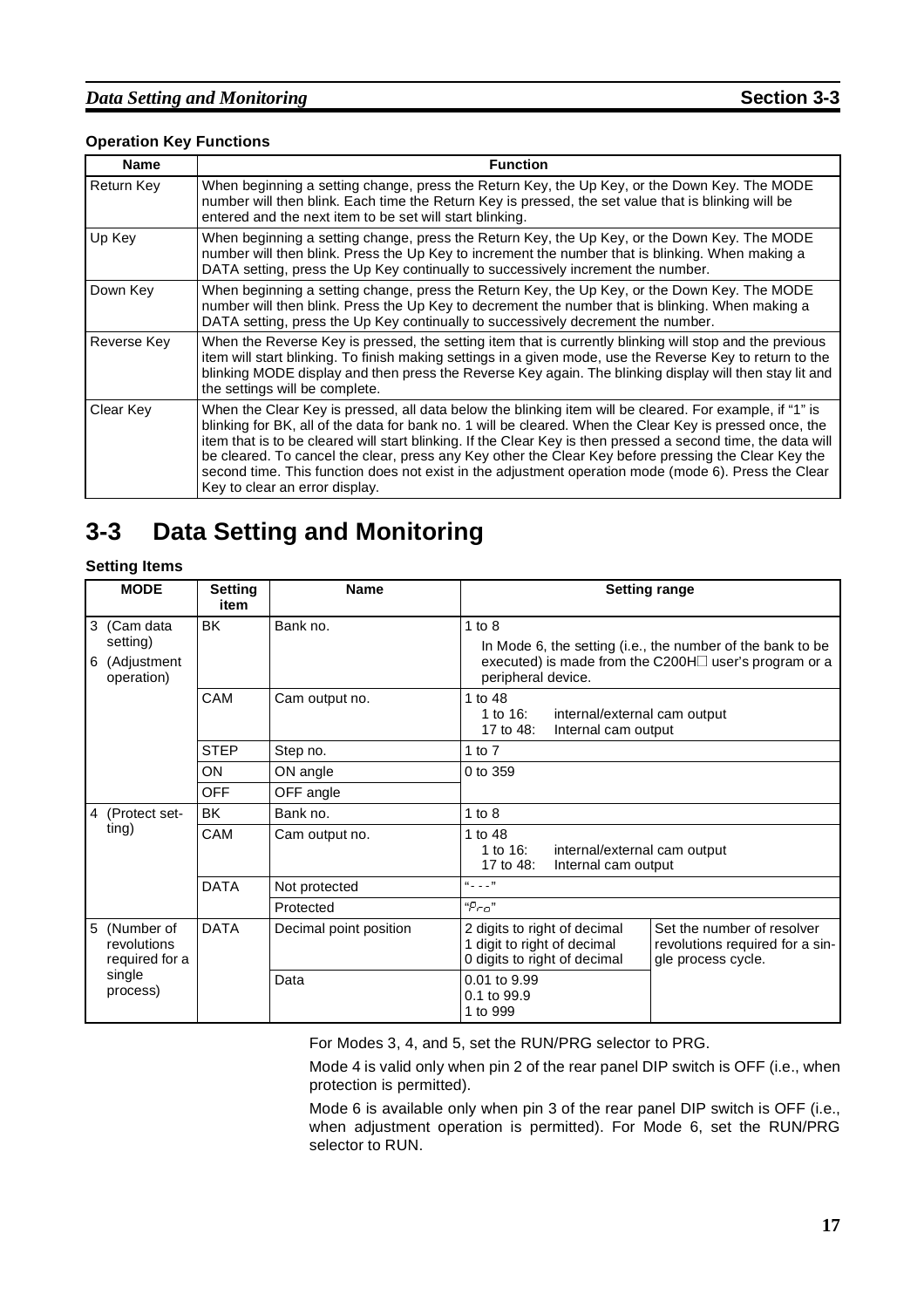### *Data Setting and Monitoring* **Section 3-3**

#### **Monitor Items**

| <b>MODE</b> | Name                                                 | <b>Function</b>                                                   |  |  |
|-------------|------------------------------------------------------|-------------------------------------------------------------------|--|--|
|             | Monitoring of the number of process execution cycles | Displays the number of process execution cycles per<br>unit time. |  |  |
|             | Monitoring of the present cam angle                  | Monitors the present cam angle of the resolver.                   |  |  |

Set the RUN/PRG selector to RUN.

#### **Cam Setting Data and Cam Outputs**

The following table shows the relation between the cam data that has been set and the cam outputs.

| Cam output no. | Step no. | <b>ON angle</b> | <b>OFF</b> angle |
|----------------|----------|-----------------|------------------|
|                |          | 90              | 180              |
| $\overline{2}$ |          | U               | 45               |
|                |          | 90              | 135              |
|                |          | 180             | 270              |
| 3              |          | 180             | 90               |



The cam output turns ON at the ON angle and turns OFF at the OFF angle minus 1°.

Cam outputs turn ON and OFF only when the Cam Positioner Unit is in operation.

The procedure for operating the Cam Positioner Unit is outlined below.

- **1,2,3...** 1. Set the Cam Positioner Unit's RUN/PRG selector to RUN.
	- 2. Set banks 1 to 8 at word  $(n + 1)$ .
	- 3. Turn ON bit 00 of word n (Operation Flag).  $(n = 100 + 10 \times$  Unit no.)

During operation, the RUN indicator on the Data Setting Console will remain lit.

**Number of Revolutions Required for a Single Process and Monitoring of the Number of Process Execution Cycles**

The relation between the Mode 5 (number of revolutions required for a single process) set value and the Mode 1 (monitoring of the number of process execution cycles) monitor value is as shown below.

Mode 1 monitor value =  $\frac{\text{Number of resolver revolutions}}{\text{Number of } = \frac{1}{\sqrt{1-\frac{1}{n}}}$ Mode 5 set value

If the number of revolutions required for a single process (i.e., the Mode 5 set value) is "1," then the monitoring of the number of process execution cycles (i.e., the Mode 1 monitor value) will indicate the number of resolver revolutions.

The Mode 1 monitor value will also indicate the number produced per unit time.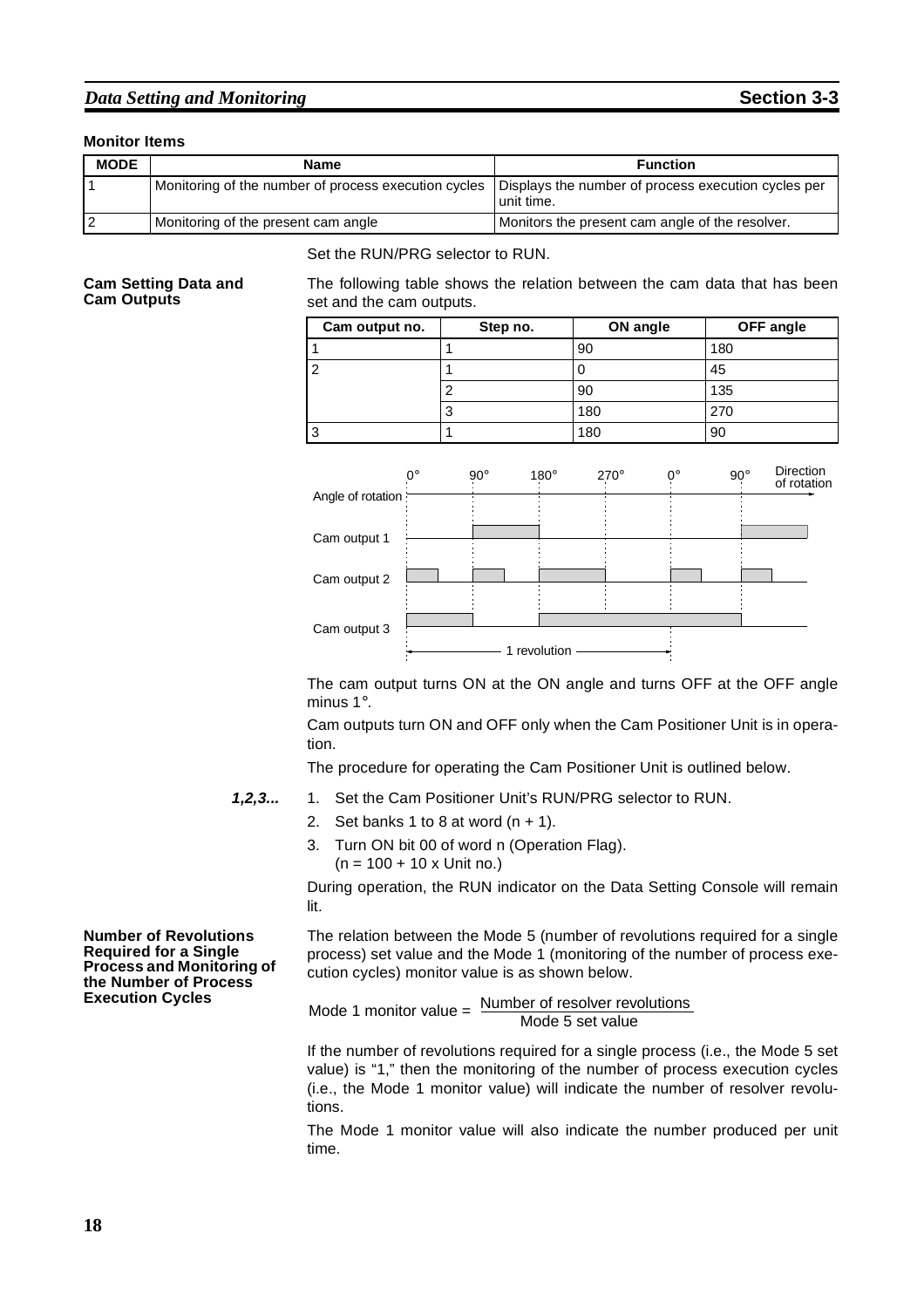## **Mode Selection and Data Setting Procedure**

**Cam Data Setting (Mode 3)**



**1,2,3...** 1. Set the RUN/PRG selector to PRG.

If PRG is already selected, then proceed directly to (2).

2. By means of the Return Key, the Up Key, or the Down Key, select the Mode 3 indicator so that it starts to blink.

Press the Return Key, the Up Key, or the Down Key. The MODE indicator "3" will blink. If "3" is not indicated, then use the Up Key or the Down Key to increment or decrement the number until "3" is indicated.

3. Press the Return Key to enter the set value and select the next item.

Each time the Return Key is pressed, the set value that is blinking will be entered and the next item to be set will start blinking.

$$
\text{MODE} \to \text{BK} \to \text{CAM} \to \text{STEP} \to \text{ON DATA} \to \text{OFF DATA}
$$

When ON DATA or OFF DATA is selected, the respective ON or OFF indicator will blink.

Each time the Reverse Key is pressed, the next item to be set will start blinking, but in the reverse order from that shown above. If a newly set value has not already been entered with the Return Key, then pressing the reverse can will clear the changed data and restore the original data.

- 4. Use the Up Key or the Down Key to increment or decrement the set value. Increment or decrement the set value for the item that is blinking. For data other than BK, it is possible to change the values rapidly by holding down the Key.
- 5. Press the Return Key to enter the data that has been set.

After data has been changed, the Return Key must be pressed in order for the data to be entered. In order to clear the newly set data and return to the original value, simply press the Reverse Key instead of the Return Key. Then follow (3) through (5) of this procedure to set the data.

6. Press the Reverse Key to restore a blinking item to its previous lit condition. As the Reverse Key is pressed, the items will blink in the order shown in (3). When the mode number is blinking, pressing the Reverse Key again will restore it to its previous lit condition and the setting operation will be finished.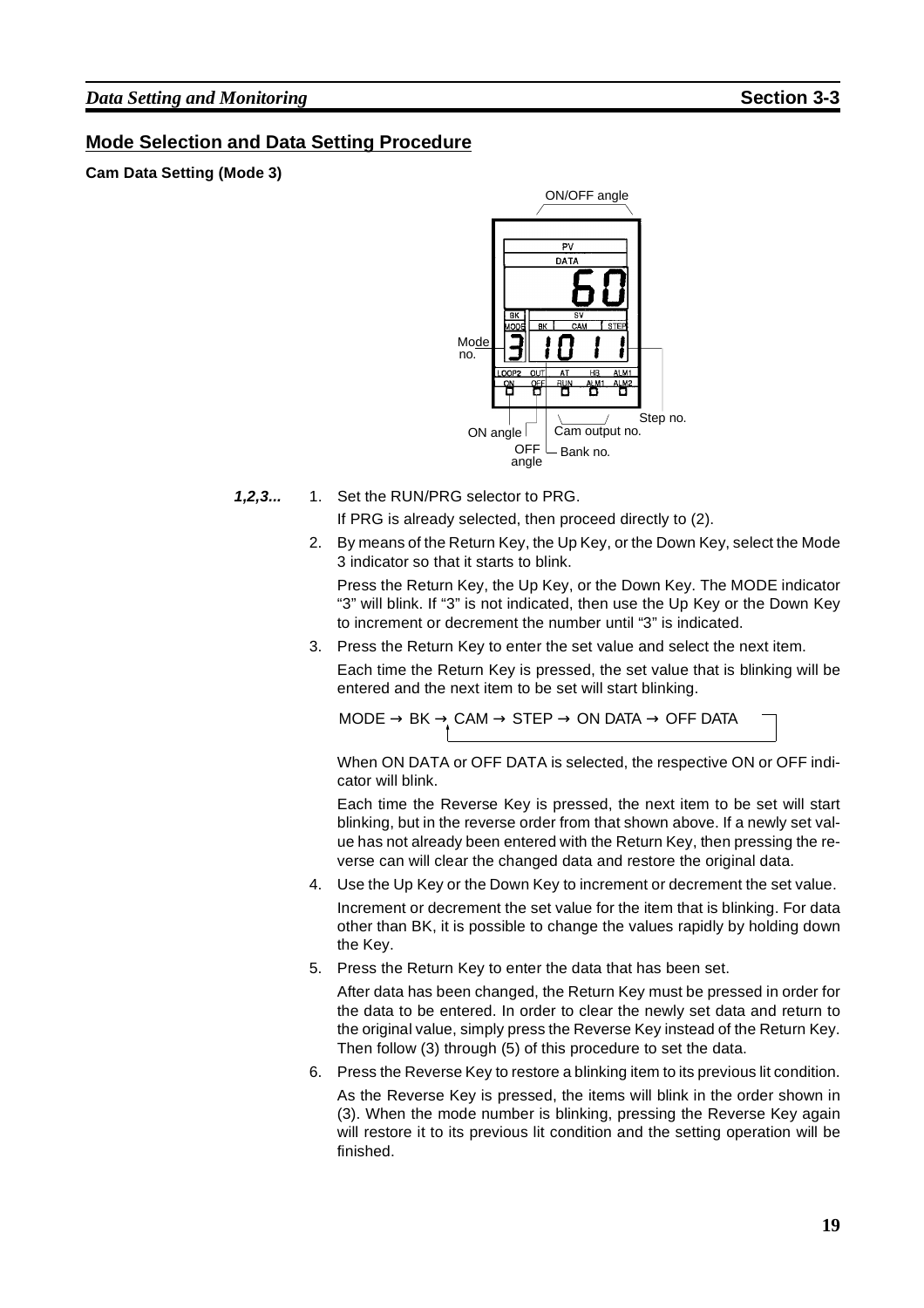#### **How to Clear Data**

- **1,2,3...** 1. Follow (1) to (3) of the above procedure to cause the items that are to be cleared to start blinking.
	- 2. Press the Clear Key twice. When it is pressed the first time, all of the items to be cleared will start blinking.

When it is pressed the second time, all of the ON/OFF angle data will be cleared for the items that are blinking. If CAM no. "1" is blinking, for example, then the ON/OFF angle data for steps 1 to 7 for cam output no. 1 will be cleared.

To cancel a clearing operation, press any other key instead of pressing the Clear Key the second time.

#### **Protect Setting (Mode 4)**



**1,2,3...** 1. Set the RUN/PRG selector switch to PRG.

If PRG is already selected, then proceed directly to (2).

2. Press the Return Key, the Up Key, or the Down Key to cause the Mode 4 indicator to blink.

Press the Return Key, the Up Key, or the Down Key.

The MODE indicator will blink.

Press either the Up Key or the Down Key until "4" is displayed.

Mode 4 cannot be selected if pin 2 of the rear panel DIP switch is ON (i.e., if protection is not permitted).

- 3. Press the Return Key to cause the bank number to blink.
- 4. Use the Up Key or the Down Key to display the bank number for which protection is to be set or cleared.
- 5. Press the Return Key to cause the data display to blink.

For each bank number, use the Up and Down Keys to select either " $P_{r0}$ " (protection set) or "---" (protection not set). Then press the Return Key to enter the selection.

When changing bank numbers, press the Reverse Key to return to the blinking bank number display.

- To set or clear protection for cam numbers, proceed to (6).
- 6. Press the Return Key to cause the cam number to blink.
- 7. Use the Up Key or the Down Key to display the cam number for which protection is to be set or cleared.
- 8. Press the Return Key to cause the data display to blink.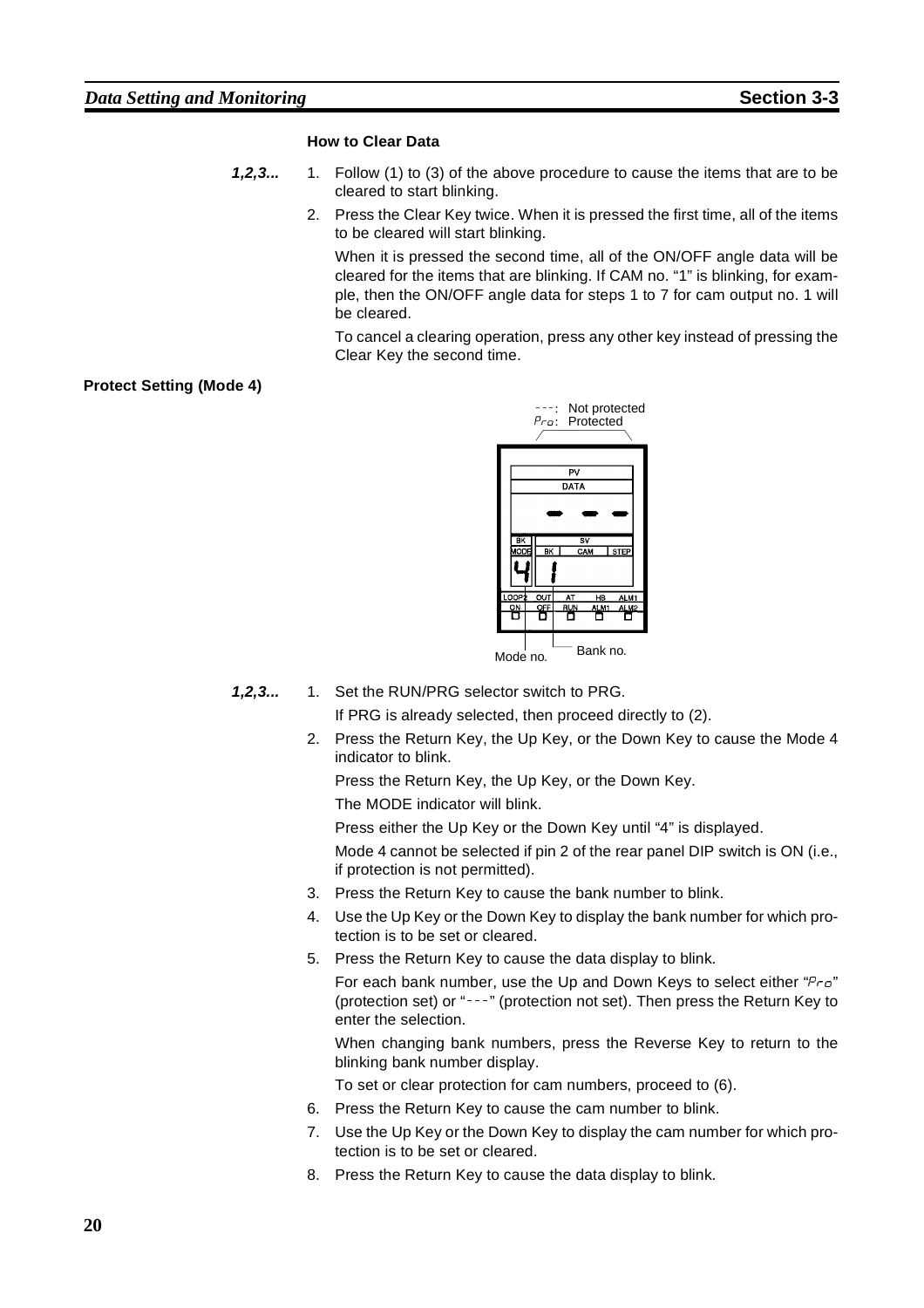- 9. With the Up and Down Keys, select either " $P_{r,0}$ " or "---".
- 10. Press the Return Key to enter the selection. Repeat (6) through (10) for each cam number.
- 11. Press the Reverse Key to restore the blinking display to its previous lit condition.

When the mode number is blinking, press the Reverse Key a second time to restore the blinking display to its previous lit condition and complete the setting operation.

#### **Setting the Number of Revolutions Required for a Single Process (Mode 5)**



Mode no.

- **1,2,3...** 1. Set the RUN/PRG selector switch to PRG. If PRG is already selected, then proceed directly to (2).
	- 2. Press the Return Key, the Up Key, or the Down Key to cause the Mode 5 indicator to blink.

Press the Return Key, the Up Key, or the Down Key. The MODE indicator will blink.

Press either the Up Key or the Down Key until "5" is displayed.

- 3. Press the Return Key to cause the decimal point to blink.
- 4. Use the Up Key or the Down Key to set the position of the decimal point.

This setting also sets the decimal point position for the monitoring of the number of process execution cycles (see next page). When making this setting, take into account the maximum number of digits to be displayed to the left of the decimal point.

- Example: If the set value for the monitoring of the number of process execution cycles is 52.0, and if the decimal point position is set at 0.00, then 2.00 will be displayed. Therefore, in this case, the decimal point position should be set at 00.0.
- 5. Press the Return Key to cause the numerals to blink.
- 6. Use the Up Key or the Down Key to increment or decrement the set value. It is possible to change the values rapidly by holding down the Key. If either the decimal point or the set value is blinking, then press the Clear Key twice. " / " will then be displayed.
- 7. Press the Return Key to enter the set value.
- 8. Press the Reverse Key to restore blinking items to their previous lit condition.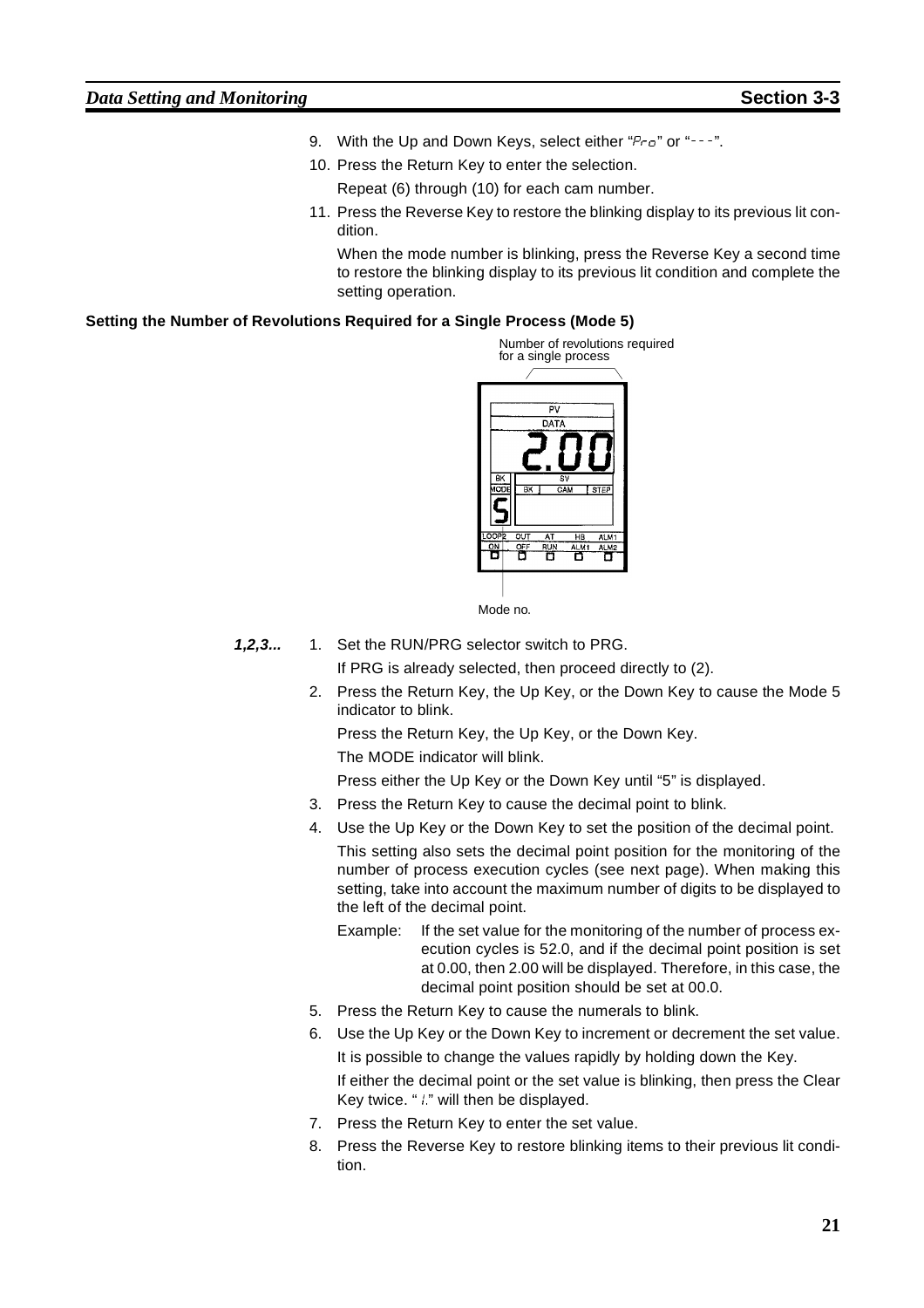#### *Data Setting and Monitoring* **Section 3-3**

If the mode number is blinking, press the Reverse Key again. The blinking display will then stay lit and the settings will be complete.

#### **Monitoring of the Number of Process Execution Cycles (Mode 1)**



0: No cam output 1 to 8: Bank no.

**1,2,3...** 1. Set the RUN/PRG selector switch to RUN.

If RUN is already selected, then proceed directly to (2).

2. Press the Return Key, the Up Key, or the Down Key to cause the Mode 1 indicator to blink.

Press the Return Key, the Up Key, or the Down Key.

The MODE indicator will blink.

Press either the Up Key or the Down Key until "1" is displayed.

3. Press the Return Key to enter mode "1."

Based on the number process execution cycles set in Mode 5, the number of process execution cycles per minute will be displayed as follows:

Number of process execution  $=$   $\frac{\text{Number of resolver revolutions}}{\text{Number of revolutions}}$ cycles per minute Number of revolutions required for a single process

4. Set the bank that is to be executed.

In word  $n + 1$  ( $n = 100 + 10x$  Unit no.), set the number of the bank (0000 to 0008) that is to be executed.

If the bank number is 0000, only the number of process execution cycles (and not the cam output) will be displayed.

When setting the number of the bank to be executed, make the setting with bit 00 of word n OFF (i.e., with the Operation Flag OFF), or turn the Operation Flag OFF and then ON again after the setting has been made in word n + 1. The setting cannot be made when the Operation Flag is ON.

Set the bank number with either the user's program or with a peripheral device such as the Programming Console.

5. Turn ON the Operation Flag.

Turn ON bit 00 of word n (the Operation Flag).

Make the setting with either the user's program or with a peripheral device such as the Programming Console.

From this point on, operations will be carried out according to the cam data of the bank that has been set.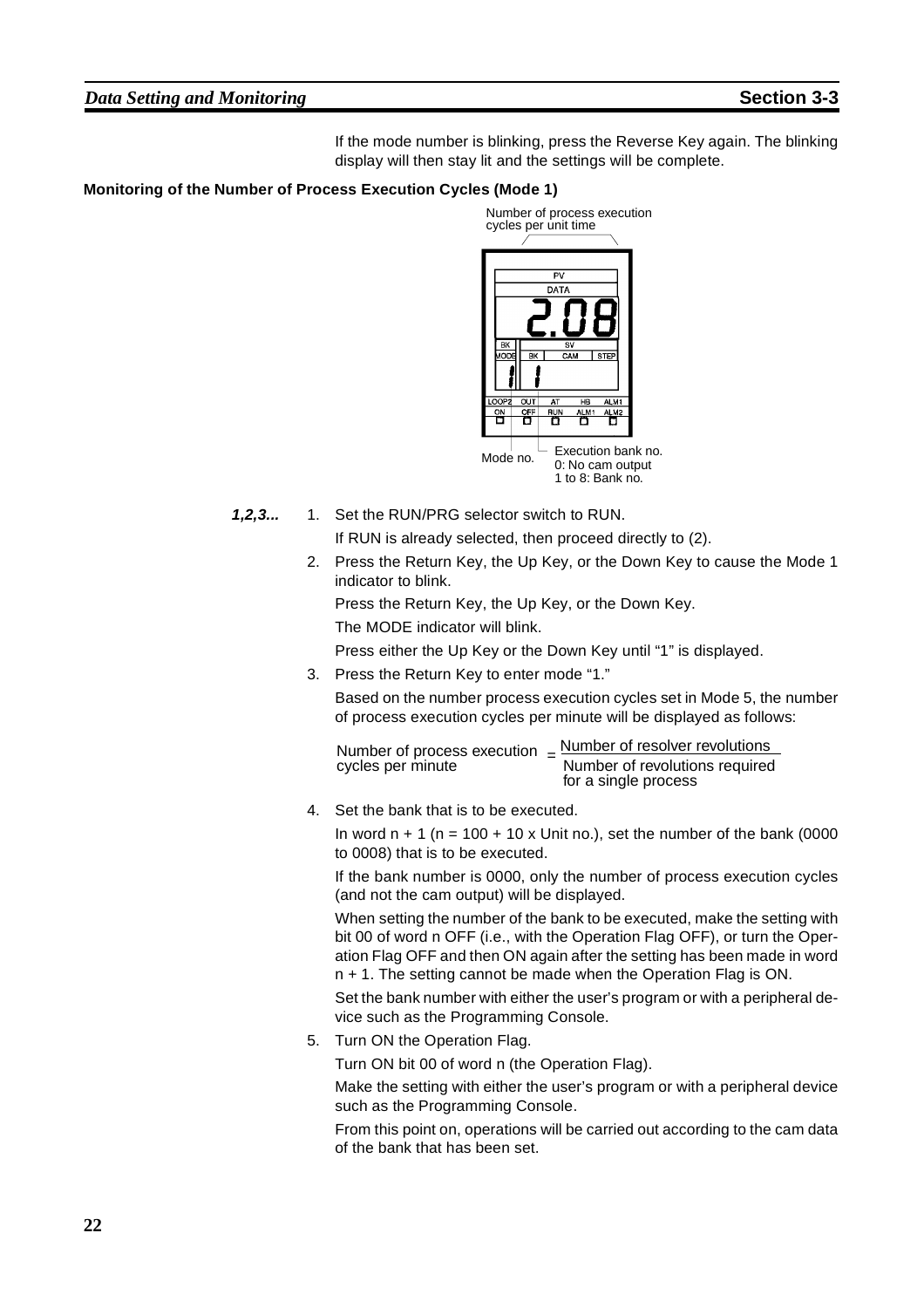### *Data Setting and Monitoring* **Section 3-3**

When changing the number of the bank to be executed, first make the change in word n + 1, and then turn the Operation Flag from ON to OFF, and then ON again.

### **Monitoring of the Present Cam Angle (Mode 2)**



**1,2,3...** 1. Set the RUN/PRG selector switch to RUN.

If RUN is already selected, then proceed directly to (2).

2. Press the Return Key, the Up Key, or the Down Key to cause the Mode 2 indicator to blink.

Press the Return Key, the Up Key, or the Down Key.

The MODE indicator will blink.

Press either the Up Key or the Down Key until "2" is displayed.

3. Press the Return Key to enter mode "2."

During operation, cam outputs will turn ON and OFF in response to the present cam angle, according to the ON and OFF angle setting data of the bank that is executed.

If the bank number is set to "0," then there will be no cam output.

### **Adjustment Operation (Mode 6)**



**1,2,3...** 1. Set the RUN/PRG selector switch to RUN. If RUN is already selected, then proceed directly to (2).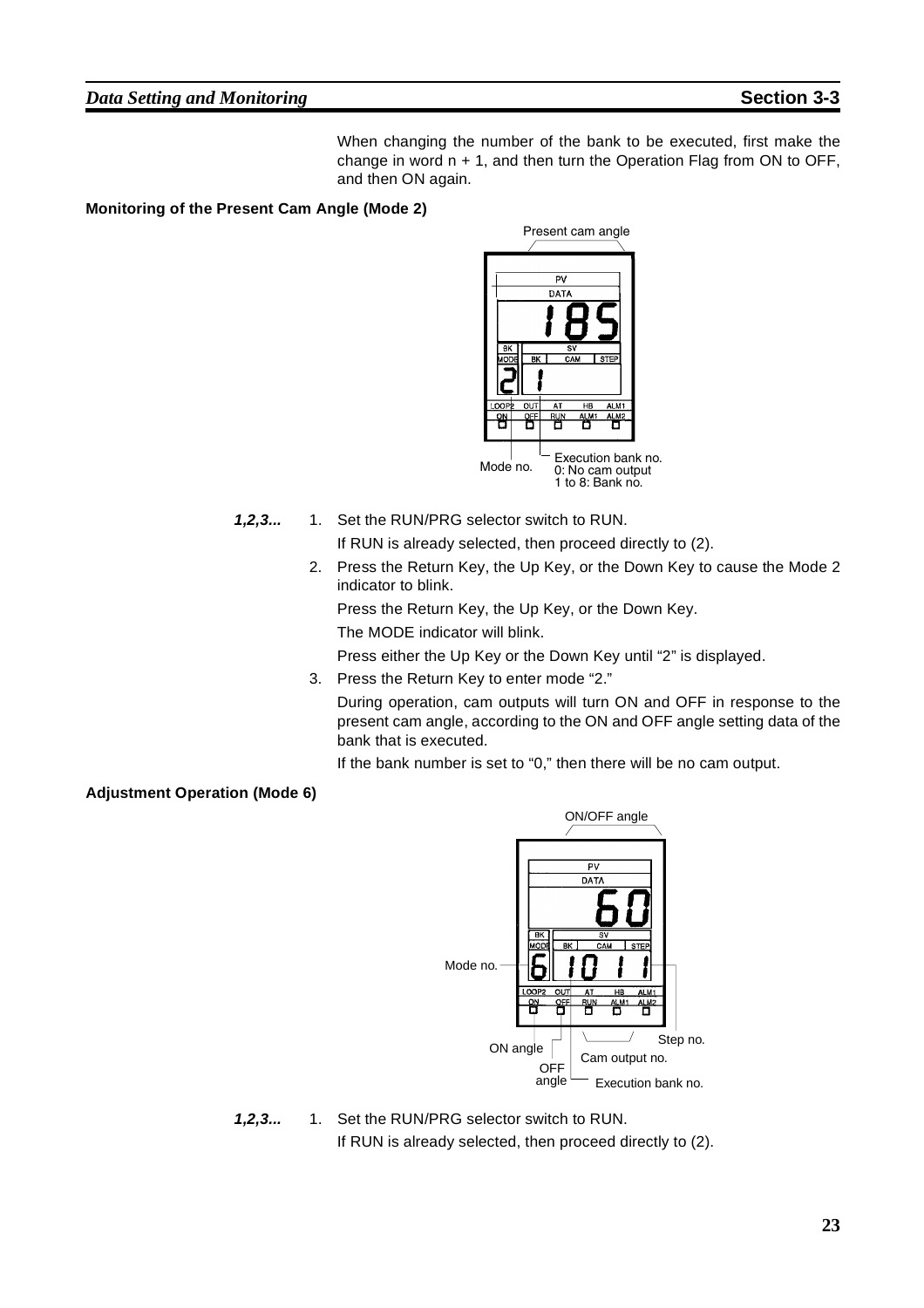2. Press the Return Key, the Up Key, or the Down Key to cause the Mode 6 indicator to blink.

Mode 6 cannot be selected when pin 3 of the Cam Positioner Unit's rear panel DIP switch is ON (i.e., when adjustment operation is not permitted).

3. From this point on, follow (3) through (6) of the setting procedure for Mode 3.

The number of the bank to be executed will be displayed in BK, so "BK" cannot be selected.

When changing the number of the bank to be executed, make the setting in word  $n + 1$  by means of the user's program or a peripheral device such as the Programming Console, and then turn bit 00 of word n (the Operation Flag) from ON to OFF, and then ON again.

**Origin Adjustment** The term "origin adjustment" refers to the matching of the resolver origin to the mechanical origin. For example, if the present cam angle is 130° and if you want this angle position to match the mechanical origin of  $0^\circ$ , then origin adjustment can be used.

#### **Origin Adjustment Methods**

Either of the methods described below can be used for origin adjustment. When origin adjustment is executed, "7" will blink three times in "MODE," and the resolver absolute angle will blink three times in "DATA." When origin adjustment is finished, the previous display will be restored.

Press the button on the front panel of the Cam Positioner Unit. The origin adjustment value will then be written to the EEPROM in the Unit.

**or** Turn the Origin Adjustment Flag (bit 01 of word n) from OFF to ON.

When the origin adjustment has been completed, turn ON the Origin Adjustment Completion Flag (bit 05 of word  $n + 8$ ). This flag will automatically turn OFF when the Origin Adjustment Flag turns OFF.

Origin adjustment will be written to the RAM in the Unit according to the Origin Adjustment Flag.

When entering the origin adjustment, turn the EEPROM Write Flag (bit 02 of word n) from OFF to ON. The origin adjustment value will then be written to EEPROM.

**Note** Because there is a limit to the number of times that data can be written to EEPROM (approx. 10,000 times), the second of the two methods described above is recommended for origin adjustment.

During resolver rotation, origin adjustment will not be effective even if it is executed.

If origin adjustment is attempted while the Unit has an error, the origin adjustment will be executed after the error is cleared.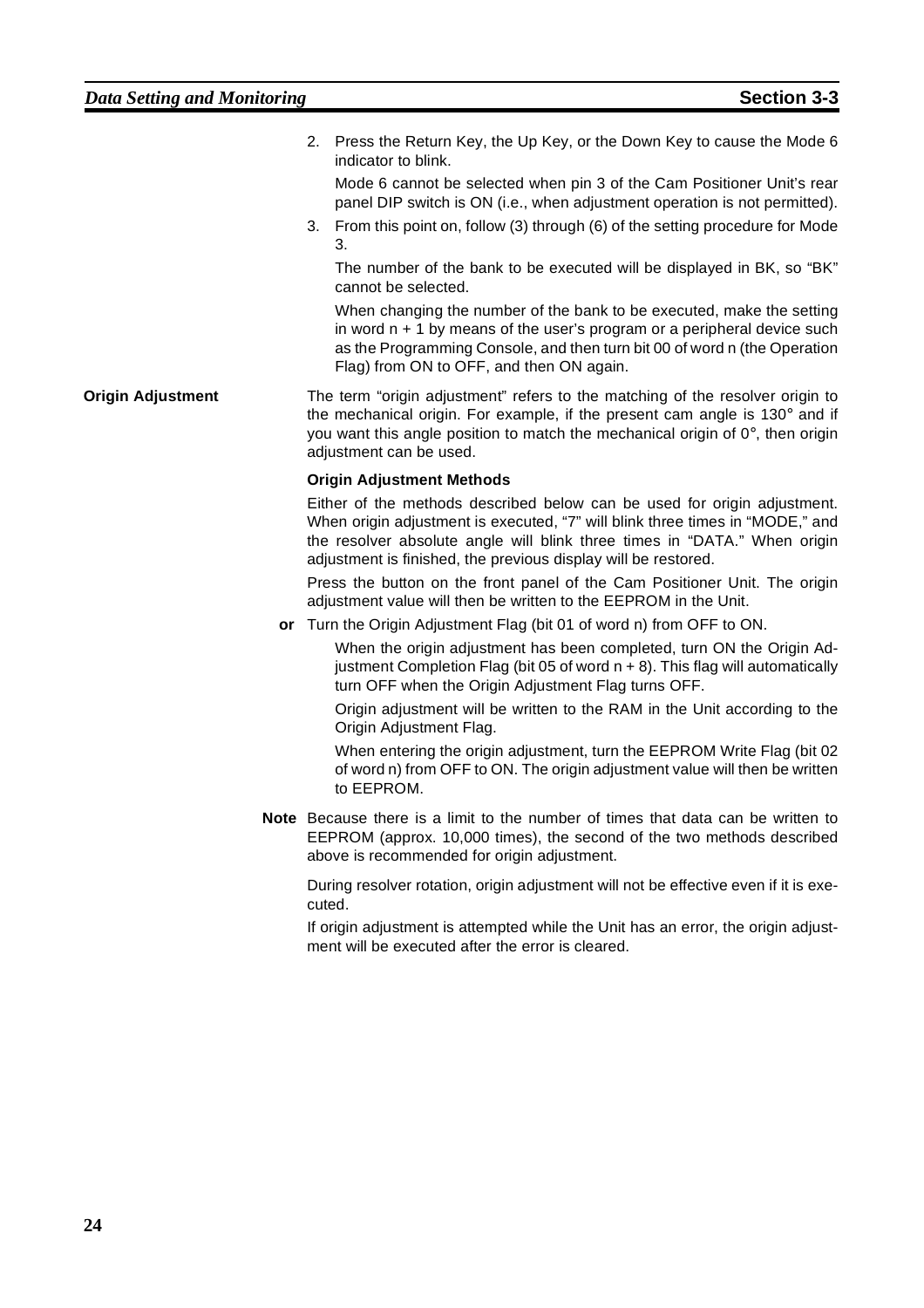# **SECTION 4 PC Memory Allocation and Programming**

This section provides the C200H $\Box$  PC's memory allocation for the Cam Positioner Unit. Basic programming procedures and examples are also provided.

| 4-1 |                                                     |                                                 | 26 |  |  |  |  |
|-----|-----------------------------------------------------|-------------------------------------------------|----|--|--|--|--|
|     | $4 - 1 - 1$                                         |                                                 | 27 |  |  |  |  |
|     | $4 - 1 - 2$                                         |                                                 | 27 |  |  |  |  |
|     | $4 - 1 - 3$                                         |                                                 | 31 |  |  |  |  |
|     | $4 - 1 - 4$                                         | DM Allocation/Data Contents                     | 32 |  |  |  |  |
| 4-2 | 32<br>Peripheral Device Operations and Data Setting |                                                 |    |  |  |  |  |
| 4-3 |                                                     |                                                 | 37 |  |  |  |  |
|     | $4 - 3 - 1$                                         | Setting the Bank Number and Starting Operation  | 37 |  |  |  |  |
|     | $4 - 3 - 2$                                         |                                                 | 38 |  |  |  |  |
|     | $4 - 3 - 3$                                         | Program Example to Set 48-point Cam ON/OFF Data | 39 |  |  |  |  |
|     | $4 - 3 - 4$                                         |                                                 | 43 |  |  |  |  |
|     | $4 - 3 - 5$                                         | Setting the Number of Revolutions per Process   | 44 |  |  |  |  |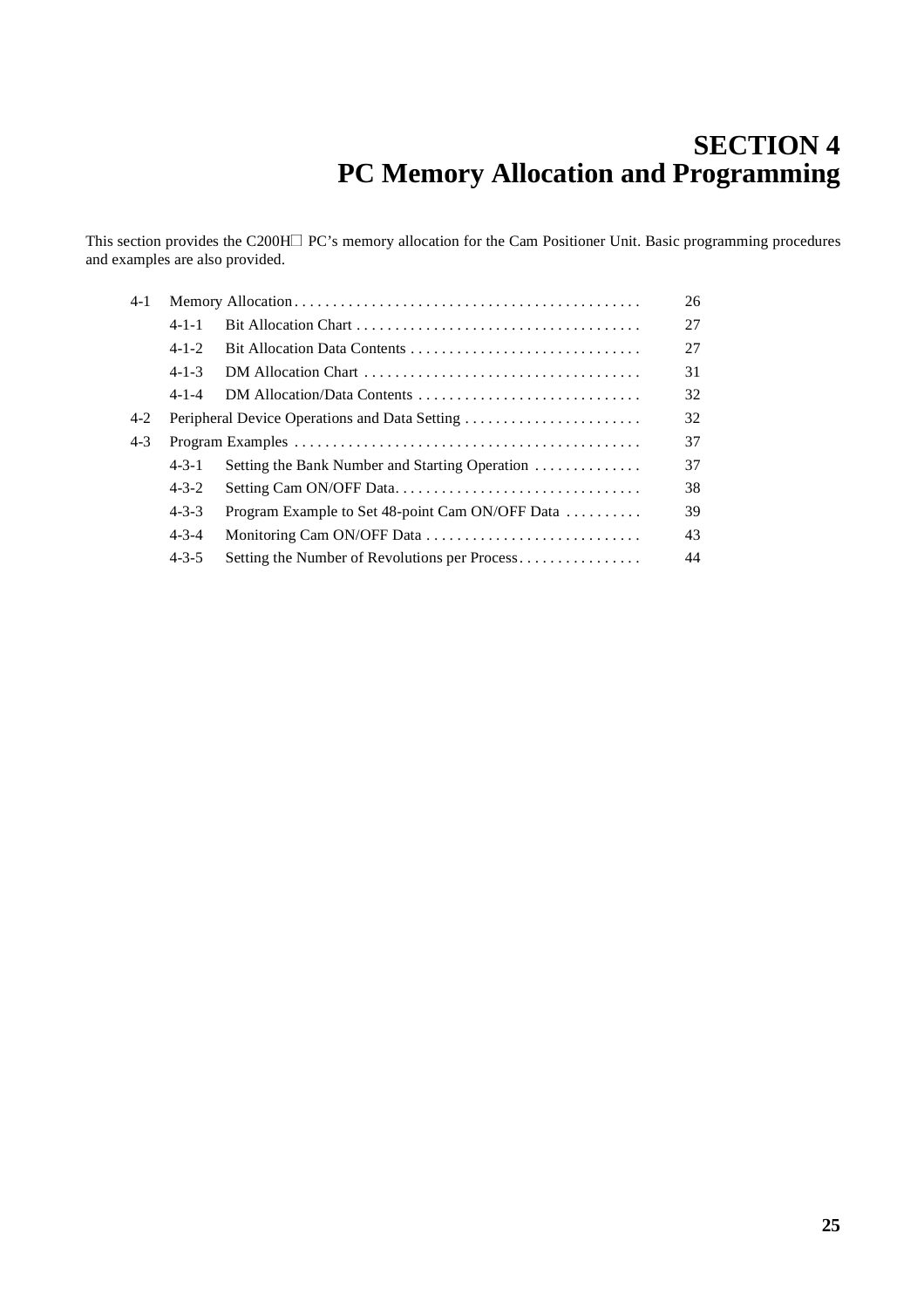# **4-1 Memory Allocation**

**Memory Allocation** According to the setting of the Unit number switch on the front of the C200H-CP114 Cam Positioner Unit, 10 words are allocated for each Unit number in the Special I/O Unit area between IR 100 to IR 199, which is used as the I/O refresh data area. The IR area used by the C200H-CP114 Cam Positioner Unit is refreshed on each C200H□ PC I/O refresh cycle.





#### **DM Number Allocation**



For details on DM number allocation, refer to page 31.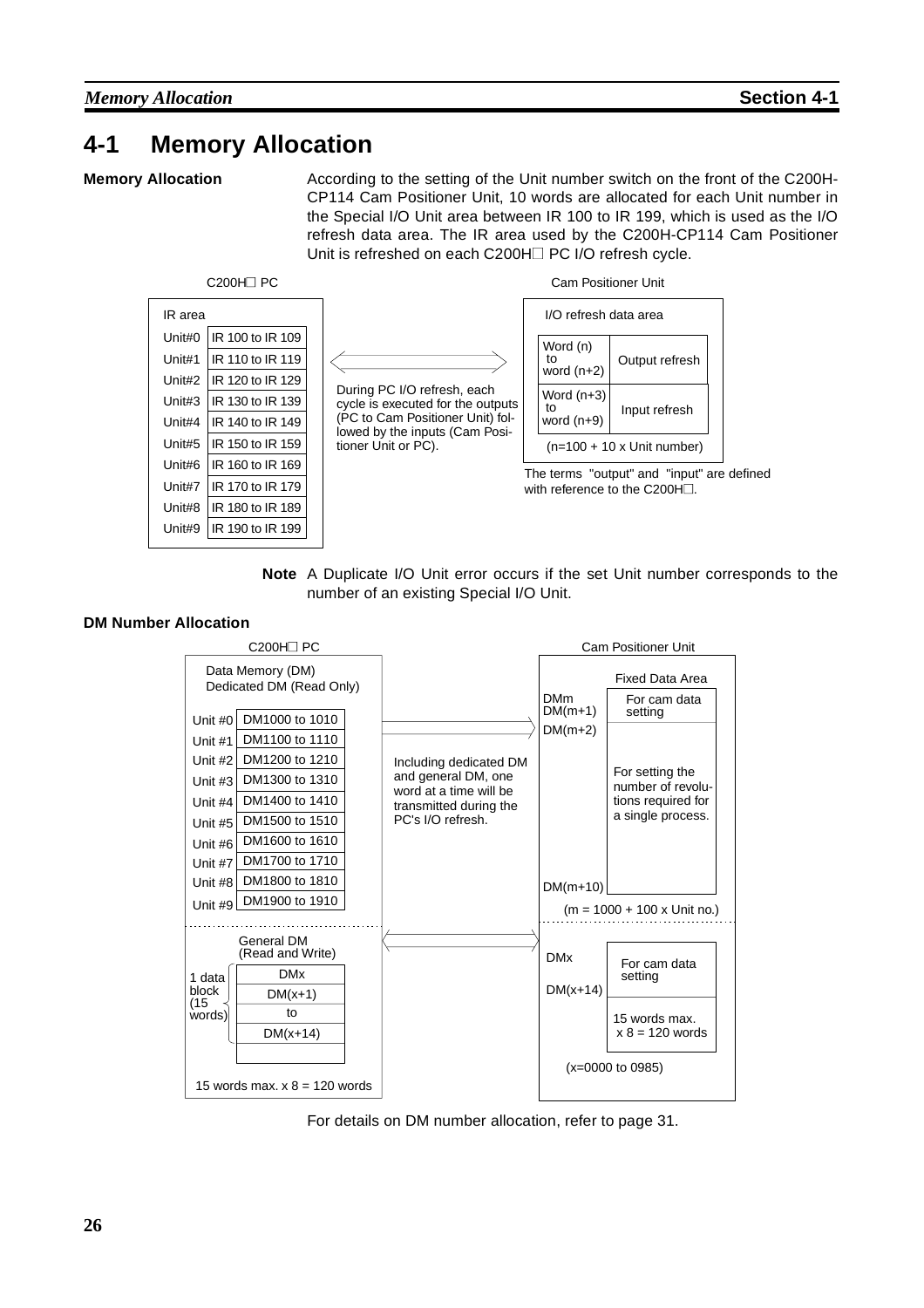# **4-1-1 Bit Allocation Chart**

 $(n = 100 + 10 \times$  Unit no.)

| VO.                      | Word                 |                            | <b>Bit</b>                          |          |                                                           |                                                   |    |                                         |          |                               |                                             |                                  |                     |                      |                           |                                    |              |
|--------------------------|----------------------|----------------------------|-------------------------------------|----------|-----------------------------------------------------------|---------------------------------------------------|----|-----------------------------------------|----------|-------------------------------|---------------------------------------------|----------------------------------|---------------------|----------------------|---------------------------|------------------------------------|--------------|
| classi-<br>fica-<br>tion | no.                  | 15                         | 14                                  | 13       | 12                                                        | 11                                                | 10 | 09                                      | 08       | 07                            | 06                                          | 05                               | 04                  | 03                   | 02                        | 01                                 | 00           |
| Out                      | n.                   | 0                          |                                     |          |                                                           | 0                                                 |    |                                         | $\Omega$ | 0                             | Memory<br>down-<br>load                     | Memory<br>upload                 | Error<br>reset      | EE-<br>PROM<br>write | Origin<br>adjust-<br>ment | Opera-<br>tion<br>instruc-<br>tion |              |
|                          | $\mathbf 0$<br>$n+1$ |                            |                                     | 0        | Bank number<br>00 to 08: 2-digit BCD<br>00: No cam output |                                                   |    |                                         |          |                               |                                             |                                  |                     |                      |                           |                                    |              |
| In                       | $n+2$                |                            | Internal/external cam output status |          |                                                           |                                                   |    |                                         |          |                               |                                             |                                  |                     |                      |                           |                                    |              |
|                          |                      | 16                         | 15                                  | 14       | 13                                                        | 12                                                | 11 | 10                                      | 9        | 8                             | $\overline{7}$                              | 6                                | 5                   | $\overline{4}$       | 3                         | 2                                  | $\mathbf{1}$ |
|                          | $n+3$                | Internal cam output status |                                     |          |                                                           |                                                   |    |                                         |          |                               |                                             |                                  |                     |                      |                           |                                    |              |
|                          |                      | 32                         | 31                                  | 30       | 29                                                        | 28                                                | 27 | 26                                      | 25       | 24                            | 23                                          | 22                               | 21                  | 20                   | 19                        | 18                                 | 17           |
|                          | $n+4$                |                            | Internal cam output status          |          |                                                           |                                                   |    |                                         |          |                               |                                             |                                  |                     |                      |                           |                                    |              |
|                          |                      | 48                         | 47                                  | 46       | 45                                                        | 44                                                | 43 | 42                                      | 41       | 40                            | 39                                          | 38                               | 37                  | 36                   | 35                        | 34                                 | 33           |
|                          | $n+5$                | $\mathbf 0$                |                                     |          |                                                           | Present cam angle (000° to 359°: 3 digits BCD)    |    |                                         |          |                               |                                             |                                  |                     |                      |                           |                                    |              |
|                          |                      |                            |                                     |          |                                                           | $x 10^2$                                          |    |                                         |          | $x 10^0$<br>x 10 <sup>1</sup> |                                             |                                  |                     |                      |                           |                                    |              |
|                          | $n+6$                |                            | Number of process execution cycles  |          |                                                           |                                                   |    |                                         |          |                               |                                             |                                  |                     |                      |                           |                                    |              |
|                          |                      | data                       | Decimal point position              |          |                                                           |                                                   |    | Numeral data (000 to 999: 3 digits BCD) |          |                               |                                             |                                  |                     |                      |                           |                                    |              |
|                          | $n+7$                | $\mathbf 0$                |                                     |          |                                                           | 0<br>Executed bank number (00 to 08: 2-digit BCD) |    |                                         |          |                               |                                             |                                  |                     |                      |                           |                                    |              |
|                          | $n+8$                | Status data                |                                     |          |                                                           |                                                   |    |                                         |          |                               |                                             |                                  |                     |                      |                           |                                    |              |
|                          |                      | ALM <sub>2</sub>           | ALM1                                | $\Omega$ | $\Omega$                                                  | 0                                                 |    |                                         | 0        | Memory<br>load<br>enabled     | Origin<br>adjust-<br>ment<br>com-<br>pleted | Memory<br>load<br>com-<br>pleted | Resolver<br>stopped | Error                | <b>RUN</b><br>mode        | In opera-<br>tion                  |              |
|                          | $n+9$                | 0                          |                                     |          |                                                           | 0                                                 |    |                                         |          |                               | Error code                                  |                                  |                     |                      |                           |                                    |              |

**Note** For the number of process execution cycles, the same value will be read as for the Data Setting Console display value in Mode 1. Decimal Point Position Data

- 1: No digits to right of decimal point
- 2: 1 digit to right of decimal point
- 4: 2 digits to right of decimal point

# **4-1-2 Bit Allocation Data Contents**

 $(n = 100 + 10 \times$  Unit no.)

| I/O clas-       | <b>Bit number</b> |            | Data item       | Data contents                                                                                                                                                             |  |  |  |
|-----------------|-------------------|------------|-----------------|---------------------------------------------------------------------------------------------------------------------------------------------------------------------------|--|--|--|
| sifica-<br>tion | Word              | <b>Bit</b> |                 |                                                                                                                                                                           |  |  |  |
| Out             | n                 | 15 to 06   | $---$           | Not used. Set to "0."                                                                                                                                                     |  |  |  |
|                 |                   | 05         | Memory download | Turns ON when cam ON/OFF data is transferred from the C200H□ to<br>the Cam Positioner Unit. When the data transfer is complete, bit 04 of<br>word $n + 8$ turns ON.       |  |  |  |
|                 |                   | 04         | Memory upload   | Turns ON when cam ON/OFF data is read from the Cam Positioner<br>Unit to the C200H $\Box$ . When the data transfer is complete, bit 04 of word<br>$n + 8$ turns ON.       |  |  |  |
|                 |                   | 03         | Error reset     | When an error occurs, it can be cleared by turning this flag from OFF to<br>ON. The same result can be obtained by pressing the Clear Key on the<br>Data Setting Console. |  |  |  |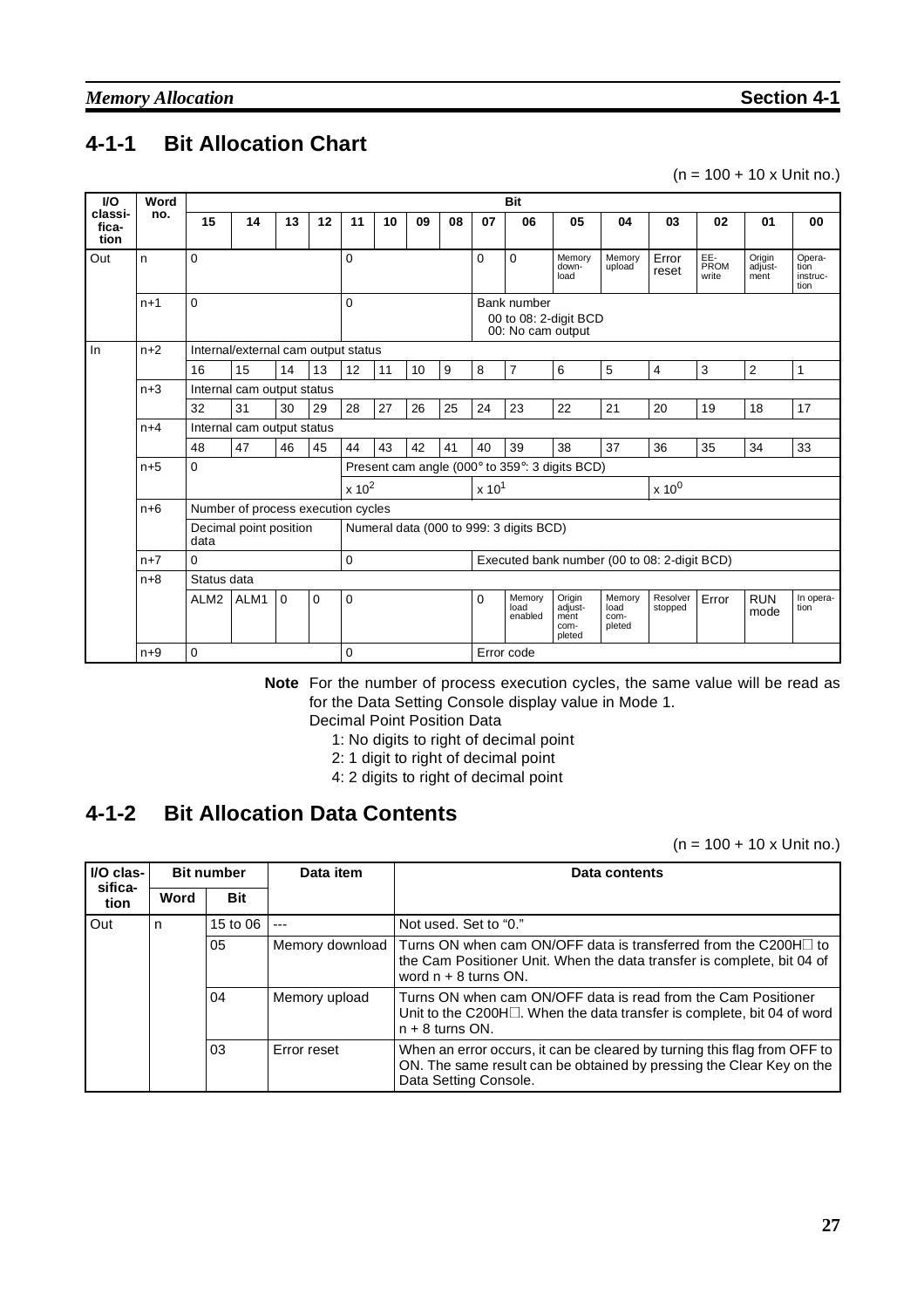# *Memory Allocation* **Section 4-1**

| I/O clas-<br>sifica-<br>tion | <b>Bit number</b> |            | Data item           | Data contents                                                                                                                                                                                                                                                                                                                                                                                  |  |  |  |  |  |  |  |
|------------------------------|-------------------|------------|---------------------|------------------------------------------------------------------------------------------------------------------------------------------------------------------------------------------------------------------------------------------------------------------------------------------------------------------------------------------------------------------------------------------------|--|--|--|--|--|--|--|
|                              | Word              | <b>Bit</b> |                     |                                                                                                                                                                                                                                                                                                                                                                                                |  |  |  |  |  |  |  |
| Out                          | n.                | 02         | <b>FFPROM</b> write | Turn this bit from OFF to ON to write the origin adjustment value to the<br>EEPROM in the Cam Positioner Unit after the origin adjustment has<br>been determined. Because there is a limit to the number of times that<br>data can be written to EEPROM (approx. 10,000 times), it is recom-<br>mended that this bit be turned ON only once, after the final determina-<br>tion has been made. |  |  |  |  |  |  |  |
|                              |                   |            |                     | Bit 05 of word $n + 8$ will be ON when data is written to the EEPROM.                                                                                                                                                                                                                                                                                                                          |  |  |  |  |  |  |  |
|                              |                   | 01         | Origin adjustment   | To execute the origin adjustment, turn this flag from OFF to ON. When<br>the origin adjustment has been completed, bit 05 of word $n + 8$ will turn<br>ON.                                                                                                                                                                                                                                     |  |  |  |  |  |  |  |
|                              |                   |            |                     |                                                                                                                                                                                                                                                                                                                                                                                                |  |  |  |  |  |  |  |
|                              |                   | 00         | Operation           | When this flag turns ON, the bank in word $n + 1$ begins operation. Dur-<br>ing operation, the RUN indicator on the Data Setting Console will light<br>and cam outputs will turn ON and OFF according to the data that is set.<br>When this flag turns OFF, operation will stop.                                                                                                               |  |  |  |  |  |  |  |
|                              | $n+1$             | 15 to 08   | $---$               | Not used. Set to "0."                                                                                                                                                                                                                                                                                                                                                                          |  |  |  |  |  |  |  |
|                              |                   | 07 00      | Bank number         | The number of the bank to be executed (00 to 08) is set in two digits<br>BCD. If "00" is set, there are no cam outputs. Make the bank number<br>setting while the Operation Flag (bit 00 of word n) is turned OFF. If the<br>Operation Flag is ON, then turn it OFF and back ON when changing<br>the bank number setting. Without doing this, the bank number cannot<br>be changed.            |  |  |  |  |  |  |  |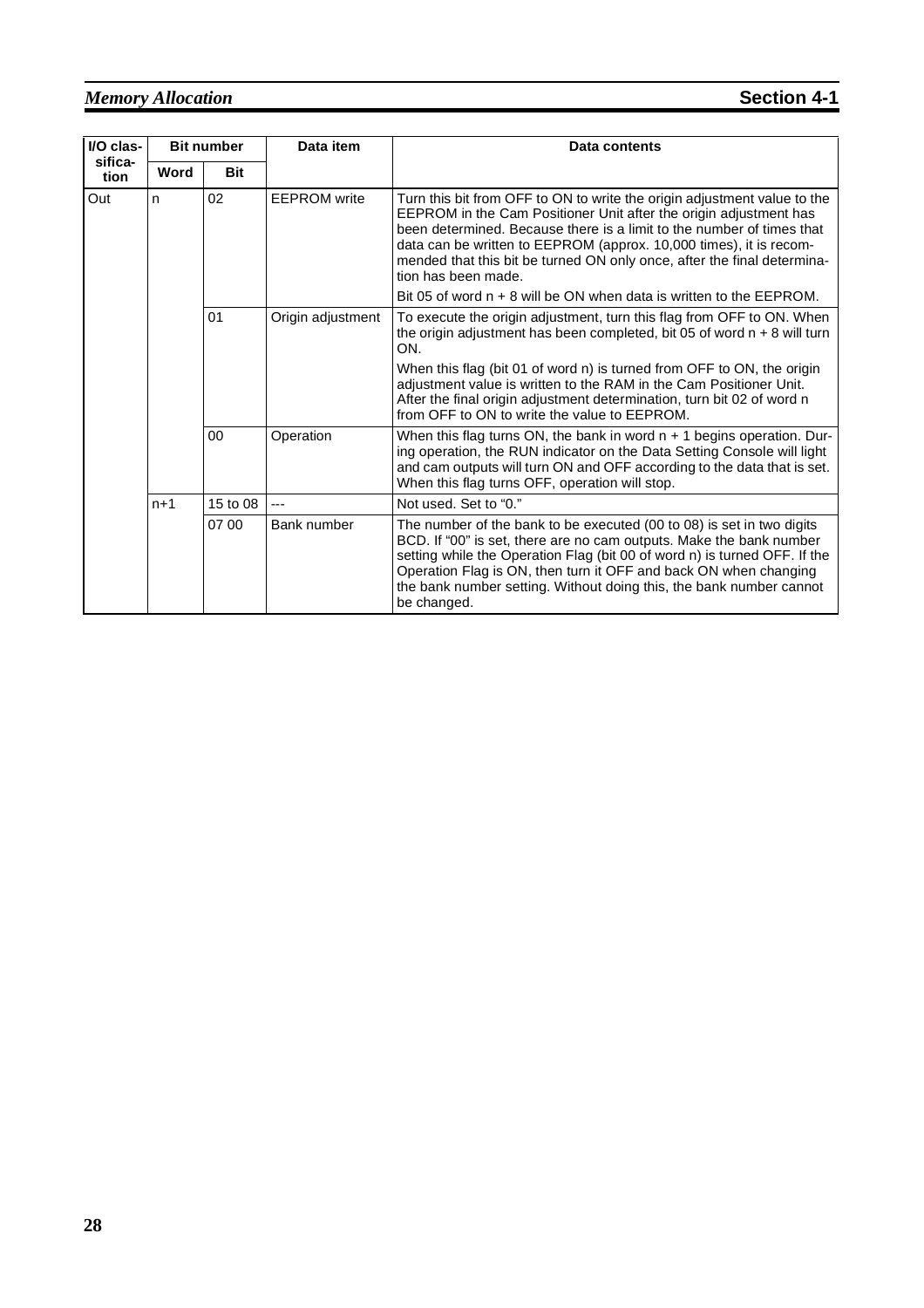| I/O                 |       | <b>Bit number</b> | Data item                                             |                                                                                                                                                                                                                                                                             | Data contents                                                                                                                                                                                |
|---------------------|-------|-------------------|-------------------------------------------------------|-----------------------------------------------------------------------------------------------------------------------------------------------------------------------------------------------------------------------------------------------------------------------------|----------------------------------------------------------------------------------------------------------------------------------------------------------------------------------------------|
| classifi-<br>cation | Word  | <b>Bit</b>        |                                                       |                                                                                                                                                                                                                                                                             |                                                                                                                                                                                              |
| $\ln$<br>$n+2$      |       | 15 to 00          | Internal/external<br>cam output status                | When an internal/external cam output turns ON, the appropriate bit<br>turns ON. Bits 00 to 15 correspond to internal/external cam output<br>numbers 01 to 16.                                                                                                               |                                                                                                                                                                                              |
|                     | $n+3$ | 15 to 00          | Internal cam output<br>status                         | When an internal cam output<br>Bits 00 to 15 correspond to exter-<br>turns ON, the appropriate bit turns<br>nal cam output numbers 17 to 32.<br>ON.                                                                                                                         |                                                                                                                                                                                              |
|                     | $n+4$ | 15 to 00          |                                                       |                                                                                                                                                                                                                                                                             | Bits 00 to 15 correspond to exter-<br>nal cam output numbers 33 to 48.                                                                                                                       |
|                     | $n+5$ | 15 to 12          | $\overline{a}$                                        | Not used. Set to "0."                                                                                                                                                                                                                                                       |                                                                                                                                                                                              |
|                     |       | 11 to 00          | Present cam angle                                     | Monitors the present resolver cam angle. $000^\circ$ to $359^\circ$ (3 digits BCD)                                                                                                                                                                                          |                                                                                                                                                                                              |
|                     |       |                   |                                                       | The value will be indefinite if the Resolver has been disconnected.                                                                                                                                                                                                         |                                                                                                                                                                                              |
|                     | $n+6$ | 15 to 00          | Number of process<br>execution cycles<br>(see note 1) | Monitors the number of process execution cycles (the number pro-<br>duced) per minute, in 4 digits BCD.<br>Number of process execution cycles = Number of resolver rotations/<br>number of rotations required for a single process (unit: shots/min)<br>15+<br>Numeric Data | - 00<br>(000 to 999: 3 digits BCD)<br>Decimal Point Position Data<br>1: No digits to right of decimal point<br>2: 1 digit to right of decimal point<br>4: 2 digits to right of decimal point |
|                     | $n+7$ | 15 to 08          | $\overline{a}$                                        | This value is the same as the value displayed at the Data Setting<br>Console in Mode 1.<br>Not used. Set to "0."                                                                                                                                                            |                                                                                                                                                                                              |
|                     |       |                   |                                                       |                                                                                                                                                                                                                                                                             |                                                                                                                                                                                              |
|                     |       | 07 to 00          | Bank being exe-<br>cuted                              | Monitors the bank that is presently being executed. 00 to 08 (2-digit<br>BCD)                                                                                                                                                                                               |                                                                                                                                                                                              |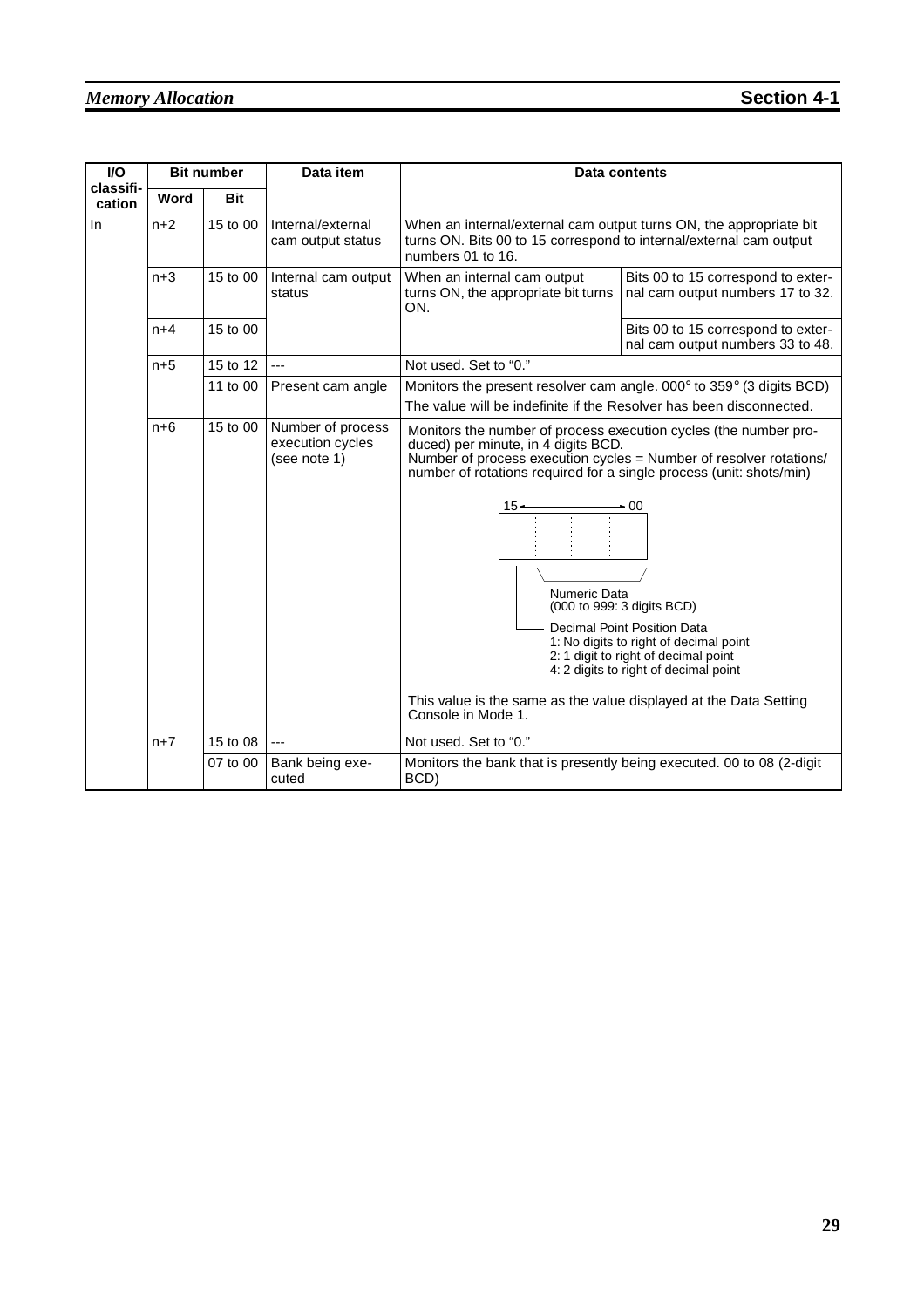## *Memory Allocation* **Section 4-1**

| I/O                 | <b>Bit number</b> |          | Data item                        | Data contents                                                                                                                                                                                                                                                                                                      |                                                                                                                                                                                                                                                                 |
|---------------------|-------------------|----------|----------------------------------|--------------------------------------------------------------------------------------------------------------------------------------------------------------------------------------------------------------------------------------------------------------------------------------------------------------------|-----------------------------------------------------------------------------------------------------------------------------------------------------------------------------------------------------------------------------------------------------------------|
| classifi-<br>cation | Word              | Bit      |                                  |                                                                                                                                                                                                                                                                                                                    |                                                                                                                                                                                                                                                                 |
| In.                 | $n+8$             | 15       | ALM2                             | The ALM 2 bit turns ON and the<br>ALM 2 indicator on the Data Set-<br>ting Console lights when any of<br>the following errors occur.<br>Memory error<br>Bank change error<br>Communications error<br>Data transfer error<br>Power failure error<br>Parameter error                                                 | When the errors on the left occur,<br>the following conditions occur<br>simultaneously.<br>The ALM indicator lights on the<br>front panel of the Cam Posi-<br>tioner Unit.<br>Bit 02 of word $n + 8$ turns ON.<br>The error code is output to word<br>$n + 9$ . |
|                     |                   | 14       | ALM1                             | The ALM 1 bit turns ON if an error<br>occurs due to the resolver being<br>disconnected. At that time, the<br>ALM 1 indicator on the Data Set-<br>ting Console lights.                                                                                                                                              |                                                                                                                                                                                                                                                                 |
|                     |                   | 13 to 07 | $\overline{a}$                   | Not used. Set to "0."                                                                                                                                                                                                                                                                                              |                                                                                                                                                                                                                                                                 |
|                     |                   | 06       | Memory load<br>enabled           | This flag is ON when the Data Setting Console display is lit, and OFF<br>when the display is blinking. (The display blinks while data is being<br>set.)                                                                                                                                                            | When this flag is ON, memory downloading and uploading is possible.                                                                                                                                                                                             |
|                     |                   | 05       | Origin adjustment<br>completed   | Turns ON when origin adjustment is completed, based on the Origin<br>Adjustment Flag (bit 01 of word n) or the EEPROM Write Flag (bit 02                                                                                                                                                                           | of word n) turning ON, and turns OFF based on these bits turning OFF.                                                                                                                                                                                           |
|                     |                   | 04       | Memory load<br>completed         | Turns ON when memory downloading (bit 05 of word n) or memory<br>these bits turning OFF.                                                                                                                                                                                                                           | uploading (bit 04 of word n) is completed, and OFF based on either of                                                                                                                                                                                           |
|                     |                   | 03       | Resolver stopped<br>(see note 2) | rotation.                                                                                                                                                                                                                                                                                                          | ON while resolver rotation is stopped (4 r/min or less), and OFF during                                                                                                                                                                                         |
|                     |                   | 02       | Error                            | that time, the ALM indicator on the front panel of the Cam Positioner<br>Unit lights.                                                                                                                                                                                                                              | Normally OFF. Turns ON when a Cam Positioner Unit error occurs. At                                                                                                                                                                                              |
|                     |                   | 01       | RUN mode                         | ON when the operation mode selector on the front panel of the Cam<br>Positioner Unit is set to RUN, and OFF when the selector is set to<br>PRG.                                                                                                                                                                    |                                                                                                                                                                                                                                                                 |
|                     |                   | 00       | In operation                     | ON).                                                                                                                                                                                                                                                                                                               | ON during operation (i.e., when the Operation Flag, bit 00 of word n, is                                                                                                                                                                                        |
|                     | $n+9$             | 15 to 12 | $\overline{a}$                   | Not used. Set to "0."                                                                                                                                                                                                                                                                                              |                                                                                                                                                                                                                                                                 |
|                     |                   | 11 to 00 | Error code                       | When errors occur, the following codes are output. (2-digit BCD)<br>01: Memory error<br>02: Communications error<br>03: Power failure error<br>20: Bank change error<br>21: Data transfer error<br>22: Parameter error<br>10: Resolver disconnection error<br>For details, refer to the SECTION 5 Troubleshooting. | ALM2<br>ALM2<br>ALM2<br>ALM <sub>2</sub><br>ALM <sub>2</sub><br>ALM <sub>2</sub><br>ALM1                                                                                                                                                                        |

**Note** 1. Data other than 0 may be output even if the Resolver is not operating when the power is turned ON, the Special I/O Unit has been reset, or origin adjustment has been executed.

> 2. May turn OFF even if the Resolver is not operating when the power is turned ON, the Special I/O Unit has been reset, origin adjustment has been executed, or the Resolver has been disconnected.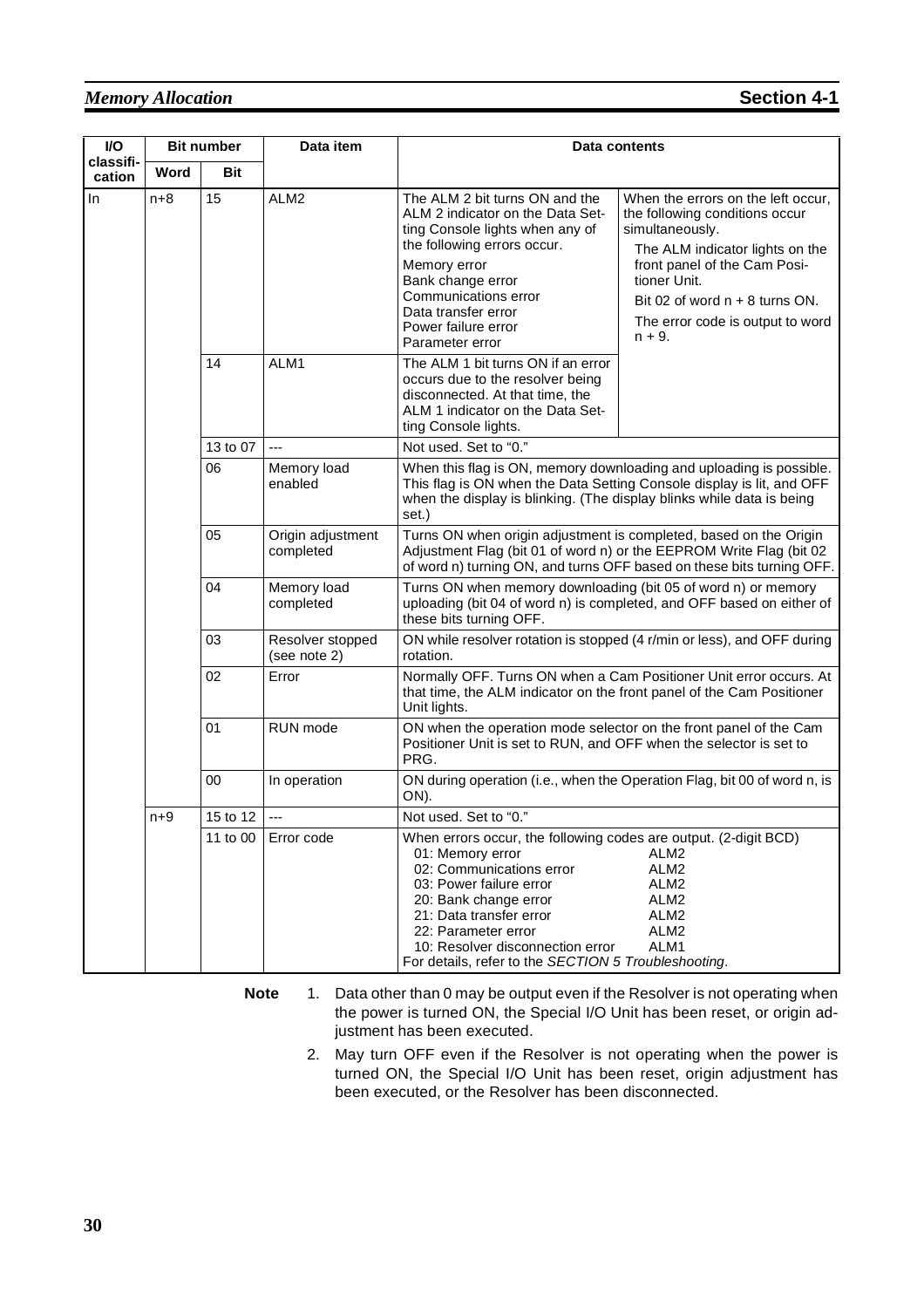# **4-1-3 DM Allocation Chart**

### **Dedicated DM (Read Only)**

| DM number       | Data item                              |                                                                                                     |  | $(m = 1000 + 100 \times$ Unit no.)                                                                                      |
|-----------------|----------------------------------------|-----------------------------------------------------------------------------------------------------|--|-------------------------------------------------------------------------------------------------------------------------|
| DM <sub>m</sub> | Leading DM number for cam data storage |                                                                                                     |  |                                                                                                                         |
| $DM(m+1)$       |                                        | Number of cam data storage combinations (1 to 8)                                                    |  |                                                                                                                         |
| $DM(m+2)$       |                                        | Transfer of data permitted/not permitted for number<br>of revolutions required for a single process |  |                                                                                                                         |
| $DM(m+3)$       | Bank 1                                 |                                                                                                     |  |                                                                                                                         |
| DM $(m+4)$      | Bank 2                                 |                                                                                                     |  | The DM 1000 data block is for reading                                                                                   |
| DM $(m+5)$      | Bank 3                                 |                                                                                                     |  | only. Therefore data cannot be written<br>by means of the program. Set the data<br>with a peripheral device such as the |
| DM $(m+6)$      | Bank 4                                 | Setting data for number<br>of revolutions required<br>for a single process                          |  | the Programming Console.                                                                                                |
| $DM(m+7)$       | Bank 5                                 |                                                                                                     |  |                                                                                                                         |
| DM $(m+8)$      | Bank 6                                 |                                                                                                     |  |                                                                                                                         |
| $DM(m+9)$       | Bank 7                                 |                                                                                                     |  |                                                                                                                         |
| DM $(m+10)$     | Bank 8                                 |                                                                                                     |  |                                                                                                                         |

#### **General DM (Read and Write)**

| DM number   |            | Data item |
|-------------|------------|-----------|
| DM x        | Bank no.   | Cam no.   |
| DM $(x+1)$  | Step no. 1 | ON data   |
| DM $(x+2)$  | Step no. 1 | OFF data  |
| DM $(x+3)$  | Step no. 2 | ON data   |
| DM $(x+4)$  | Step no. 2 | OFF data  |
| DM $(x+5)$  | Step no. 3 | ON data   |
| DM $(x+6)$  | Step no. 3 | OFF data  |
| DM $(x+7)$  | Step no. 4 | ON data   |
| DM $(x+8)$  | Step no. 4 | OFF data  |
| DM $(x+9)$  | Step no. 5 | ON data   |
| $DM(x+10)$  | Step no. 5 | OFF data  |
| $DM(x+11)$  | Step no. 6 | ON data   |
| $DM(x+12)$  | Step no. 6 | OFF data  |
| $DM(x+13)$  | Step no. 7 | ON data   |
| DM $(x+14)$ | Step no. 7 | OFF data  |

(x=0000 to 0999 − 15 x number of cam data storage combinations)

The 15 words shown on the left constitute a single block. Bank numbers and cam numbers can be changed, and data can be set or retrieved for a total of eight blocks from DM  $(x + 15)$  onwards.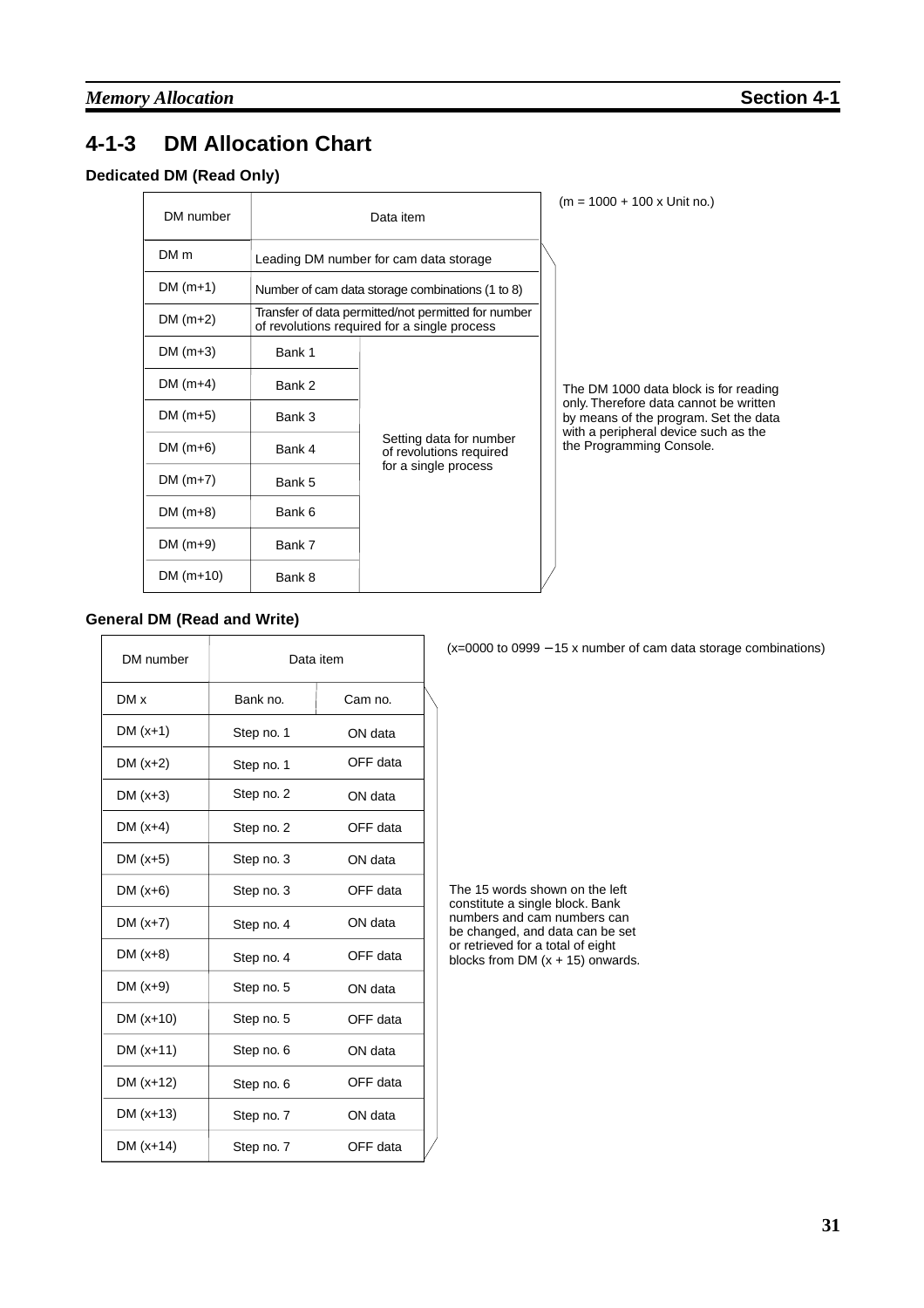## **4-1-4 DM Allocation/Data Contents**

**Dedicated DM** (m = 1000 + 100 x Unit no.)

| DM number                 | Data item                                                                                                  | Data contents                                                                                                                                                                                                                                                                                                                                                                 |
|---------------------------|------------------------------------------------------------------------------------------------------------|-------------------------------------------------------------------------------------------------------------------------------------------------------------------------------------------------------------------------------------------------------------------------------------------------------------------------------------------------------------------------------|
| DM m                      | Cam data storage, leading<br>DM number                                                                     | The leading general DM number for storing cam data is set in<br>4 digits BCD (0000 to 0985).                                                                                                                                                                                                                                                                                  |
| $DM(m+1)$                 | Cam data storage, number<br>of combinations                                                                | The number of combinations (i.e., the number of combinations<br>of DM x bank numbers and cam numbers) for stored cam data<br>is set in 4 digits BCD (0001 to 0008).                                                                                                                                                                                                           |
| DM $(m+2)$                | Transfer of data permitted/<br>not permitted for number of<br>revolutions required for a<br>single process | This is used when transferring from the C200H $\Box$ to the Cam<br>Positioner Unit the data stored in DM $m + 3$ to DM $m + 10$ (i.e.,<br>the number of revolutions required for a single process).<br>Odd: Transfer permitted<br>Even: Transfer not permitted                                                                                                                |
| DM $(m+3)$ to DM $(m+10)$ | Setting data for number of<br>revolutions required for a<br>single process                                 | DM $m + 3$ to DM $m + 10$ correspond to Banks 1 to 8. The<br>data for the applicable bank is set according to the bank<br>number set in word $n + 1$ .<br>15+<br>- 00<br>Numeric Data<br>(001 to 999: 3 digits BCD)<br>Decimal Point Position Data<br>1: No digits to right of decimal point<br>2: 1 digit to right of decimal point<br>4: 2 digits to right of decimal point |

**General DM** (x=0000 to 0985)

| <b>DM</b> number          | Data item       | Data contents                                                                                                                                                                                                                                               |
|---------------------------|-----------------|-------------------------------------------------------------------------------------------------------------------------------------------------------------------------------------------------------------------------------------------------------------|
| DM x                      | Bank no.        | Bank numbers for the cam data in DM $x + 1$ to DM $x + 14$ is<br>set in bits 15 to 08, in 2-digit BCD.                                                                                                                                                      |
|                           | Cam no.         | Cam numbers for the cam data in DM $x + 1$ to DM $x + 14$ is set<br>in bits 07 to 00, in 2-digit BCD.                                                                                                                                                       |
| DM $(x+1)$ to DM $(x+14)$ | Cam ON/OFF data | This is the cam ON/OFF data for steps 1 to 7. When down-<br>loading memory, set the data in this area. When uploading<br>memory, retrieve the data in this area.<br>$\div 00$<br>15←<br>$\Omega$<br>ON/OFF Data<br>000 to 359: 3 digits BCD<br>FFF: No data |

# **4-2 Peripheral Device Operations and Data Setting**

This section explains how to use a peripheral device such as the Programming Console to turn I/O bits ON and OFF, to change present values, and how to start up Cam Positioner Unit operations and set data.

For these operations, preset the operation mode selector to RUN.

In the examples, the Unit number is set to "0," and the procedure for the Programming Console is shown.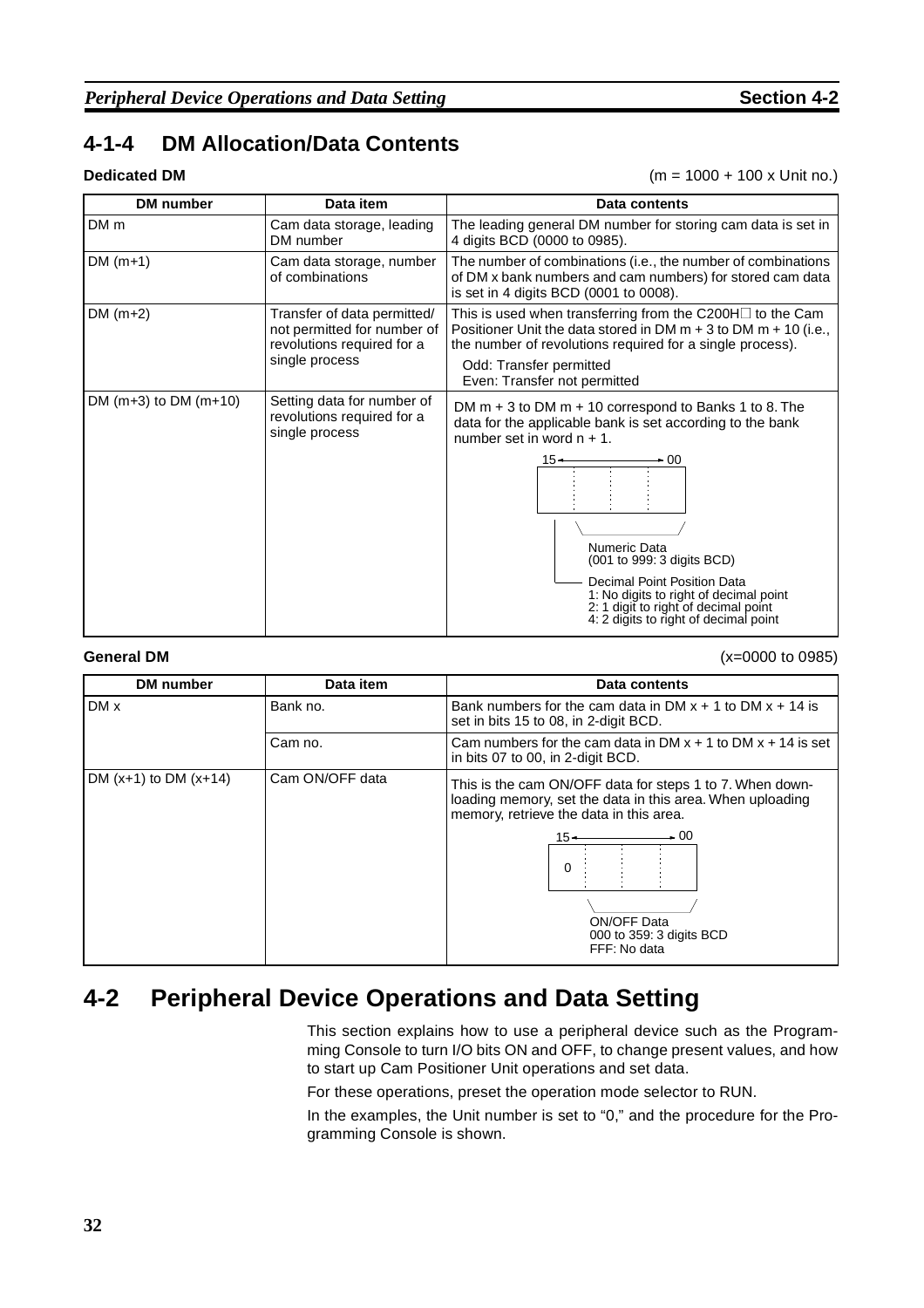| <b>Setting the Bank Number</b> |         |    |                                                                                                                                                                                                                                                   |
|--------------------------------|---------|----|---------------------------------------------------------------------------------------------------------------------------------------------------------------------------------------------------------------------------------------------------|
|                                | 1, 2, 3 |    | 1. Monitor word $n + 1$ (the bank number).                                                                                                                                                                                                        |
|                                |         |    | Example: Shift $\rightarrow$ Word/Indirect $\rightarrow$ 1 $\rightarrow$ 0 $\rightarrow$ 1 $\rightarrow$ Monitor (When Unit no. is "0")                                                                                                           |
|                                |         |    | 2. Write the present value to the bank that is to be executed.                                                                                                                                                                                    |
|                                |         |    | Example: Change $\rightarrow$ 1 $\rightarrow$ Write (Bank no. = 1)                                                                                                                                                                                |
|                                |         |    | By means of either the Data Setting Console or the setting method using<br>a peripheral device which is described on the next page, set the data in ad-<br>vance in the bank that is to be executed.                                              |
|                                |         |    | When setting the number of the bank to be executed, make the setting with<br>bit 00 of word n OFF (i.e., with the Operation Flag OFF), or turn the Oper-<br>ation Flag OFF and then ON again after the setting has been made in word<br>$n + 1$ . |
|                                |         |    | Note The number of the bank to be executed can be set only in the operation mode.                                                                                                                                                                 |
| <b>Operation Startup</b>       |         |    |                                                                                                                                                                                                                                                   |
|                                | 1, 2, 3 |    | 1. Monitor bit 00 of word n (the Operation Flag).                                                                                                                                                                                                 |
|                                |         |    | Example: Shift->Contact/Constant->1->0->0->0->0->Monitor (When Unit<br>no. is "0")                                                                                                                                                                |
|                                |         |    | 2. Press the Set/Reset Key to turn ON bit 00 of word n.                                                                                                                                                                                           |
|                                |         |    | The following conditions will occur with operation startup:                                                                                                                                                                                       |
|                                |         |    | The RUN indicator will light on the Data Setting Console.                                                                                                                                                                                         |
|                                |         |    | Cam outputs will turn ON and OFF according to the cam ON/OFF data that<br>is set.                                                                                                                                                                 |
|                                |         |    | Bit 00 of word $n + 8$ (the in-Operation Flag) will turn ON.                                                                                                                                                                                      |
| <b>Origin Adjustment</b>       |         |    |                                                                                                                                                                                                                                                   |
|                                | 1, 2, 3 |    | 1. Turn ON bit 01 of word n (the Origin Adjustment Flag).                                                                                                                                                                                         |
|                                |         |    | Example: Shift→Contact/Constant→1→0→0→0→1→Monitor→Set/Re-<br>set                                                                                                                                                                                  |
|                                |         |    | 2. After the origin adjustment has been determined, write the value to EE-<br>PROM.                                                                                                                                                               |
|                                |         |    | Turn ON bit 02 of word n (EEPROM write).                                                                                                                                                                                                          |
|                                |         |    | Example: Shift→Contact/Constant→1→0→0→0→2→Monitor→Set/Re-<br>set                                                                                                                                                                                  |
| <b>Setting Cam ON/OFF Data</b> |         |    |                                                                                                                                                                                                                                                   |
|                                | 1, 2, 3 |    | 1. Write the DM usage conditions, described in (2) below, to DM m and DM m<br>$+1.$                                                                                                                                                               |
|                                |         | 2. | Write the bank number, cam number, and cam ON/OFF data to DM x on-<br>wards.                                                                                                                                                                      |
|                                |         |    | With the Programming Console, monitor each DM number and then write<br>the data by changing the present value.                                                                                                                                    |
|                                |         |    | For convenience, the Ladder Support Software (LSS) can be used.                                                                                                                                                                                   |
|                                |         |    | The above settings can be be made after the operations described in (3),<br>but they must accord with the contents of (1).                                                                                                                        |
|                                |         |    | 3. Either turn the Special I/O Restart Flag (AR 0100 to AR 0109) from OFF<br>to ON, or turn the C200H□ power supply from ON to OFF and then ON<br>again.                                                                                          |

These operations will cause the contents of (1) to be read.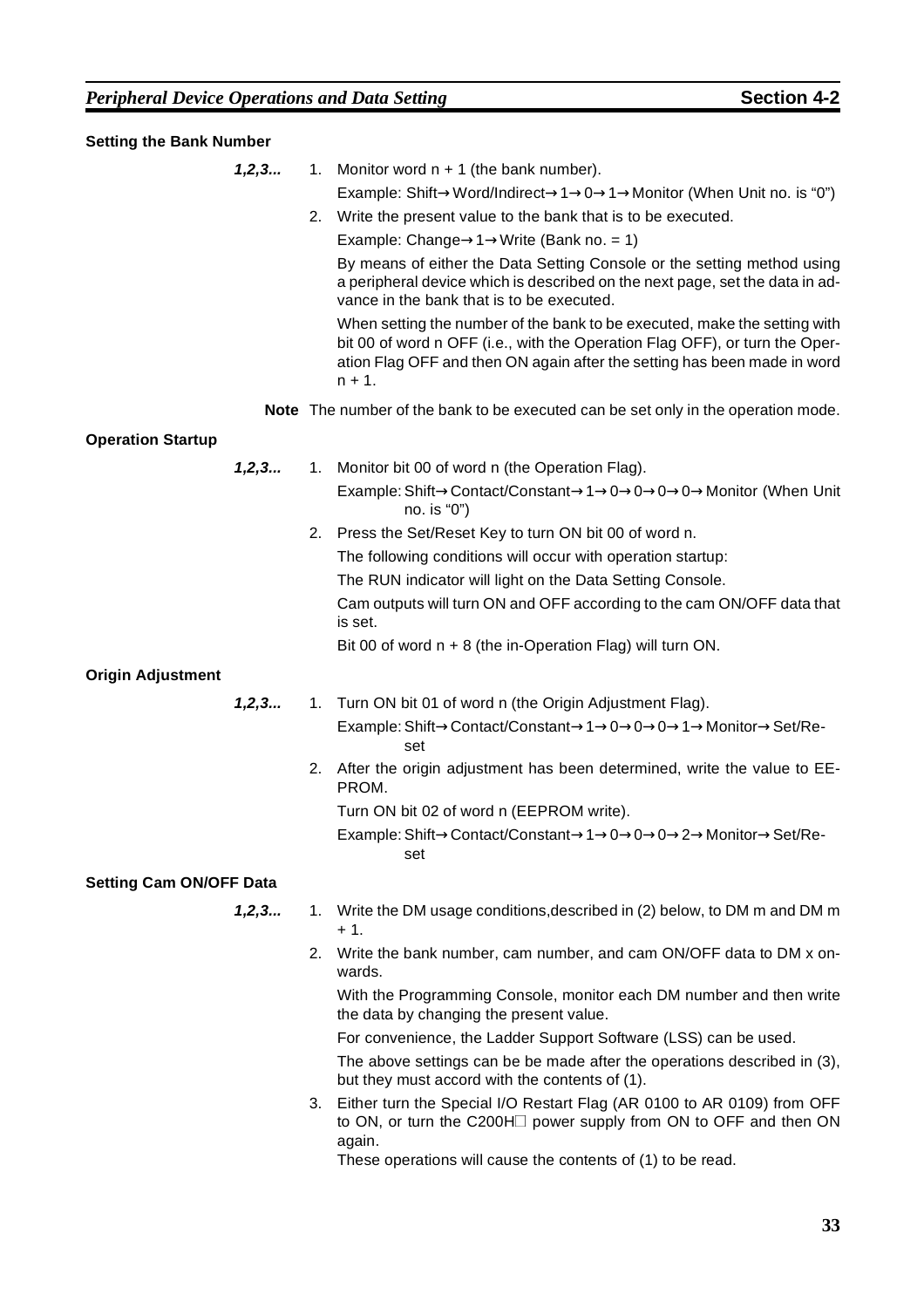4. Turn the Memory Download Flag (bit 05 of word n) from OFF to ON.

This operation will begin the transfer to the Cam Positioner Unit of the data from DM x onward.

Data will be transferred one DM word at a time.

Verify the end of the transfer with the Memory Load Completed Flag (bit 04 of word  $n + 8$ ).

After bit 04 of word n + 8 has been turned ON, it will automatically turn OFF when bit 05 of word n turns OFF.



**Note** Memory downloading can only be executed when the memory load enabled flag (bit 06 of word  $n + 8$ ) is ON. (When this bit is ON, the Data Setting Console display will be lit.) This is independent of the operation mode selector setting and the operating/stopped setting.

#### **Example of Setting Cam ON/OFF Data**

Set the following cam ON/OFF data so that the bank number = 1 and the cam  $number = 1$ .



Assume that the Unit number is 0 and that the general DM words to be used begin at DM 0100.

Dedicated DM

| DM1000 | 0100 | $\left  \cdots \cdots \right $ Leading DM number for cam data storage |
|--------|------|-----------------------------------------------------------------------|
| DM1001 | 0001 | Number of cam data storage combinations                               |

| General DM |      |                                                                          |
|------------|------|--------------------------------------------------------------------------|
| DM0100     | 0101 | 01<br><u>01</u>                                                          |
| DM0101     | 0030 | Cam no.<br>Step 1                                                        |
| DM0102     | 0050 | Bank no.                                                                 |
| DM0103     | 0080 |                                                                          |
| DM0104     | 0115 | Step 2<br>For each step, set the ON data<br>first and then the OFF data. |
| DM0105     | 0150 |                                                                          |
| DM0106     | 0200 | Step 3                                                                   |
| DM0107     | 0260 |                                                                          |
| DM0108     | 0320 | Step 4                                                                   |
| DM0109     | 0000 |                                                                          |
|            |      | If the steps are not to be used,<br>set either "0000" or "0FFF."         |
| DM0114     | 0000 |                                                                          |
|            |      |                                                                          |

**1,2,3...** 1. Set the data shown above.

2. Turn the Special I/O Restart Flag (AR 0100) from OFF to ON. (Or else turn the C200H $\Box$  power supply from ON to OFF and then back ON.)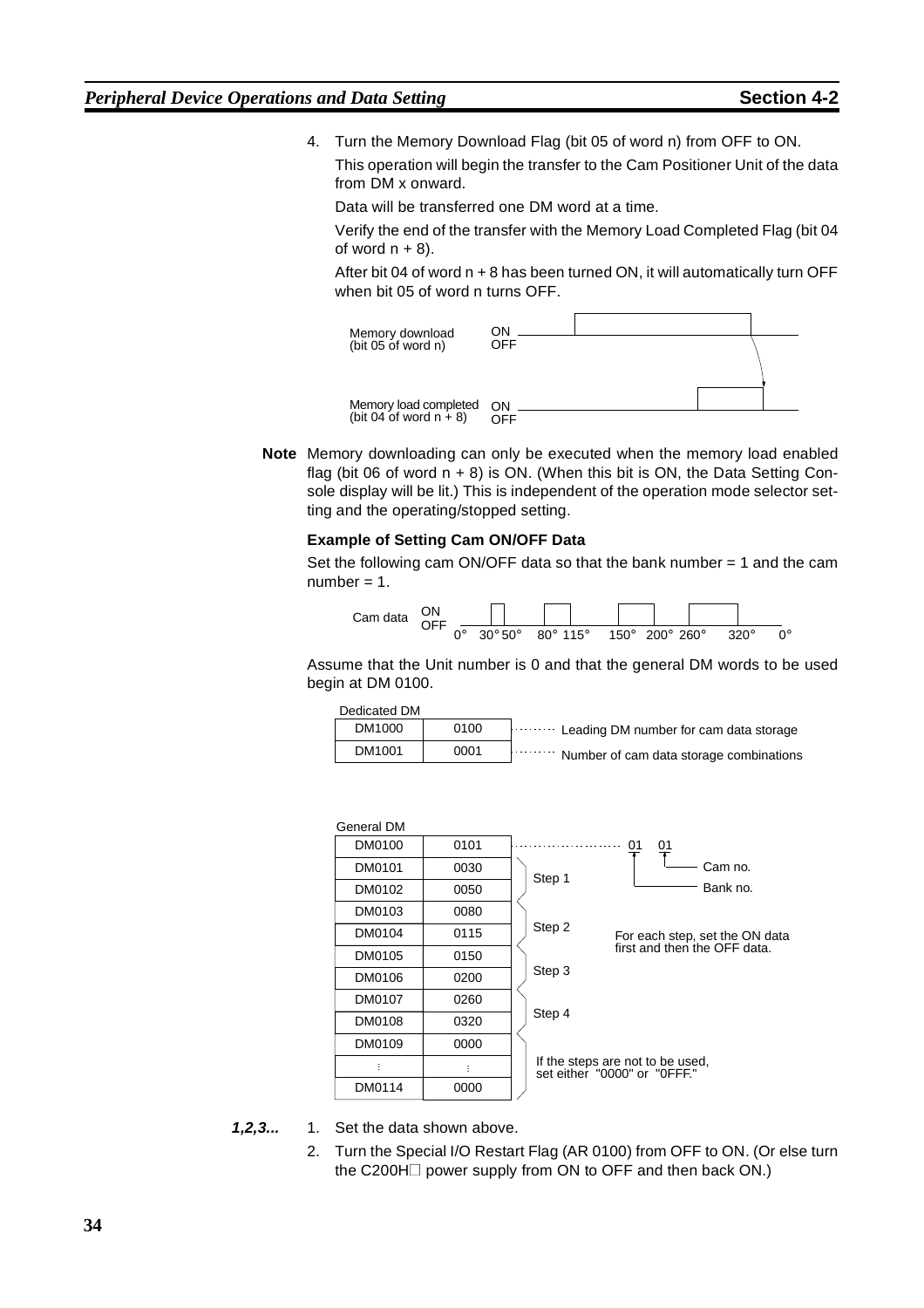- 3. Turn the Memory Download Flag (10005) from OFF to ON.
- 4. Monitor the memory load completed flag (10804), and wait until it turns ON. When it turns ON, the transfer will have been completed.
- 5. Turn OFF bit 10005. When this bit is turned OFF, bit 10804 will turn OFF automatically.

#### **Retrieving Cam ON/OFF Data**

- **1,2,3...** 1. Write into DM m and DM m + 1 the DM usage conditions described in (2) below.
	- 2. Write the bank number and cam number for the data to be retrieved in DM x.

Data from a maximum of eight blocks (combinations of bank numbers and cam numbers) can be retrieved, so the combinations that are to be retrieved should be set for each block in 15 words from DM x.

The above settings can be be made after the operations described in (3), but they must accord with the contents of (1).

3. Either turn the Special I/O Restart Flag (AR 0100 to AR 0109) from OFF to ON, or turn the C200H<sub>1</sub> power supply from ON to OFF and then ON again.

These operations will cause the contents of (1) to be read.

4. Turn the memory upload flag (bit 04 of word n) from OFF to ON. This operation will retrieve the cam ON/OFF data in DM  $x + 1$  to DM  $x +$ 14. (If multiple blocks are set in (2) above, it will be retrieved in those areas).

Data will be transferred one DM word at a time.

Verify the end of the transfer with the Memory Load Completed Flag (bit 04 of word  $n + 8$ ).

After bit 04 of word n + 8 has been turned ON, it will automatically turn OFF when bit 04 of word n turns OFF.



**Note** Memory downloading can only be executed when the Memory Load Enabled Flag (bit 06 of word  $n + 8$ ) is ON. (When this bit is ON, the Data Setting Console display will be lit.) This is independent of the operation mode selector setting and the operating/stopped setting.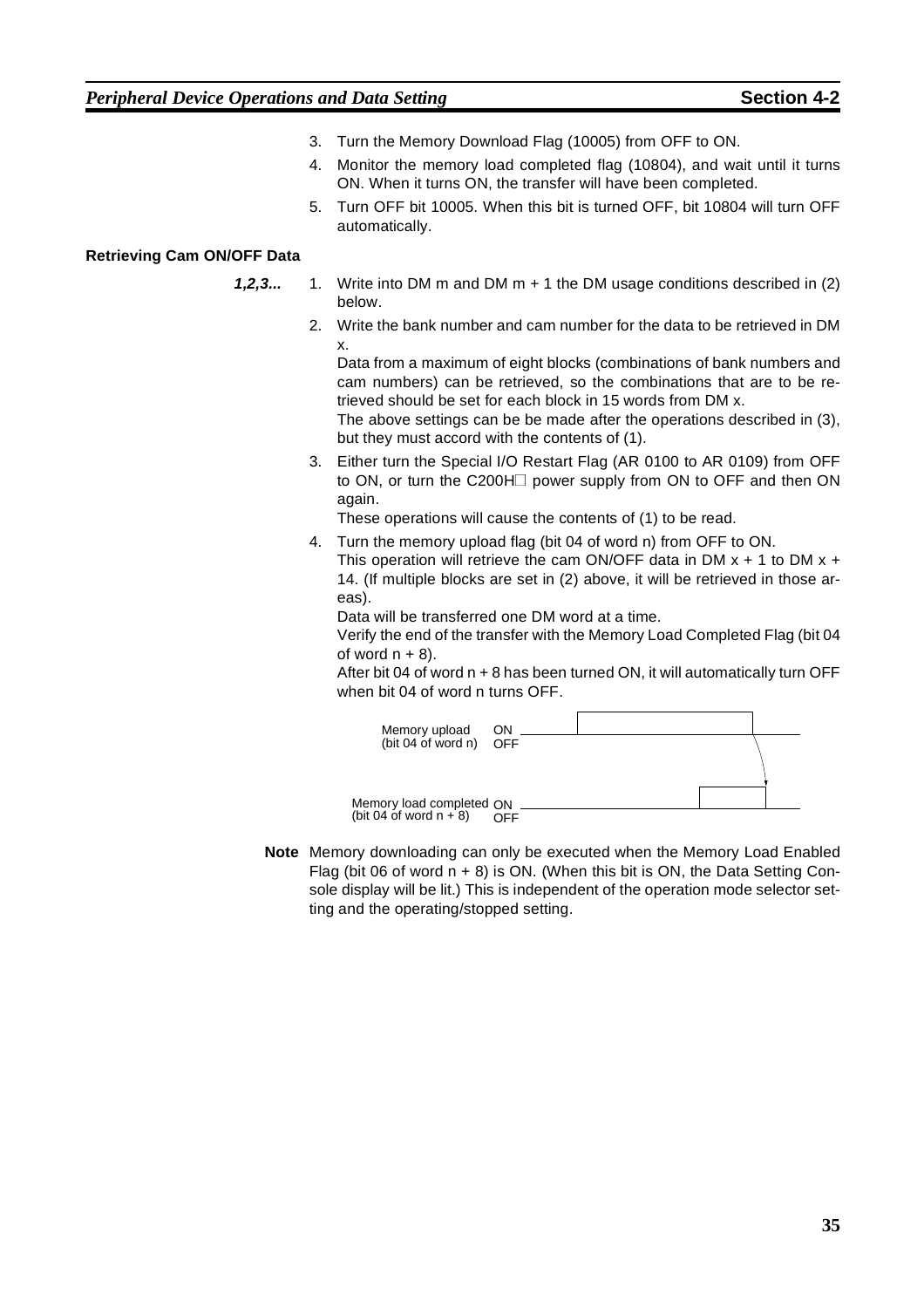### *Peripheral Device Operations and Data Setting* **Section 4-2 Section 4-2**

#### **Retrieving Example**

Retrieve the "bank number  $= 1$ " and the "cam number  $= 1$ " cam ON/OFF data. The Unit number is 0.





#### **1,2,3...** 1. Set the data shown above.

- 2. Turn the Special I/O Restart Flag (AR 0100) from OFF to ON. (Or else turn the C200H $\Box$  power supply from ON to OFF and then back ON.)
- 3. Turn the memory upload flag (10004) from OFF to ON.
- 4. Monitor the Memory Load Completed Flag (10804), and wait until it turns ON. When it turns ON, the transfer will have been completed.
- 5. Turn OFF bit 10004. When this bit is turned OFF, bit 10804 will turn OFF automatically.
- 6. Monitor DM 0201 onwards.

| DM0201 | 0030 | Step 1                                                                   |
|--------|------|--------------------------------------------------------------------------|
| DM0202 | 0050 |                                                                          |
| DM0203 | 0080 |                                                                          |
| DM0204 | 0115 | Step 2<br>For each step, set the ON data<br>first and then the OFF data. |
| DM0205 | 0150 |                                                                          |
| DM0206 | 0200 | Step 3                                                                   |
| DM0207 | 0260 |                                                                          |
| DM0208 | 0320 | Step 4                                                                   |
| DM0209 | 0FFF |                                                                          |
| ÷      |      | For words with no cam data,<br>"OFFF" is stored.                         |
| DM0214 | 0FFF |                                                                          |

#### **Setting the Number of Revolutions Required for a Single Process**

**1,2,3...** 1. Write 0001 (transfer permitted) to DM m + 2.

With the Programming Console, make the settings by changing the present values.

- 2. Write the number of revolutions required for a single process into the word (from DM  $m + 3$  to DM  $m + 10$ ) that is appropriate for the bank set in (3) below. (The number of revolutions required for a single process is the number of resolver revolutions required for one process, e.g., the number required to complete one product. The value stored in DM  $m + 6$  is the number of resolver revolutions divided by the number of revolutions for one process in shots per minute.)
- 3. Write into word n + 1 the number of the bank that is to be executed.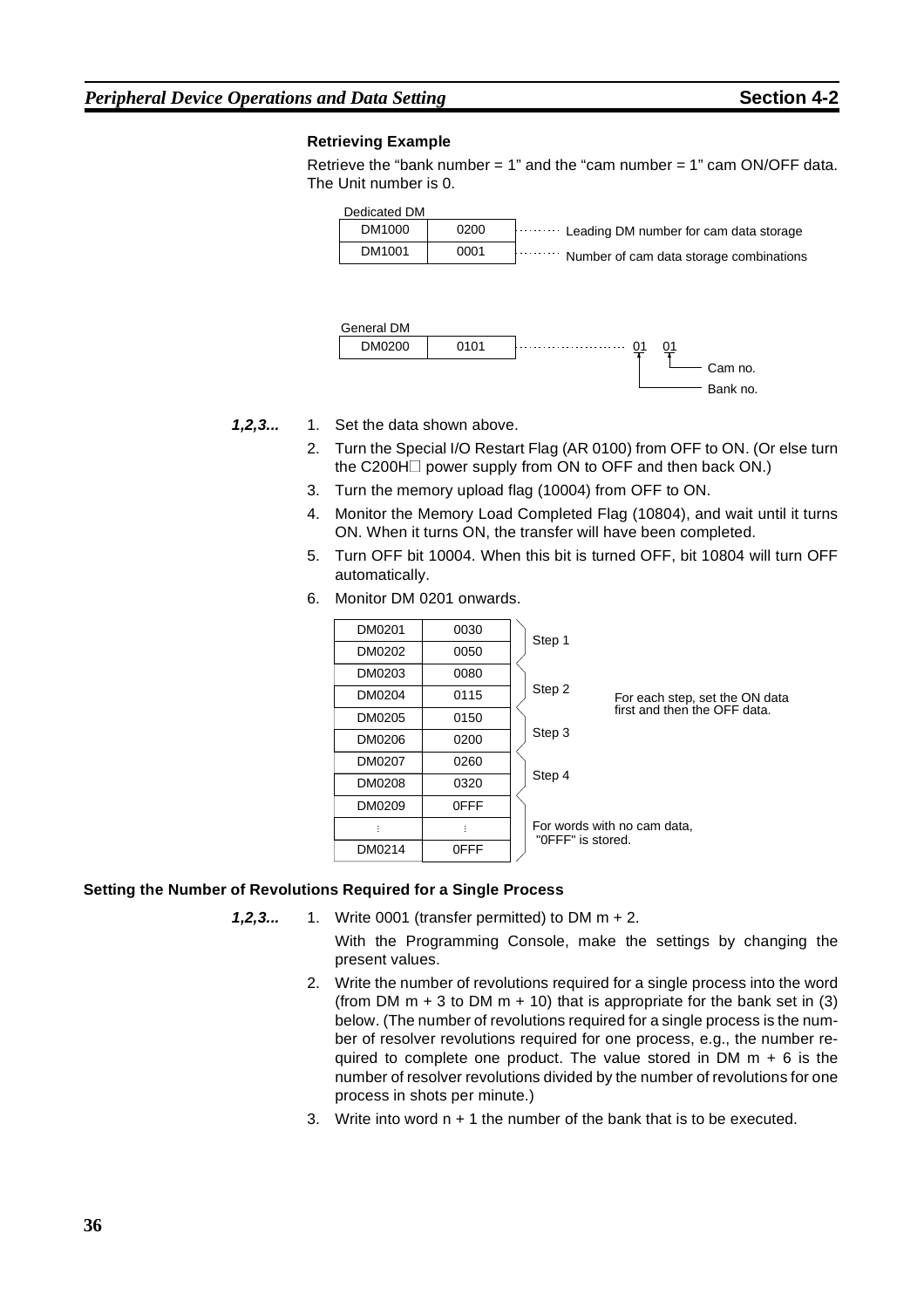4. Either turn the Special I/O Restart Flag (AR 0100 to AR 0109) from OFF to ON, or turn the C200H $\Box$  power supply from ON to OFF and then ON again.

These operations will cause the contents of DM m + 2 to be read. If DM m + 2 is "0001," then the data from (2) above will be transferred from the C200H□ to the Cam Positioner Unit.

From this point on, each time the bank no. data in word  $n + 1$  is changed, the data from (2) above will be transferred.

**Note** The transfer of the required number of revolutions for a single process can be only executed when the Memory Load Enabled Flag is ON (i.e., the display on the Data Setting Console is lit).

#### **Setting Example**

Set the following data:

Number of revolutions required for a single process for Bank  $1 = 1.00$ Number of revolutions required for a single process for Bank 2 = 002 Assume that the Unit number is 0.

- **1,2,3...** 1. Set "0001" (transfer permitted) to DM 1002.
	- 2. Set "4100" to DM 1003.
		- $\uparrow$  Two digits to right of decimal point.
	- 3. Set "0001" (bank number = 1) to word  $101$ .
	- 4. Turn the Special I/O Restart Flag (AR 0100) from OFF to ON. (Or else turn the C200H $\Box$  power supply from ON to OFF and then back ON.) This will cause the number of revolutions required for a single process for Bank 1 to be set to "1.00."
	- 5. Set "1002" to DM 1004.
		- ↑ No digits to right of decimal point.
	- 6. Set "0002" (bank number = 2) to word 101. This will cause the number of revolutions required for a single process for Bank 2 to be set to "2."

# **4-3 Program Examples**

## **4-3-1 Setting the Bank Number and Starting Operation**

**Example** Set the bank number as "2" and start operation. Stop operation with input A.

**Conditions** Unit number = 0 (Allocated word numbers: 100 to 109) Operation mode selector is set to RUN.  $(C200H\Box)$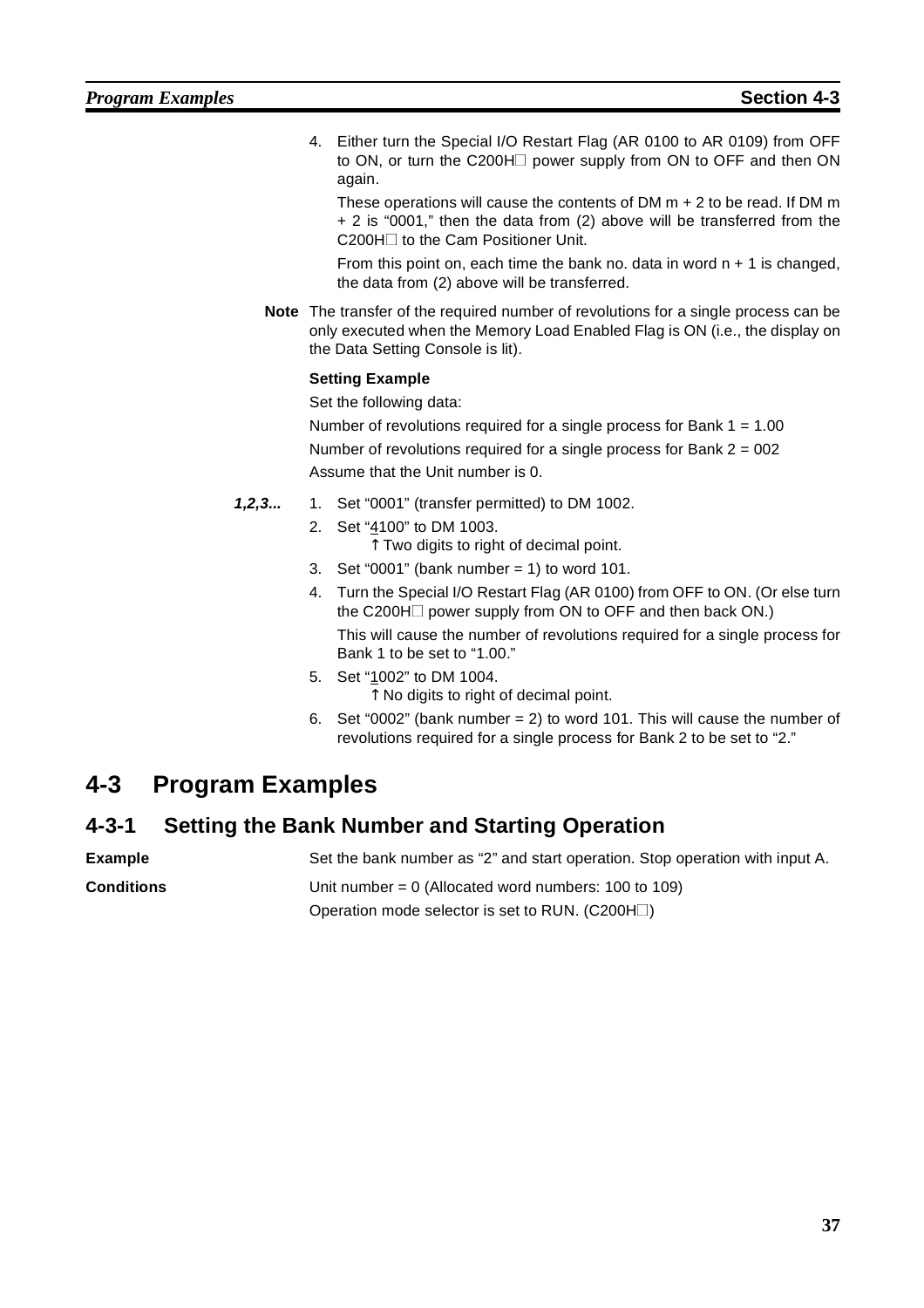### *Program Examples* **Section 4-3**

#### **Program Example**



**Note** It takes approximately 900 ms for the bank number data to be transferred. The transfer time required varies with the PC's cycle time. Therefore, as shown in the example, verify that the transfer has been completed before turning ON the Operation Flag.

## **4-3-2 Setting Cam ON/OFF Data**

| <b>Example</b>  | Set the following cam ON/OFF data so that the bank number $=$ 1 and the cam<br>number = $1$ .                                                                                                                                       |
|-----------------|-------------------------------------------------------------------------------------------------------------------------------------------------------------------------------------------------------------------------------------|
|                 | Cam data $\begin{array}{cc} ON \\ OFF \\ \hline \end{array}$ $\begin{array}{cc} \boxed{)} \\ \hline \end{array}$<br>$80^\circ$ 115°<br>$200^\circ$ 260 $^\circ$<br>$150^\circ$<br>$30^\circ 50^\circ$<br>$320^\circ$<br>$0^{\circ}$ |
|                 | General DM words used: DM 0100 to DM 0114                                                                                                                                                                                           |
| Conditions      | Unit number = $0$ (Allocated word numbers: 100 to 109)<br>Operation mode selector is set to RUN. (C200H $\square$ )                                                                                                                 |
| Program Example | Preset the following data in the dedicated DM Area words using a peripheral<br>device such as the Programming Console.                                                                                                              |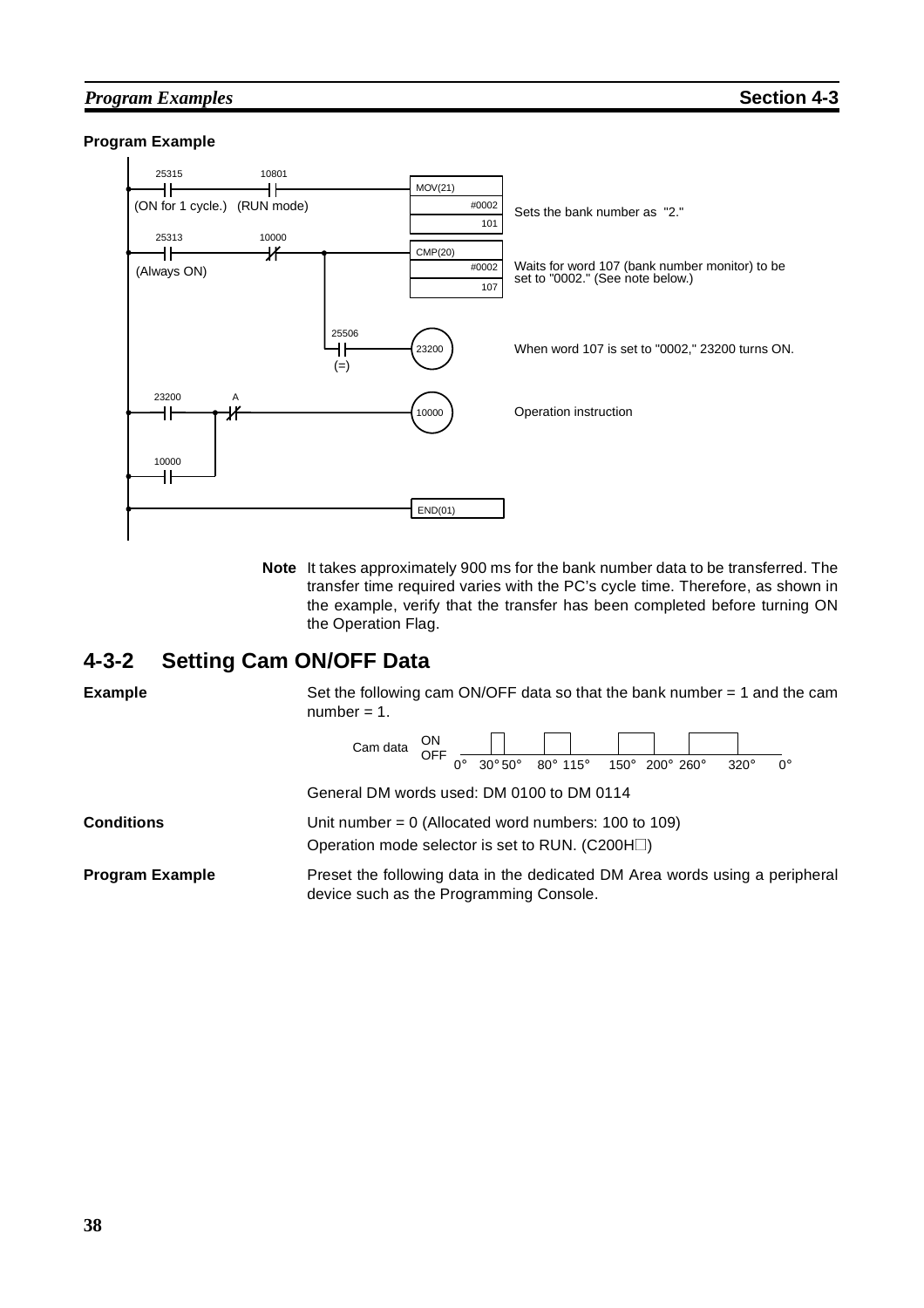### *Program Examples* **Section 4-3**

(Turn AR 0100 OFF and ON or turn the C200H<sup>I</sup> ON, OFF, and ON after setting.)



## **4-3-3 Program Example to Set 48-point Cam ON/OFF Data**

The following example shows how to set ON/OFF data for cam output numbers 1 to 48 for bank 1. The source data is moved to DM 0000 to DM 0119 from the dedicated DM Area words for the 48 cam output numbers starting at DM 3000, i.e., at total of 720 words, and then downloaded to the Unit.

Here, the unit number is 0 (allocated IR Area words: IR 100 to IR 109) and the operating mode of the CPU Unit is RUN mode.

**Overview** Data for up to 8 cam output numbers, or 120 words (16 words per output number x 8) can be downloaded from the CPU Unit to the Cam Positioner Unit in one transfer. A total of 6 transfers is thus required to download the data for 48 cam outputs. The cam ON/OFF data is prepared in 6 blocks of 15 words each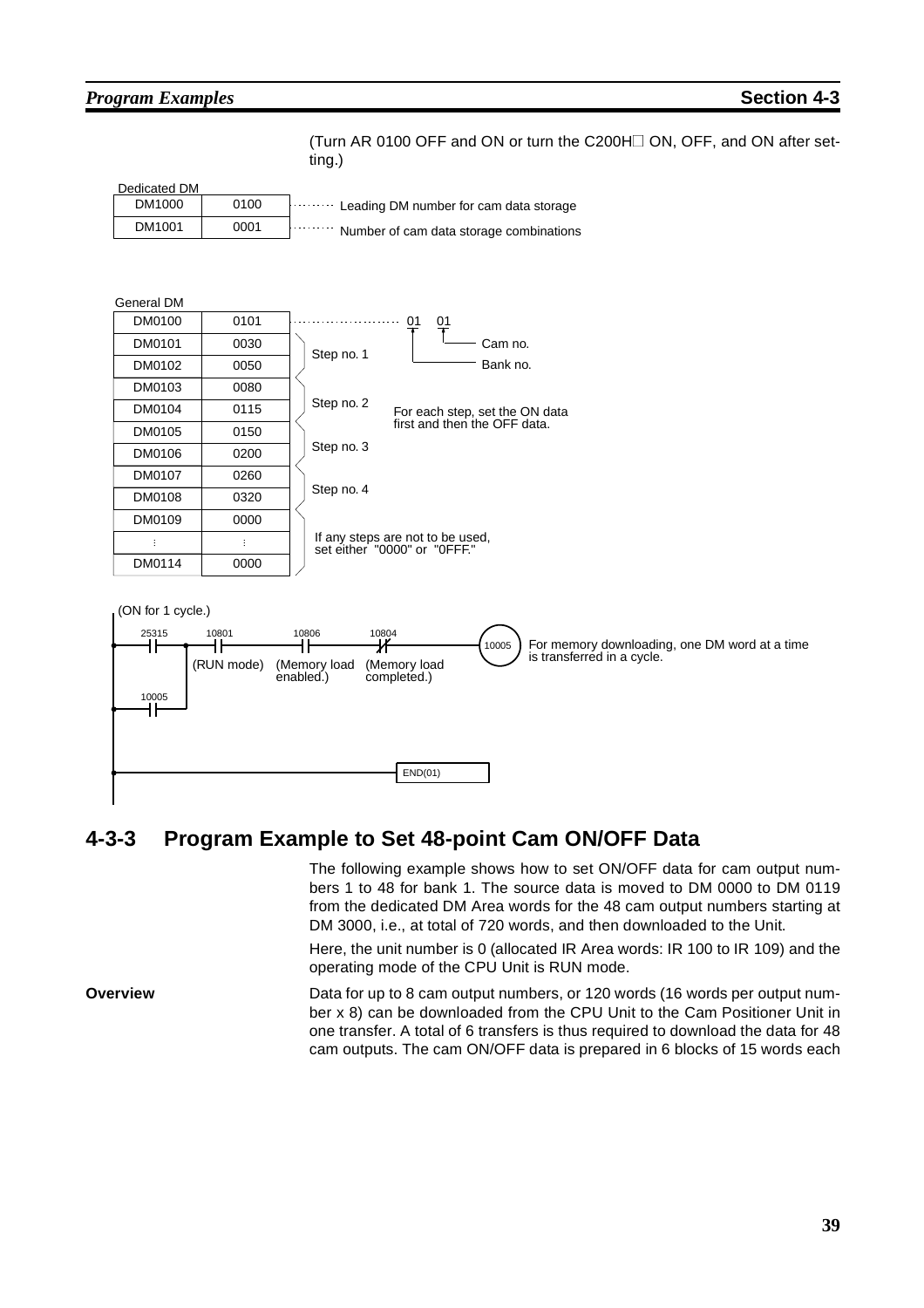as shown below, the data in each block is copied in turn to normal DM Area words and downloaded to the Cam Positioner Unit. The process must be repeated 6 times.



ON/OFF data for 48 cam outputs stored in advance. This data transferred 8 outputs (120 words) at a time to the same normal DM Area words.

**Initial Setup** The following dedicated DM Area word data and the ON/OFF data for the 48 cam outputs must be stored in advance using a Programming Console or other Programming Device. Do not store the cam ON/OFF data in normal DM Area words at this time. The data will be copied from the cam ON/OFF data area in sequence by the program for downloading.

#### Dedicated DM Area Words

| .       |                                                                        |
|---------|------------------------------------------------------------------------|
| DM 1000 |                                                                        |
| DM 1001 | $\begin{array}{ c c }\hline \text{000}\\ \hline \text{000}\end{array}$ |

 $\overline{1000}$  Address of first word to hold the cam data.  $08$  Number of cam outputs that has been stored. (Number of cam outputs to be downloaded at once.

- Set the address of the first word in the DM Area that will be used to hold the cam ON/OFF data for downloading. Here, the address is DM 0000.
- Set the number of cam outputs that will be downloaded for each data transfer. Here, the maximum number (8) is used.

#### Normal DM Area Words



These 120 words are used to hold the cam data for 8 cam outputs at a time so that data for all 48 cam outputs can be downloaded in succession.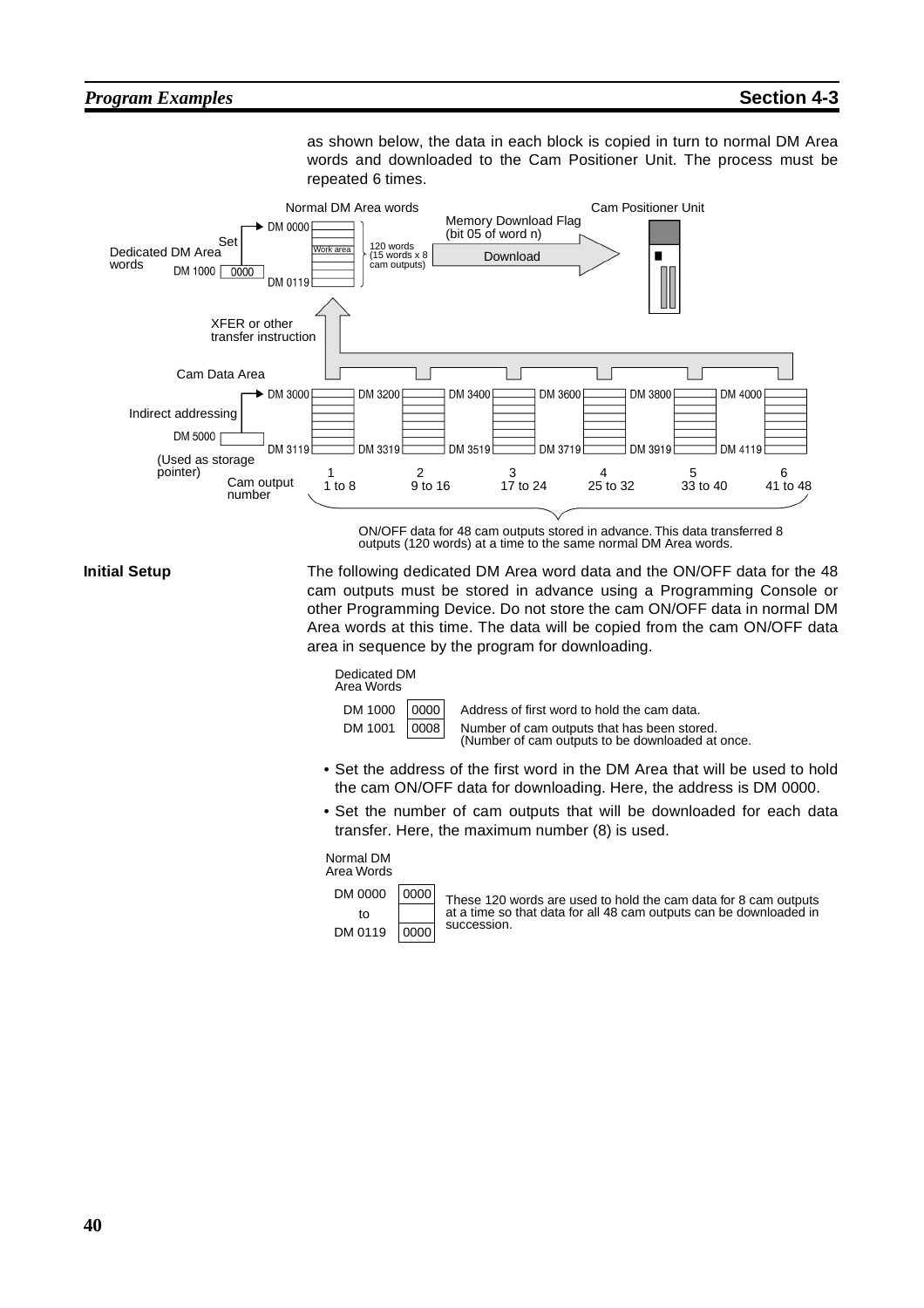#### *Program Examples* **Section 4-3**

**Cam Data** The cam ON/OFF data is set in blocks of 8 words starting at DM 3000 as shown below.

| <b>Address</b>     | <b>Block</b>   | <b>Cam output</b><br>numbers |
|--------------------|----------------|------------------------------|
| DM 3000 to DM 3119 |                | 1 to 8                       |
| DM 3200 to DM 3319 | $\mathfrak{p}$ | 9 to 16                      |
| DM 3400 to DM 3519 | 3              | 17 to 24                     |
| DM 3500 to DM 3719 | 4              | 25 to 32                     |
| DM 3600 to DM 3919 | 5              | 33 to 40                     |
| DM 4000 to DM 4119 | 6              | 41 to 48                     |



The following table shows example data for one block, i.e., cam ON/OFF data for 15 words.

| <b>Address</b> | <b>Contents</b> | <b>Meaning</b>                                                                     |
|----------------|-----------------|------------------------------------------------------------------------------------|
| DM 3000        | 0101            | Upper 2 digits: Bank number (1 to 8)<br>Lower 2 digits: Cam output number (1 to 8) |
| DM 3001        | 0030            | Step 1 ON data                                                                     |
| DM 3002        | 0050            | Step 1 OFF data                                                                    |
| DM 3003        | 0080            | Step 2 ON data                                                                     |
| DM 3004        | 0115            | Step 2 OFF data                                                                    |
| DM 3005        | 0150            | Step 3 ON data                                                                     |
| DM 3006        | 0200            | Step 3 OFF data                                                                    |
| DM 3007        | 0260            | Step 4 ON data                                                                     |
| DM 3008        | 0320            | Step 4 OFF data                                                                    |
| DM 3009        | 0000            | Step 5 ON data                                                                     |
| DM 3010        | 0000            | Step 5 OFF data                                                                    |
| DM 3011        | 0000            | Step 6 ON data                                                                     |
| DM 3012        | 0000            | Step 6 OFF data                                                                    |
| DM 3013        | 0000            | Step 7 ON data                                                                     |
| DM 3014        | 0000            | Step 7 OFF data                                                                    |

**Note** Set 0000 or 0FFF for steps that are not being used.

#### **Program Execution Procedure**

The program functions as follow to transfer the data:

- **1,2,3...** 1. Block 1 of data starting at DM 5000 is transferred to the normal DM Area words starting at DM 0000.
	- 2. The Memory Download Bit (bit 05 of word n) is turned ON to download the data from the normal DM Area words to the Cam Positioner Unit.
	- 3. When the transfer has been completed, block 2 of data is transferred to the normal DM Area words and the process is repeated.
	- 4. The same processing is performed for blocks 3 to 6.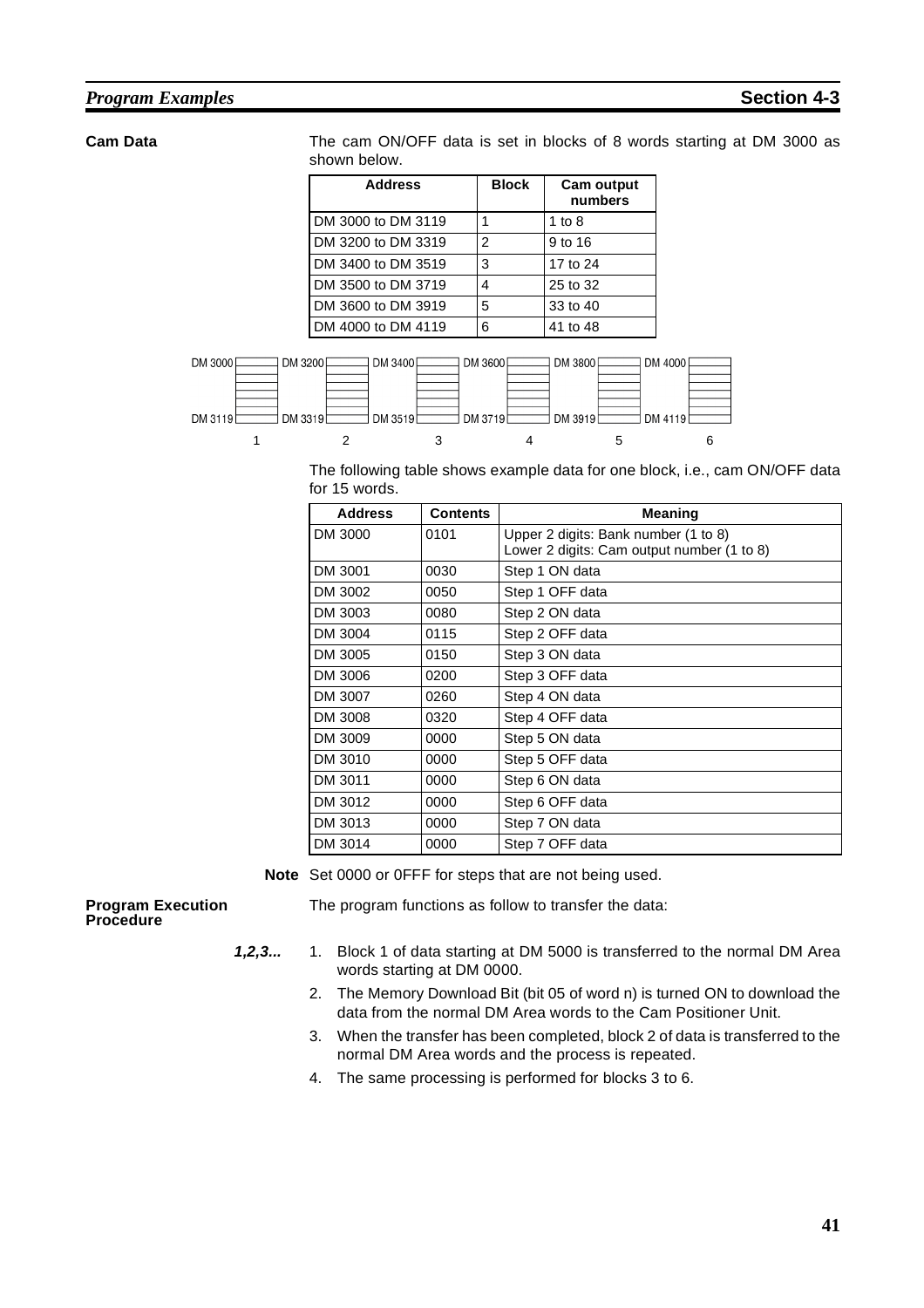### *Program Examples* **Section 4-3**



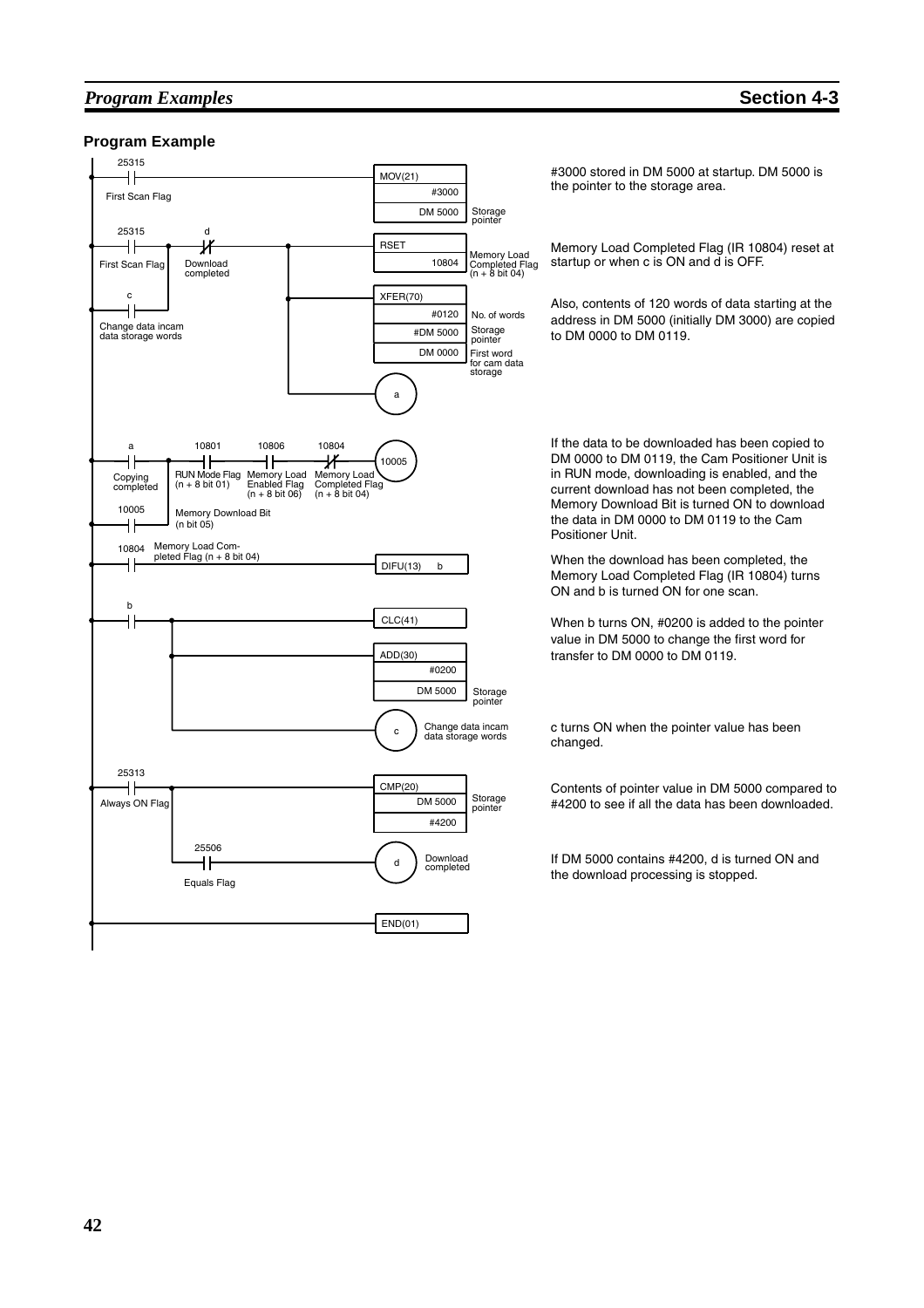# **4-3-4 Monitoring Cam ON/OFF Data**

| <b>Example</b>                      | Monitor the "bank number = $1$ " and the "cam number = $1$ " cam ON/OFF data.<br>The monitor data is stored in DM 0200 to DM 0214.                                      |  |  |  |  |
|-------------------------------------|-------------------------------------------------------------------------------------------------------------------------------------------------------------------------|--|--|--|--|
| <b>Conditions</b>                   | Unit number = $0$ (Allocated word numbers: 100 to 109)<br>Operation mode selector is set to RUN. (C200H□)                                                               |  |  |  |  |
| <b>Program Example</b>              | Preset the following data, using a peripheral device such as the Programming<br>Console.<br>(Turn AR 0100 OFF and ON or turn the C200H□ ON, OFF, and ON after set-      |  |  |  |  |
|                                     | ting.)                                                                                                                                                                  |  |  |  |  |
| <b>Dedicated DM</b>                 |                                                                                                                                                                         |  |  |  |  |
| DM1000<br>0200                      | Leading DM number for cam data storage                                                                                                                                  |  |  |  |  |
| DM1001<br>0001                      | Number of cam data storage combinations                                                                                                                                 |  |  |  |  |
| 25315<br>10801<br>(ON for 1 cycle.) | 10806<br>#01<br>01<br>MOV(21)<br>Cam no.<br>#0101<br>(RUN mode) (Memory load<br>enabled.)<br>Bank no.<br><b>DM0200</b>                                                  |  |  |  |  |
| 25315<br>10801<br>11<br>10004       | 10806<br>10804<br>For memory uploading, one DM word of data<br>is retrieved in a cycle.<br>10004<br>(RUN mode) (Memory load<br>(Memory load<br>completed.)<br>enabled.) |  |  |  |  |
|                                     | END(01)                                                                                                                                                                 |  |  |  |  |

When memory uploading is complete, set the ON/OFF data.

| DM0201 | 0030 | Step no. 1                                       |
|--------|------|--------------------------------------------------|
| DM0202 | 0050 |                                                  |
| DM0203 | 0080 |                                                  |
| DM0204 | 0115 | Step no. 2<br>For each step, set the ON data     |
| DM0205 | 0150 | first and then the OFF data.                     |
| DM0206 | 0200 | Step no. 3                                       |
| DM0207 | 0260 |                                                  |
| DM0208 | 0320 | Step no. 4                                       |
| DM0209 | 0FFF |                                                  |
|        | ÷    | For words with no cam data,<br>"OFFF" is stored. |
| DM0214 | 0FFF |                                                  |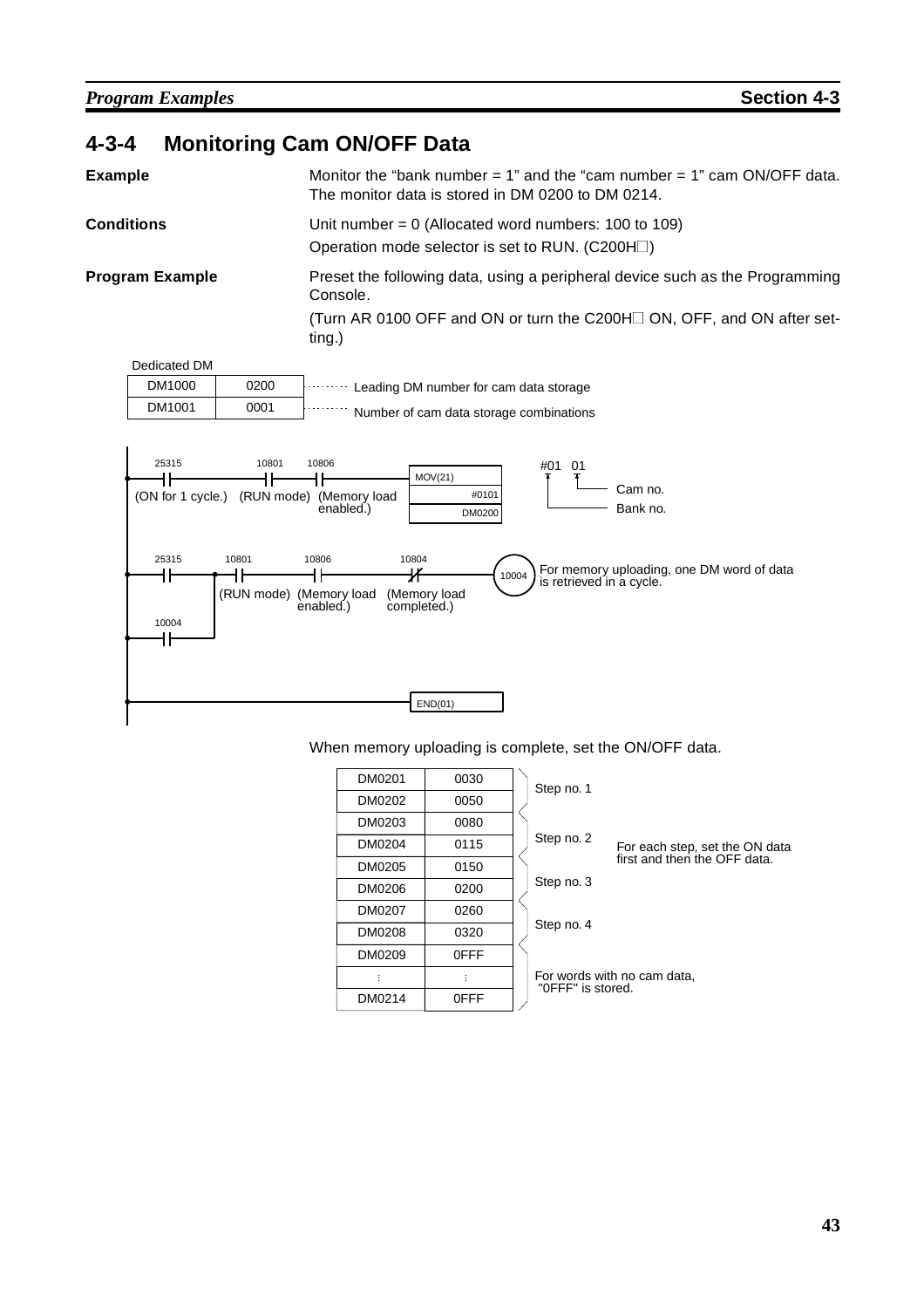## **4-3-5 Setting the Number of Revolutions per Process**

**Example** With input A, set the number of revolutions required for a single process for Bank 1 to "1.00," and start operation with Bank 1. Stop operation with input B.

**Conditions** Unit number = 0 (Allocated word numbers: 100 to 109) Operation mode selector is set to RUN.  $(C200H\Box)$ 

**Program Example** Preset the following data in the dedicated DM Area words using a peripheral device such as the Programming Console.



**Note** It takes approximately 100 ms for the bank number data to be transferred. Therefore, as shown in the example, verify that the transfer has been completed before turning ON the Operation Flag.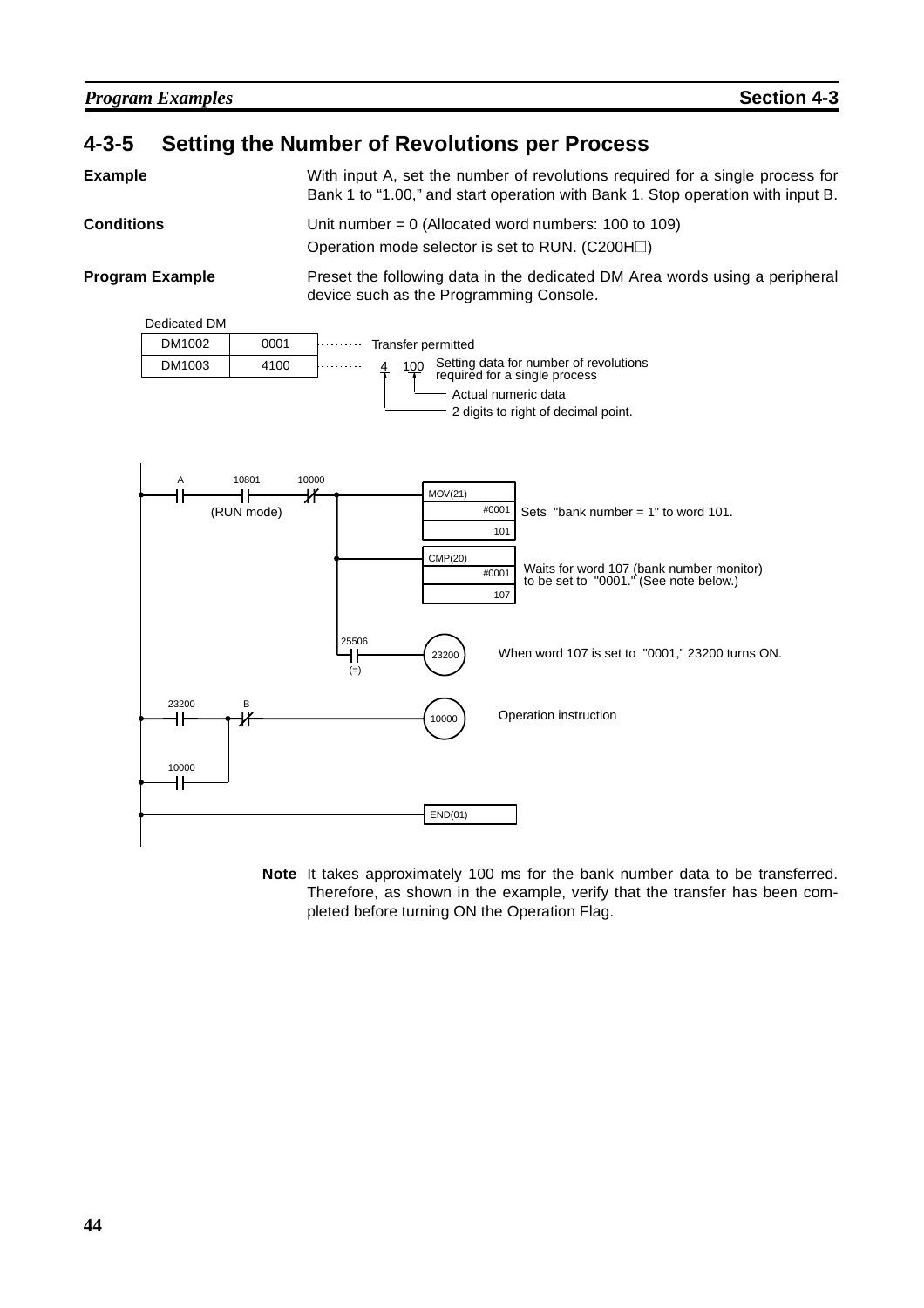# **SECTION 5 Troubleshooting**

This section provides possible errors and corrections.

Error Detection . . . . . . . . . . . . . . . . . . . . . . . . . . . . . . . . . . . . . . . . . . . . . . . . 46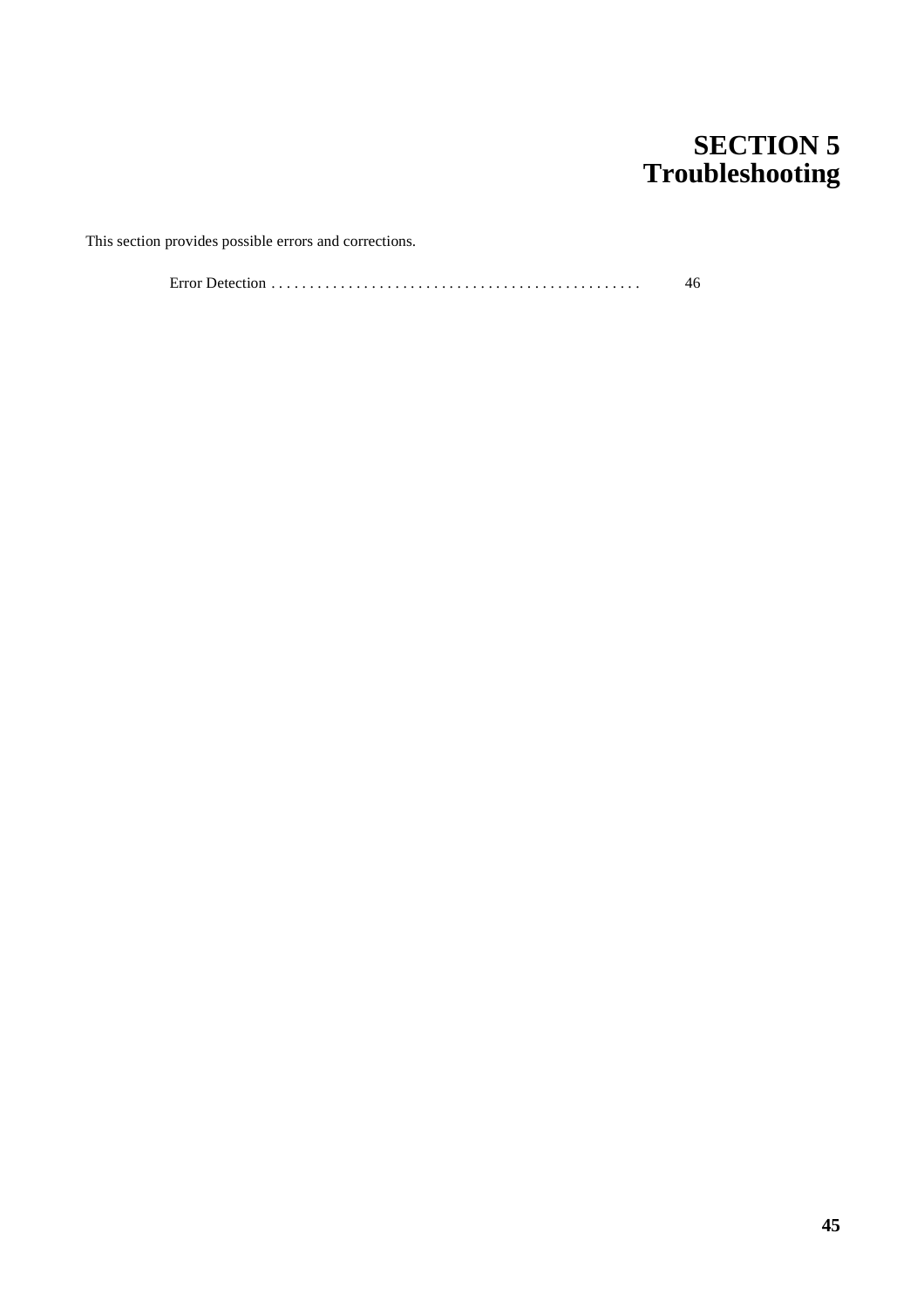# **Error Detection**

When an error occurs with resolver input or at the Cam Positioner Unit, the content of the error is output to the Data Setting Console and to an input relay to notify the user.

|                    | <b>Errors, Causes and</b> |  |
|--------------------|---------------------------|--|
| <b>Corrections</b> |                           |  |

Status at time of error:

Refers to the operation status and the cam output status when the error occurs.

O: Operation or cam output continues.

X: Operation or cam output stops.

| <b>Display</b> | Error                    | <b>Operation</b><br>mode<br>of error |            | <b>Status at time</b> |               |                                                                                                                  |                                                                        | Probable cause | <b>Possible correction</b> |
|----------------|--------------------------|--------------------------------------|------------|-----------------------|---------------|------------------------------------------------------------------------------------------------------------------|------------------------------------------------------------------------|----------------|----------------------------|
|                |                          | <b>PRG</b>                           | <b>RUN</b> | Oper-<br>ating        | Cam<br>output |                                                                                                                  |                                                                        |                |                            |
| ED I           | Memory error             | $\circ$                              | $\bigcirc$ | $\times$              | $\times$      | There is an error in the<br><b>EEPROM of the Cam Posi-</b>                                                       | Clear the error (see<br>page 48).                                      |                |                            |
|                |                          |                                      |            |                       |               | tioner Unit.                                                                                                     | Replace the Unit.                                                      |                |                            |
| ED2            | Communica-<br>tion error | $\Omega$                             | $\bigcirc$ | ◯                     | $\bigcirc$    | There is an error in the com-<br>munications between the<br>Cam Positioner Unit and the<br>Data Setting Console. | Clear the error (see<br>page 48).                                      |                |                            |
|                |                          |                                      |            |                       |               |                                                                                                                  | Replace the connection<br>cable.                                       |                |                            |
|                |                          |                                      |            |                       |               |                                                                                                                  | Replace the Unit.                                                      |                |                            |
| EO3            | Power failure<br>error   | $\Omega$                             | $\Omega$   | $\times$              | $\times$      | Power was interrupted during<br>data setting or origin adjust-<br>ment.                                          | Clear the error (see<br>page 48), and then make<br>the settings again. |                |                            |
| E20            | Bank change<br>error     | $\times$                             | $\bigcirc$ | $\times$              | $\times$      | The bank number data in<br>word $n + 1$ is not set from 00<br>to 08                                              | Clear the error (see<br>page 48), and then set<br>the bank number cor- |                |                            |
|                |                          |                                      |            |                       |               | The cam setting data is cor-<br>rupted.                                                                          | rectly.                                                                |                |                            |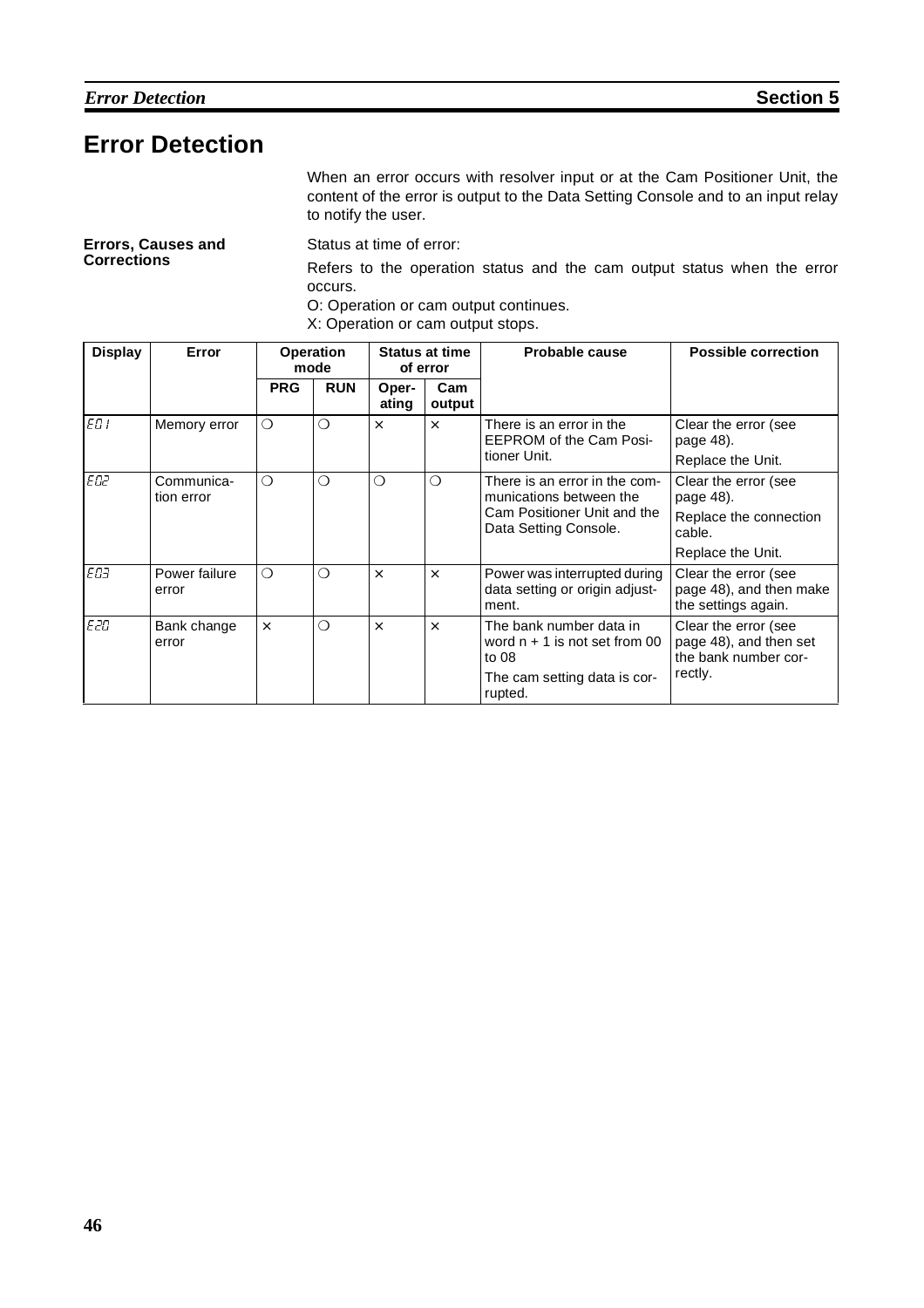## *Error Detection* **Section** 5

| <b>Display</b> | Error                              | Operation<br>mode        |                | <b>Status at time</b><br>of error |               |                                                                                                                                                                                           |                                                                                                      | Probable cause | <b>Possible correction</b> |
|----------------|------------------------------------|--------------------------|----------------|-----------------------------------|---------------|-------------------------------------------------------------------------------------------------------------------------------------------------------------------------------------------|------------------------------------------------------------------------------------------------------|----------------|----------------------------|
|                |                                    | <b>PRG</b>               | <b>RUN</b>     | Oper-<br>ating                    | Cam<br>output |                                                                                                                                                                                           |                                                                                                      |                |                            |
| E21            | Data transfer<br>error             | $\Omega$                 | $\overline{O}$ | $\overline{O}$                    | $\Omega$      | The cam data is not set from<br>000 to 359 or 0FFF.                                                                                                                                       | Clear the error (see<br>page 48), and then check                                                     |                |                            |
|                |                                    |                          |                |                                   |               | The data for setting the<br>number of revolutions<br>required for a single cycle is<br>outside of the allowable<br>range.                                                                 | the probable causes<br>listed on the left. Correct<br>the problem and execute<br>the transfer again. |                |                            |
|                |                                    |                          |                |                                   |               | The decimal point position<br>data is other than 1, 2, or 4.                                                                                                                              |                                                                                                      |                |                            |
|                |                                    |                          |                |                                   |               | The numeric data is not in<br>BCD.                                                                                                                                                        |                                                                                                      |                |                            |
|                |                                    |                          |                |                                   |               | The memory upload and<br>memory download points<br>were turned ON<br>simultaneously.                                                                                                      |                                                                                                      |                |                            |
|                |                                    |                          |                |                                   |               | The Data Setting Console<br>was operated during data<br>transmission.                                                                                                                     |                                                                                                      |                |                            |
|                |                                    |                          |                |                                   |               | Data transfer was executed<br>during Data Setting Console<br>operation.                                                                                                                   |                                                                                                      |                |                            |
|                |                                    |                          |                |                                   |               | The transfer bank number<br>was not from 1 to 8 or the<br>transfer cam number was not<br>1 to 48.                                                                                         |                                                                                                      |                |                            |
|                |                                    |                          |                |                                   |               | The transfer of the required<br>number of revolutions for a<br>single process (i.e., bank<br>selection) was executed<br>while the display on the Data<br>Setting Console was<br>flashing. |                                                                                                      |                |                            |
| E22            | Parameter<br>error                 | $\Omega$                 | $\Omega$       | $\overline{O}$                    | $\Omega$      | The DM $m$ and DM $m + 1$ set<br>values are not correct. 0999<br>is exceeded in the general<br>DM area.                                                                                   | Correct the set values in<br>DM m and DM $m + 1$ , and<br>then clear the error and<br>try again.     |                |                            |
| E ID           | Resolver<br>disconnection<br>error | $\Delta$ (see<br>note 2) | $\circ$        | $\times$                          | $\times$      | The resolver connection<br>cable is faulty.                                                                                                                                               | Replace the resolver<br>connection cable.                                                            |                |                            |

**Note** 1. Display:

Refers to the display on the Data Setting Console.

2. Operation mode:

Refers to the setting of the operation mode selector when the error occurs. If there is a circle in both the PRG and RUN columns, it indicates that the error applies to both modes. A triangle for the resolver disconnection error indicates that the error applies only in PRG mode and when the power is turned on.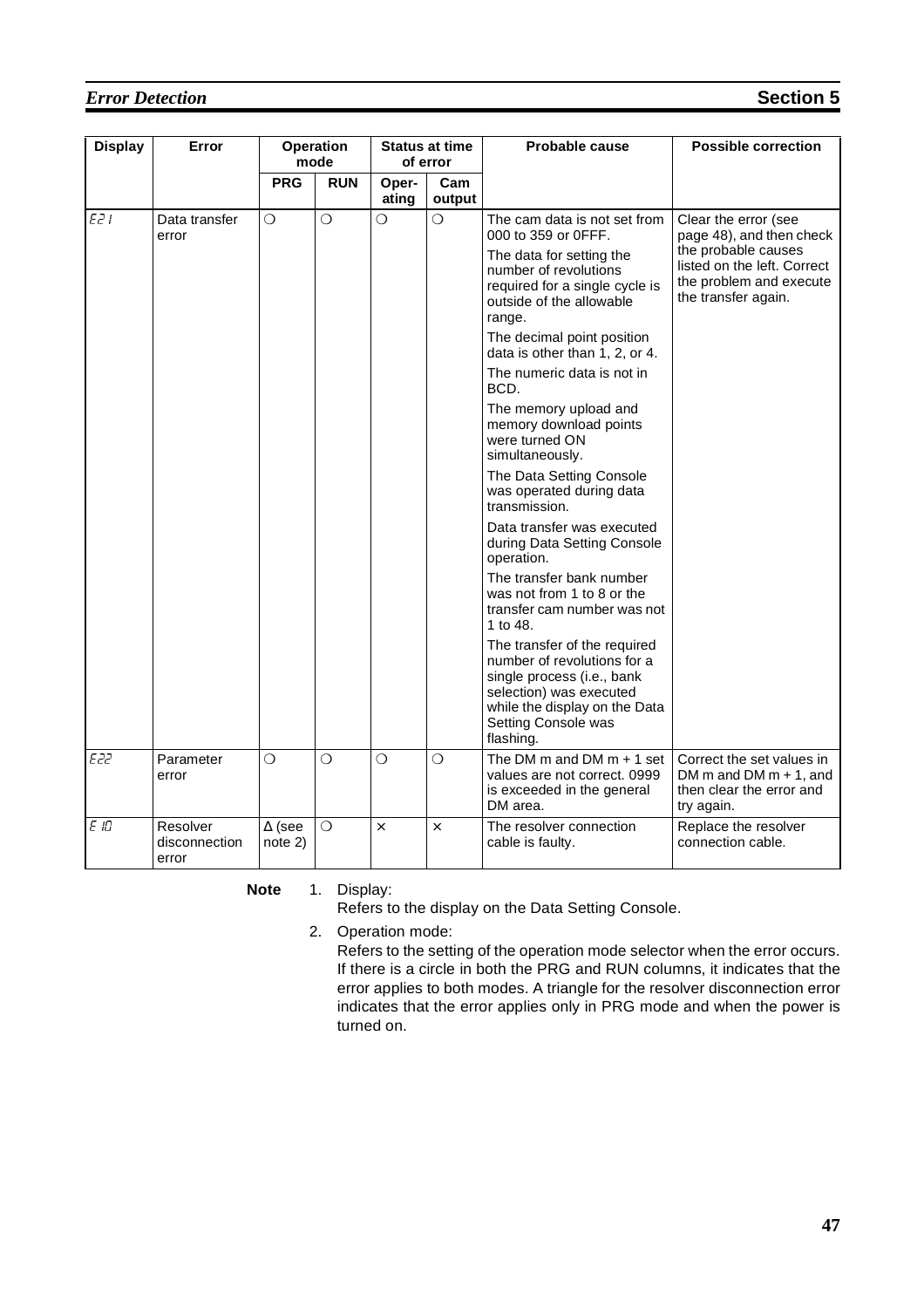## **Display and Output to the Input Relay**

 $(n = 100 + 10 \times$  Unit No.)

| <b>Cam Positioner Unit</b><br>Error |            |            |                    | <b>Data Setting Console display</b> | Output to input relay |                  |               |               |                                    |
|-------------------------------------|------------|------------|--------------------|-------------------------------------|-----------------------|------------------|---------------|---------------|------------------------------------|
|                                     | display    |            |                    |                                     |                       | Word $(n+8)$     |               | Bit 07 to     |                                    |
|                                     | <b>RUN</b> | <b>ALM</b> | <b>DATA</b>        | <b>RUN</b>                          | ALM <sub>1</sub>      | ALM <sub>2</sub> | <b>Bit 14</b> | <b>Bit 15</b> | 00 <sub>o</sub><br>word<br>$(n+9)$ |
| Memory error                        | Lit        | Lit        | ED I<br>(Blinking) | Not lit                             | Not lit               | Lit              | <b>OFF</b>    | ON            | 01                                 |
| Communication<br>error              | Lit        | Lit        | EO2                | Lit                                 | Not lit               | Lit              | <b>OFF</b>    | ON            | 02                                 |
| Power failure<br>error              | Lit        | Lit        | EО3                | Not lit                             | Not lit               | Lit              | <b>OFF</b>    | ON            | 03                                 |
| Bank change<br>error                | Lit        | Lit        | E20                | Not lit                             | Not lit               | Lit              | <b>OFF</b>    | ON            | 20                                 |
| Data transfer<br>error              | Lit        | Lit        | E2 I               | Lit                                 | Not lit               | Lit              | <b>OFF</b>    | ON            | 21                                 |
| Parameter error                     | Lit        | Lit        | E22.               | Lit                                 | Not lit               | Lit              | <b>OFF</b>    | ON            | 22                                 |
| Resolver dis-<br>connection error   | Lit        | Lit        | EЮ                 | Not lit                             | Lit                   | Not lit          | <b>ON</b>     | <b>OFF</b>    | 10                                 |

| <b>Error Clearing Methods</b>                    | When any of the above errors occurs, first remove the cause of the error and<br>then apply one of the following methods to clear the error. Only methods (3)<br>and (4) are valid for parameter errors ( $E22$ ). When either of these two methods<br>is used to clear an error, the bank number reverts to "0" and must then be<br>reset.                           |
|--------------------------------------------------|----------------------------------------------------------------------------------------------------------------------------------------------------------------------------------------------------------------------------------------------------------------------------------------------------------------------------------------------------------------------|
|                                                  | • Press the CLR key on the Data Setting Console.                                                                                                                                                                                                                                                                                                                     |
|                                                  | . Turn the Error Reset Flag (bit 03 of word n) from OFF to ON.                                                                                                                                                                                                                                                                                                       |
|                                                  | • Turn the C200H is power supply from ON to OFF and then back ON.                                                                                                                                                                                                                                                                                                    |
|                                                  | . Turn the Special I/O Restart Flag (AR 0100 to AR 0109) from OFF to ON.                                                                                                                                                                                                                                                                                             |
| <b>Duplicate I/O Unit</b>                        | The Unit number duplicates the number of another Special I/O Unit. The SR<br>bit 25415 turns ON when an Duplicate I/O Unit error occurs. Refer to AR 0000<br>to AR 0011 for the duplicated Unit number. The C200H <sup>1</sup> PC will not operate<br>during a duplicate I/O error.                                                                                  |
|                                                  | Set the Unit number to a unique number.                                                                                                                                                                                                                                                                                                                              |
| <b>Special I/O Unit Error</b>                    | I/O refresh not operating correctly between the CPU Unit and Cam Positioner<br>Unit. Operation in not interrupted when a Special I/O Unit error occurs. Refer<br>to AR 0000 to AR 0015 for the Unit number where the error occurred. After<br>correcting the cause of the error, set the Special I/O Unit Restart Flag (AR<br>0100 to AR 0109) to restart operation. |
| <b>RUN Indicator Unlit</b>                       | The C200H $\Box$ power supply is turned on but the RUN indicator is not lit. None<br>of the errors described previously is the cause. Replace the Unit.                                                                                                                                                                                                              |
| <b>No Data Detting console</b><br><b>Display</b> | . No 24 VDC power supply is connected to the Cam Positioner Unit input<br>terminals A10 and B10.                                                                                                                                                                                                                                                                     |
|                                                  | • The connecting cable connector is disconnected.                                                                                                                                                                                                                                                                                                                    |
|                                                  | • The connecting cable is broken.                                                                                                                                                                                                                                                                                                                                    |
|                                                  | • A circuit in the Data Setting Console is defective.                                                                                                                                                                                                                                                                                                                |
|                                                  | • A circuit in the Cam Positioner Unit is defective.                                                                                                                                                                                                                                                                                                                 |
|                                                  | After determining the cause of the error, repair the problem or replace the<br>Unit.                                                                                                                                                                                                                                                                                 |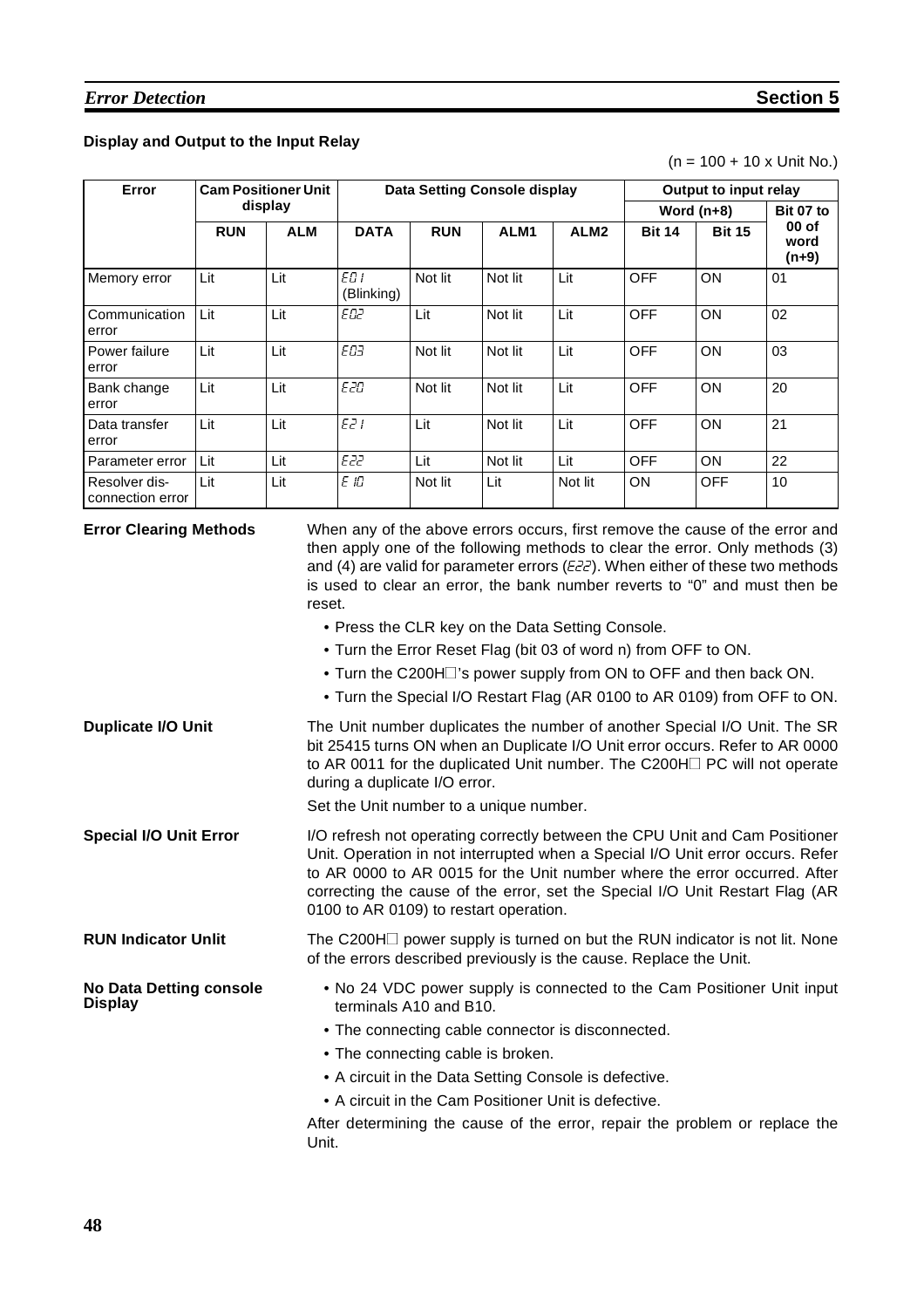# **Appendix A Specifications**

# **General Specifications**

Conforms to the C200H<sup> $\Box$ </sup> PC specifications.

# **Performance Specifications**

| <b>Item</b>                              | <b>Specifications</b>                                                                                                                             |
|------------------------------------------|---------------------------------------------------------------------------------------------------------------------------------------------------|
| Cam output points                        | Total: 48 points                                                                                                                                  |
|                                          | Internal/external outputs: 16 points (cam outputs 1 to 16)                                                                                        |
|                                          | 32 points (cam outputs 17 to 48)<br>Internal outputs:                                                                                             |
| <b>External output</b>                   | NPN transistor, open collector (with photocoupler insulation)<br>Switching capacity:<br>100 mA at 24 VDC<br>Simultaneous ON points: 8 points max. |
| External output terminal                 | 24-pin connector (Fujitsu's FCN-360-series connector)                                                                                             |
| Resolver                                 | 3F88L-RS17<br>3F88L-RS17T<br>3F88L-RS15<br>3F88L-RS15W<br>Note: The 3F88L-RS15 and 3F88L-RS15W each require a resolver cable.                     |
| Resolver input terminal                  | 8-pin round connector                                                                                                                             |
|                                          | (The 20-cm-long 3F88L-CROR2A Auxiliary Connection Cable is provided with the<br>Cam Positioner Unit.)                                             |
| Resolver response r/min                  | 800 r/min max.                                                                                                                                    |
| Angle detection cycle                    | 200 µs (at a sampling frequency of 5 kHz)                                                                                                         |
| Cam output response time                 | 450 μs (800 r/min)                                                                                                                                |
| Control unit (resolver resolution)       | $1^{\circ}$                                                                                                                                       |
| Origin adjustment                        | 1° to 359°                                                                                                                                        |
| Number of ON/OFF control opera-<br>tions | Maximum of 7 per cam output                                                                                                                       |
| Number of cam output data banks          | 8 banks                                                                                                                                           |
|                                          | A single bank contains 48 points of cam output data.                                                                                              |
|                                          | Cam data is stored in EEPROM.                                                                                                                     |
|                                          | The bank No. to be used is specified via the C200H $\Box$ using the user's program or<br>Programming Console.                                     |
| Data input present value display         | Set by the Data Setting Console or via the C200H□ using the Programming Console<br>or appropriate device, or the user's program.                  |
| Selectors                                | Front panel: Origin adjustment setting, operation mode selection                                                                                  |
|                                          | Rear panel: CW or CCW selection, cam data protect permitted/not permitted, adjust-<br>ment operation permitted/not permitted                      |
| Internal current consumption             | 5 VDC 0.3 A max.                                                                                                                                  |
| External power supply                    | 24 VDC $+10\%$ <sub>-15%</sub> 2 A min.                                                                                                           |
| Dimensions (mm)                          | 34.5 x 130 x 101 (W x H x D)                                                                                                                      |
| Weight                                   | Approx. 350 g                                                                                                                                     |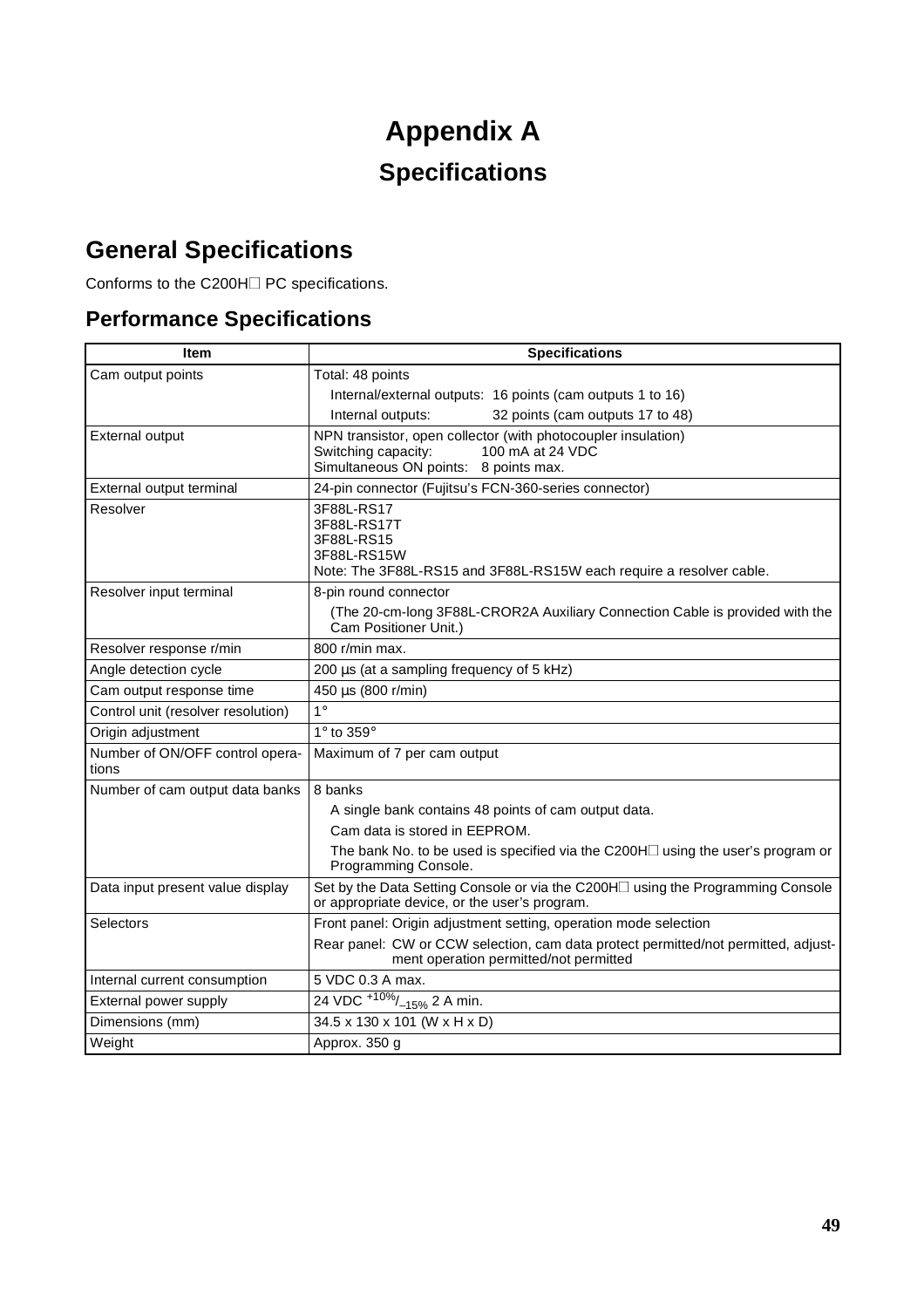# **Output Specifications**

| <b>Item</b>            | <b>Specifications</b>               |
|------------------------|-------------------------------------|
| Switching capacity     | 24 VDC 100 mA                       |
| Leakage current        | $160 \mu A$ max.                    |
| Residual voltage       | $1.8$ V max.                        |
| ON response time       | 20 µs max. (see note)               |
| OFF response time      | 20 µs max. (see note)               |
| Number of circuits     | 16 pts./common, 1 circuit           |
| Simultaneous ON points | 8 points                            |
| External power supply  | 24 VDC at 2 A max. (including load) |

**Note** The ON and OFF response times are numbers that depend on the hardware and are not times that can be controlled by software.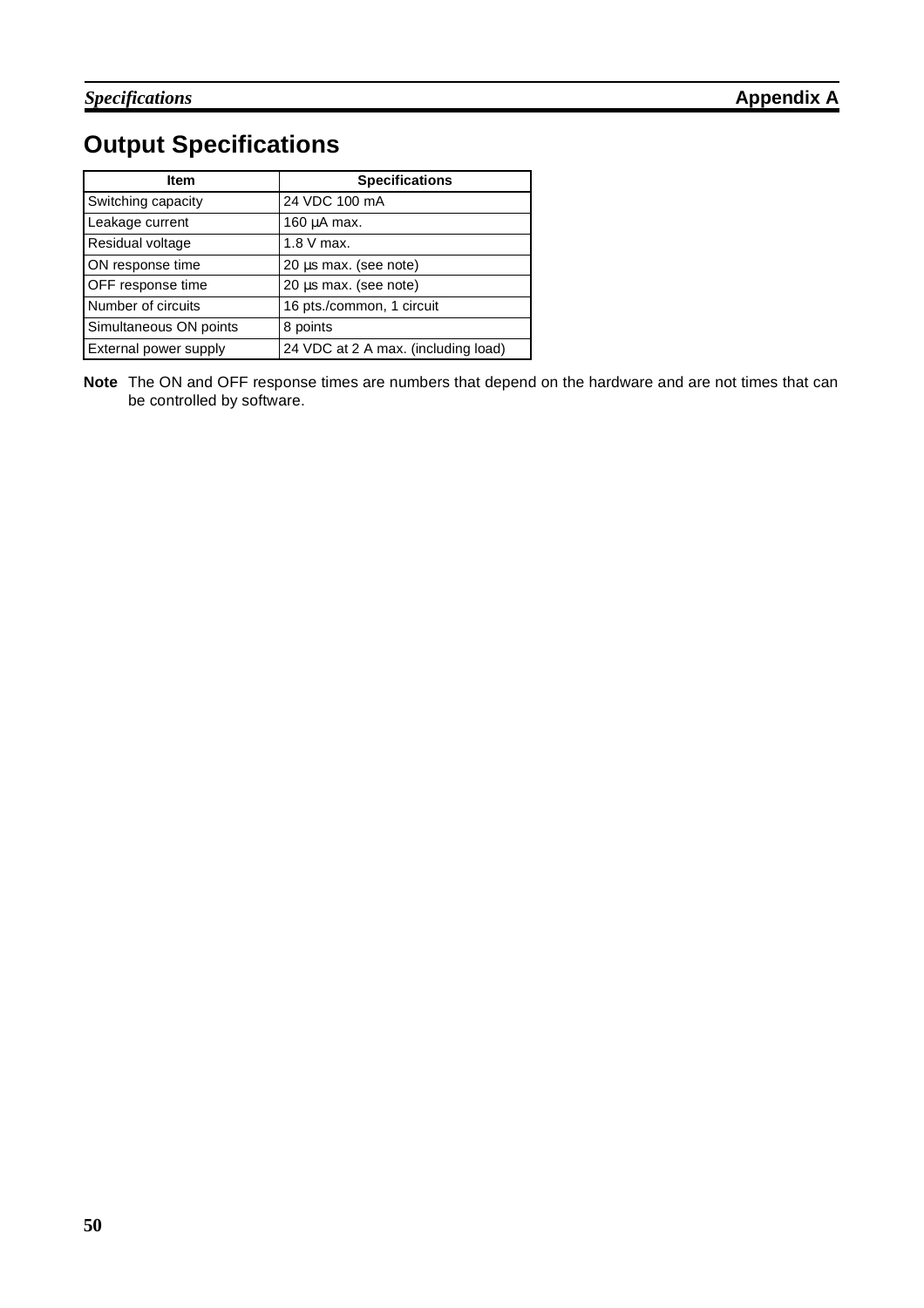# **Appendix B Resolvers**

# **Resolver and Resolver Cable Models**

**Resolver Models**

| <b>Specifications</b> | Model            |             |
|-----------------------|------------------|-------------|
| Axle 10 dia.          | Standard type    | 3F88L-RS17  |
|                       | High-torque type | 3F88L-RS17T |
| Axle 6 dia.           | Connector type   | 3F88L-RS15  |
|                       | Lead-wire type   | 3F88L-RS15W |

### **Resolver Cable Models**

| <b>Specifications</b>     | <b>Cable length</b> | <b>Model</b>  |
|---------------------------|---------------------|---------------|
| Extension cable           | 2 <sub>m</sub>      | 3F88L-CR002C  |
|                           | 5 <sub>m</sub>      | 3F88L-CR005C  |
|                           | 10 <sub>m</sub>     | 3F88L-CR010C  |
|                           | 20 <sub>m</sub>     | 3F88L-CR020C  |
| Both connectors (for      | 3 <sub>m</sub>      | 3F88L-CR003NA |
| 3F88L-RS15)               | 5 <sub>m</sub>      | 3F88L-CR005NA |
|                           | 10 <sub>m</sub>     | 3F88L-CR010NA |
|                           | 15 <sub>m</sub>     | 3F88L-CR015NA |
|                           | 20 <sub>m</sub>     | 3F88L-CR020NA |
| One connector (for 3F88L- | 3 <sub>m</sub>      | 3F88L-CR003SA |
| <b>RS15W)</b>             | 5 <sub>m</sub>      | 3F88L-CR005SA |
|                           | 10 <sub>m</sub>     | 3F88L-CR010SA |

#### **Resolver Specifications**

| <b>Item</b>                      | 3F88L-RS15                                                                       | 3F88L-RS15W                                                                        | 3F88L-RS17                                              | 3F88L-RS17T                                        |  |
|----------------------------------|----------------------------------------------------------------------------------|------------------------------------------------------------------------------------|---------------------------------------------------------|----------------------------------------------------|--|
| Axial diameter                   | 6 dia. mm                                                                        |                                                                                    | 10 dia. mm                                              |                                                    |  |
| Axial load                       | Radial: 10 kgf {98 N}<br>Thrust: 10 kgf {98 N}                                   |                                                                                    | Radial: 20 kgf {196 N}<br>Thrust: 20 kgf {196 N}        |                                                    |  |
| Friction torque                  | 30 gf • cm {2.9 mN • m} max.                                                     |                                                                                    | 120 gf • cm<br>${12}$ mN $\cdot$ m} max.                | 500 to 1,500 gf • cm<br>{49 to 147 mN • m}<br>max. |  |
| Vibration resistance             | Frequency range: 10 to 500 Hz                                                    |                                                                                    |                                                         |                                                    |  |
|                                  | Total amplitude: 1.5 mm or 98 m/s <sup>2</sup> , whichever is less<br>Test time: | 3 directions: X, Y, Z (2 hrs each)                                                 |                                                         |                                                    |  |
| Impact resistance                |                                                                                  | 4,900 m/s <sup>2</sup> in $\pm X$ , $\pm Y$ , and $\pm Z$ directions, 3 times each |                                                         |                                                    |  |
| Protective structure             | Drip proof, oil proof                                                            | IP52F (JEM)                                                                        |                                                         |                                                    |  |
| Maximum cable length             | Can be extended up to 100 m.                                                     |                                                                                    |                                                         |                                                    |  |
| Frequency                        | 5 kHz                                                                            |                                                                                    |                                                         |                                                    |  |
| Electrical malfunction           | $10 \text{ min}$                                                                 |                                                                                    |                                                         |                                                    |  |
| Maximum speed                    |                                                                                  | 3,000 rpm (Mechanical)                                                             |                                                         |                                                    |  |
| Mounting method                  | Servo-mount (mounting hooks included)                                            |                                                                                    | Flange-mounting (Flange strength: 25 kgf<br>$\{245 N\}$ |                                                    |  |
| Coupling                         | 3F88L-RL6                                                                        |                                                                                    | 3F88L-RL10                                              |                                                    |  |
| Wiring method                    | Connector                                                                        | Lead wire (350 mm)                                                                 | Cable (3 m, end connector included)                     |                                                    |  |
| Color                            | Munsell N1.5                                                                     |                                                                                    | Munsell 5Y3/1                                           |                                                    |  |
| Ambient operating<br>temperature | $-10^\circ$ to 80 $^\circ$ C                                                     |                                                                                    |                                                         |                                                    |  |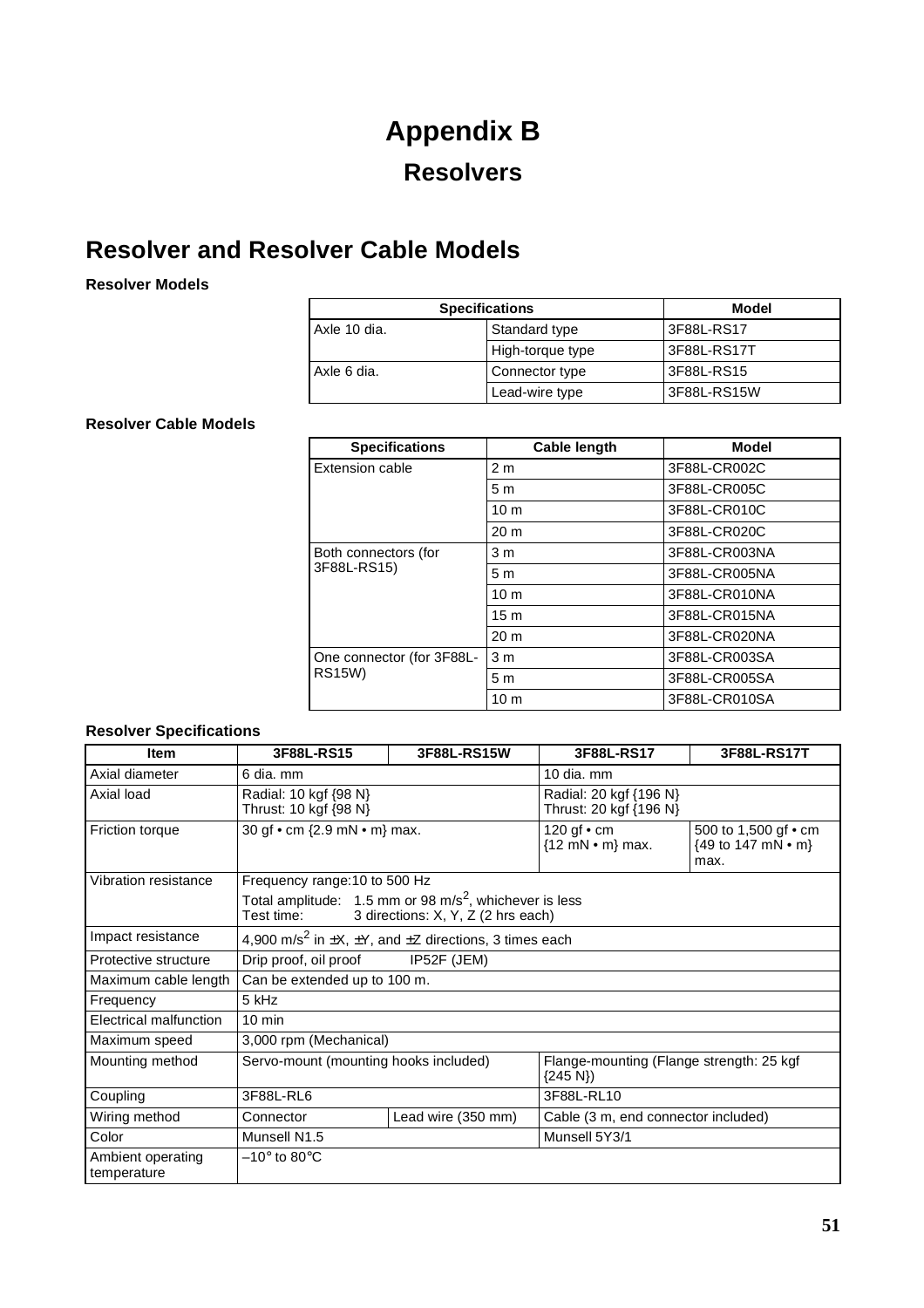# **Resolver Dimensions**

### **3F88L-RS17/RS17T**



Note: The numbers in parentheses ( ) are the dimensions for the 3F88L-RS17T.

#### **3F88L-RS15**



#### **3F88L-RS15W**

Dimensions at end of axle



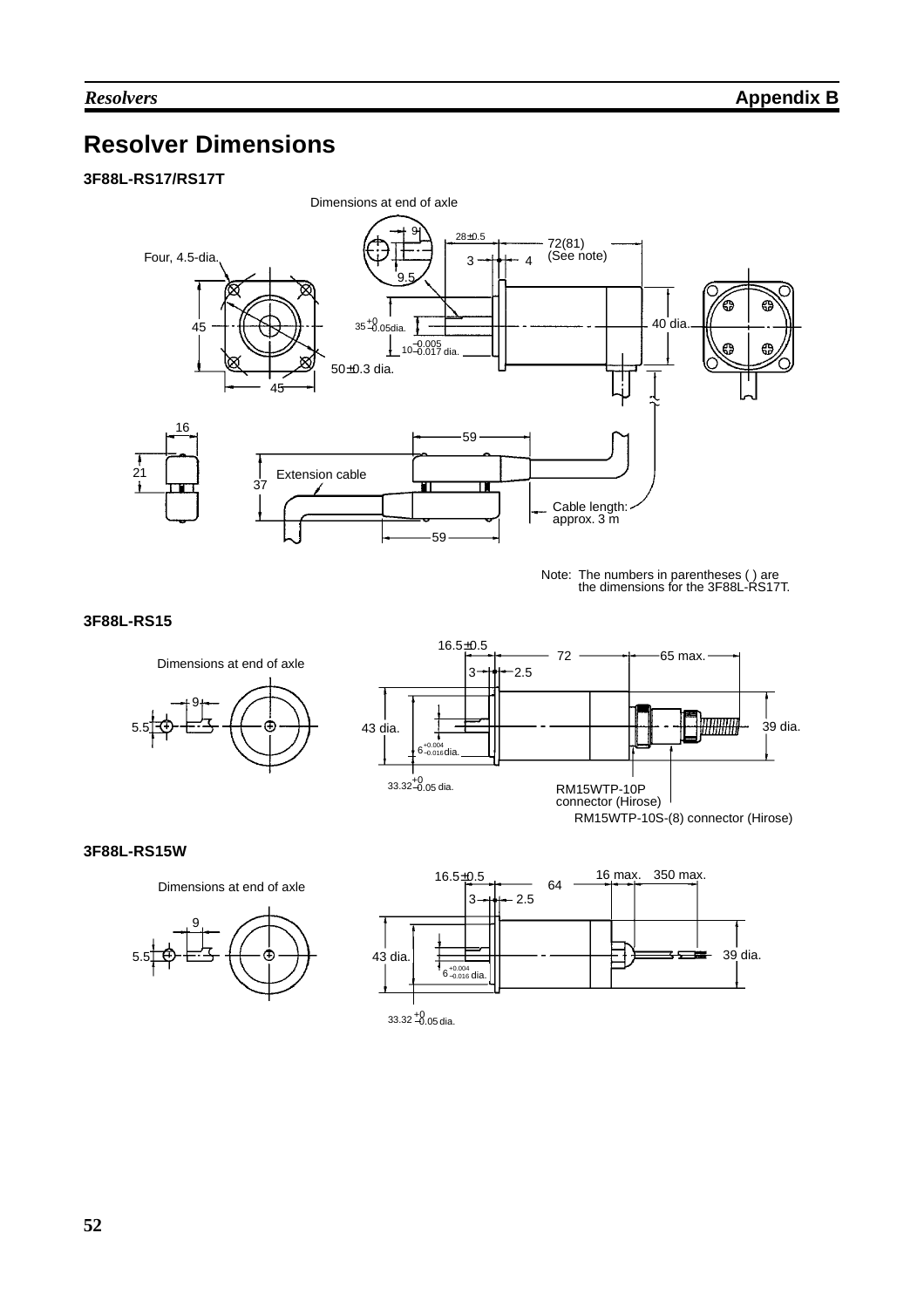# **Resolver Mounting Dimensions**

### **3F88L-RS17/RS17T (Flange Mounting)**

Recommended mounting holes



**Mounting** 



Plate thickness: 3 mm min.

**Note** The flange can withstand a force of 25 kgf (245 N) on the center of the resolver.

#### **3F88L-RS15/RS15W (Flange Mounting)**

Recommended mounting holes



Mounting



# **Linking the Resolver Directly to the Mechanical System**

Using the coupling (3F88L-RL6/RL10) provided with the resolver, link the rotational system's axle to the resolver's axle. If a torque of 1.7 to 2 times the allowable torque transfer is applied, damage will occur at the central region of the coupling, and the resolver alone will be given the maximum load. Keep the coupling's axial core misalignment and bending angle within the specifications.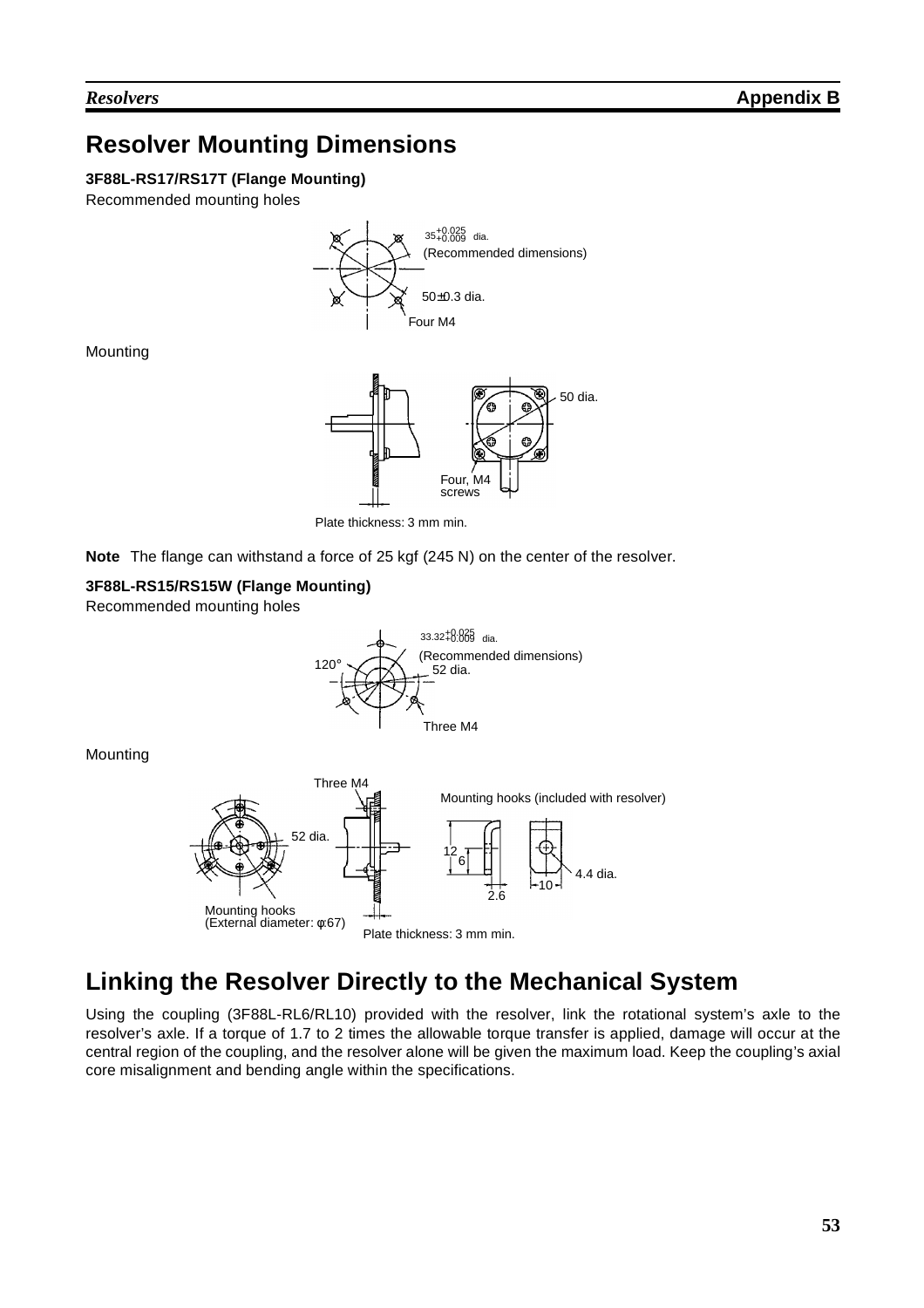### **Outer Shape of Coupling**



| <b>Coupling model</b> | Resolver model | ר dia.<br>- | ੮ dia. | -    |      |     |        |   | <b>Set screws</b> |
|-----------------------|----------------|-------------|--------|------|------|-----|--------|---|-------------------|
| 3F88L-RL10            | RS17(T)        | 10          | 22     | 26.2 | 19   | 3.6 | $\sim$ | L | M4x6 (four)       |
| 3F88L-RL6             | <b>RS15(W)</b> |             | 15     | 22   | 16.4 | 2.8 | 5.5    |   | M3x4 (four)       |

#### **Coupling Specifications**

| <b>Coupling model</b> | <b>Bending</b>                    | Axial core                       |                                           | Allowable torque transfer                               | <b>Set screws</b> |                                                    |
|-----------------------|-----------------------------------|----------------------------------|-------------------------------------------|---------------------------------------------------------|-------------------|----------------------------------------------------|
|                       | angle: $\theta$ 1 (see<br>note 1) | misalignment: t1<br>(see note 2) | $+20^{\circ}$ C                           | +80°C                                                   | <b>Size</b>       | <b>Tightening</b><br>torque                        |
| 3F88L-RL10            | 10 $\degree$ max.                 | $1.0$ mm max.                    | 30 kgf $\cdot$ cm<br>$\{2.94 N \cdot m\}$ | 18 kgf $\cdot$ cm<br>$\{1.76 N \cdot m\}$               | $M4 \times 6$     | 4.5 kgf • m<br>${0.44} N \cdot m$                  |
| 13F88L-RL6            | $10^{\circ}$ max.                 | $1.2$ mm max.                    | 10 kgf $\cdot$ cm<br>$\{0.98 N \cdot m\}$ | 6 kgf $\cdot$ cm<br>$\{0.58\ \text{N} \cdot \text{m}\}$ | $M3 \times 5$     | 2.5 kgf • m<br>$\{0.24 \text{ N} \cdot \text{m}\}$ |

Note 1:



Note 2: Axial core misalignment



#### **Coupling Linkage Specifications**



- **Note** 1. In the diagram above, perform the linkage in the space indicated by C, such that the axial core does not protrude. If rotation occurs with the axial core protruding, the coupling will loosen and damage the machinery.
	- 2. If the the bending angle or axial core misalignment is too large, not only will the service life of the coupling be shortened but the accuracy of the resolver rotation angle will be adversely affected.

# **Wiring Resolver Cables**

For the resolver cable, use a special cable to protect against external noise. If wiring or repeater connections are used in the middle of the cable, adverse effects can easily occur.

If an extension is required, use the special-purpose 3F88L-CRIIIC Extension Cable.

Secure the resolver cable so that no external force is applied to the cable.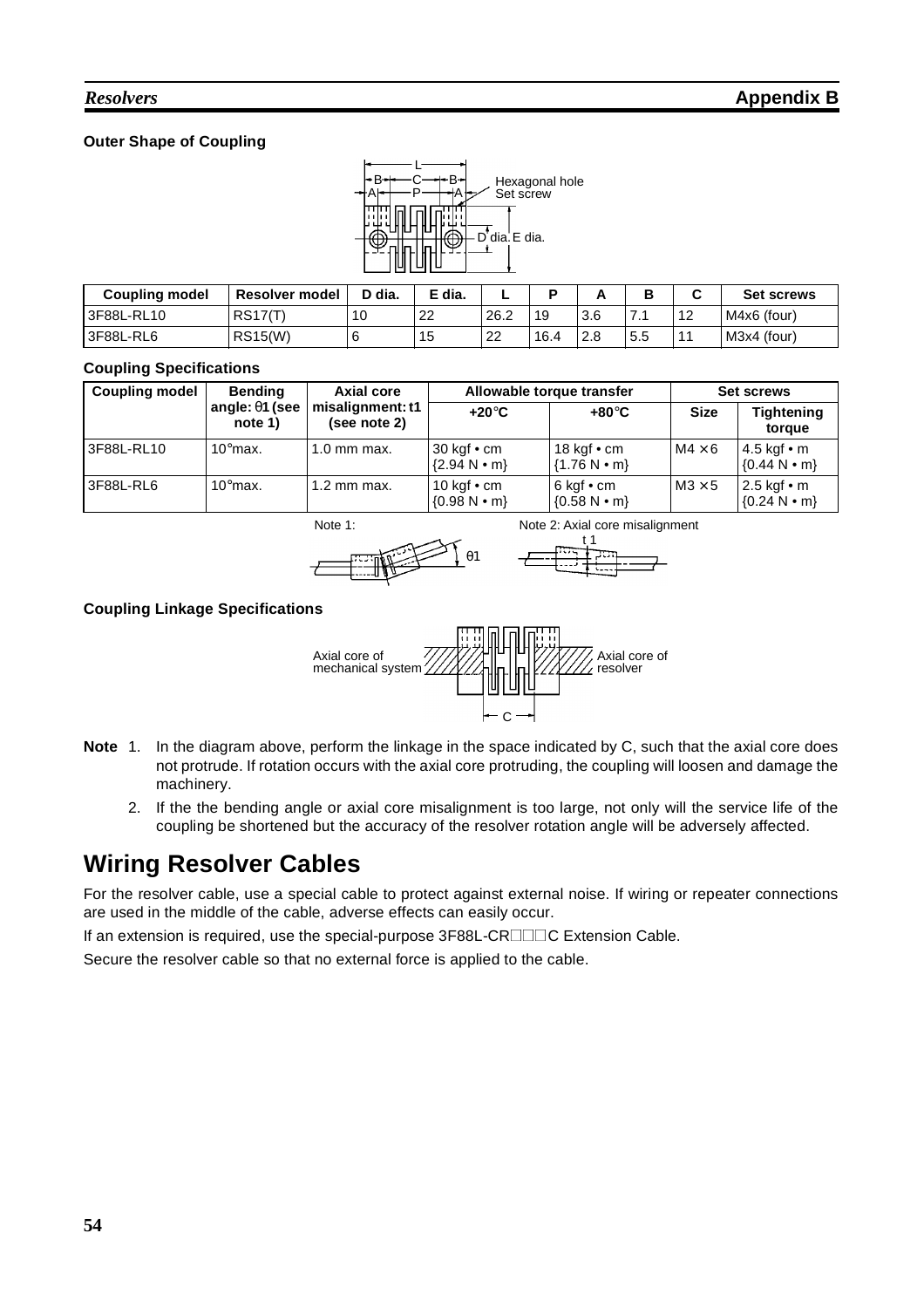#### **Correct Connection Example**

Resolver's 3F88L-CR0R2A Auxiliary Connection Cable (provided with the Cam Positioner Unit).



The resolver cable transmits signals that require precision at low voltage. In order to avoid receiving inductive noise that could adversely affect these signals, it is recommended that resolver cables be wired as far as possible from other lines.

Keep in-panel wiring as far away as possible from control wires and power lines.

External wiring should be contained in a weak-current duct used exclusively for that purpose, and it should be covered with a grounded metal plate.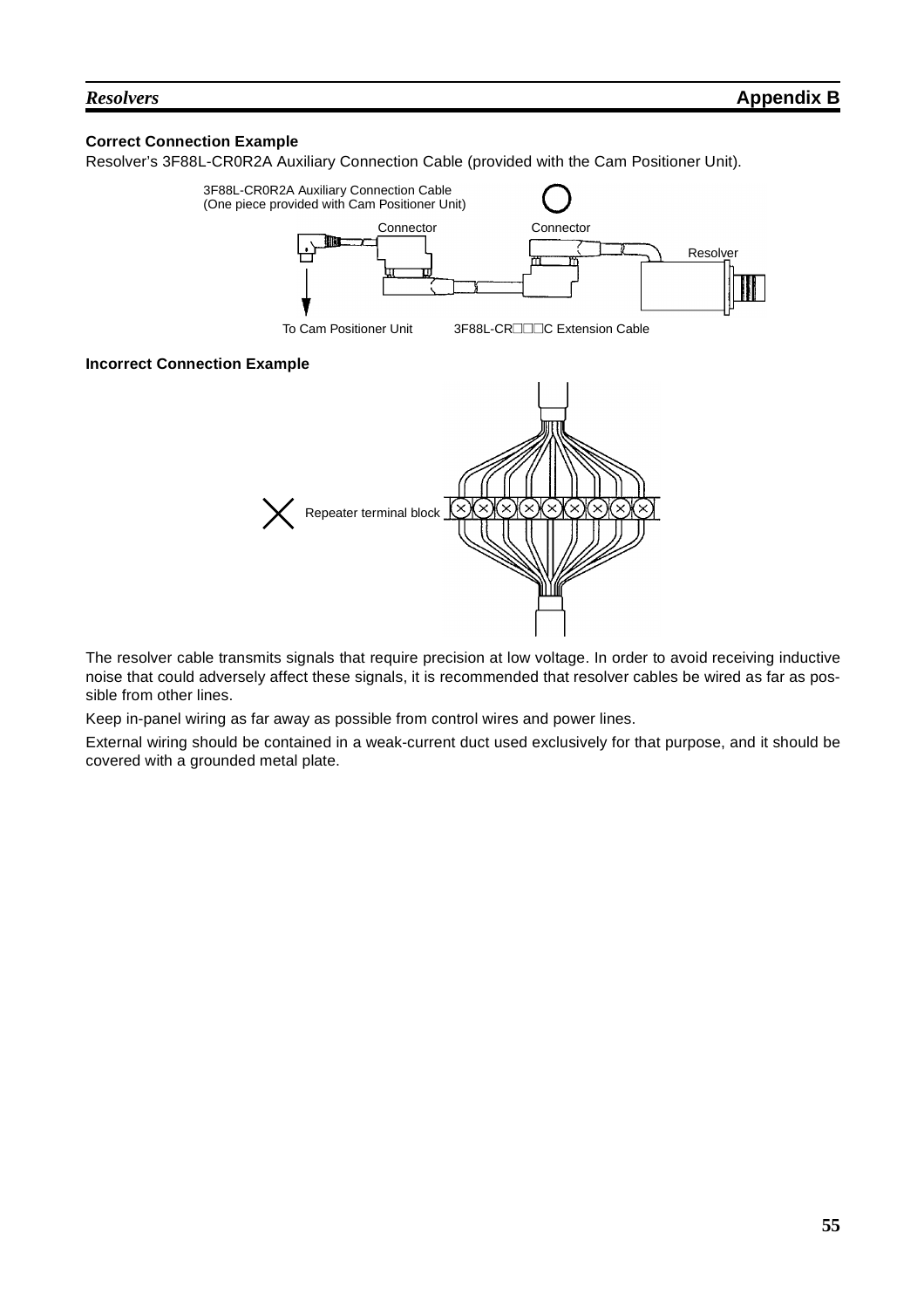# **Appendix C Dimensions**

# **Cam Positioner Unit**

Weight: 350 g

**Unit Dimensions**



Approx. 200

 $17$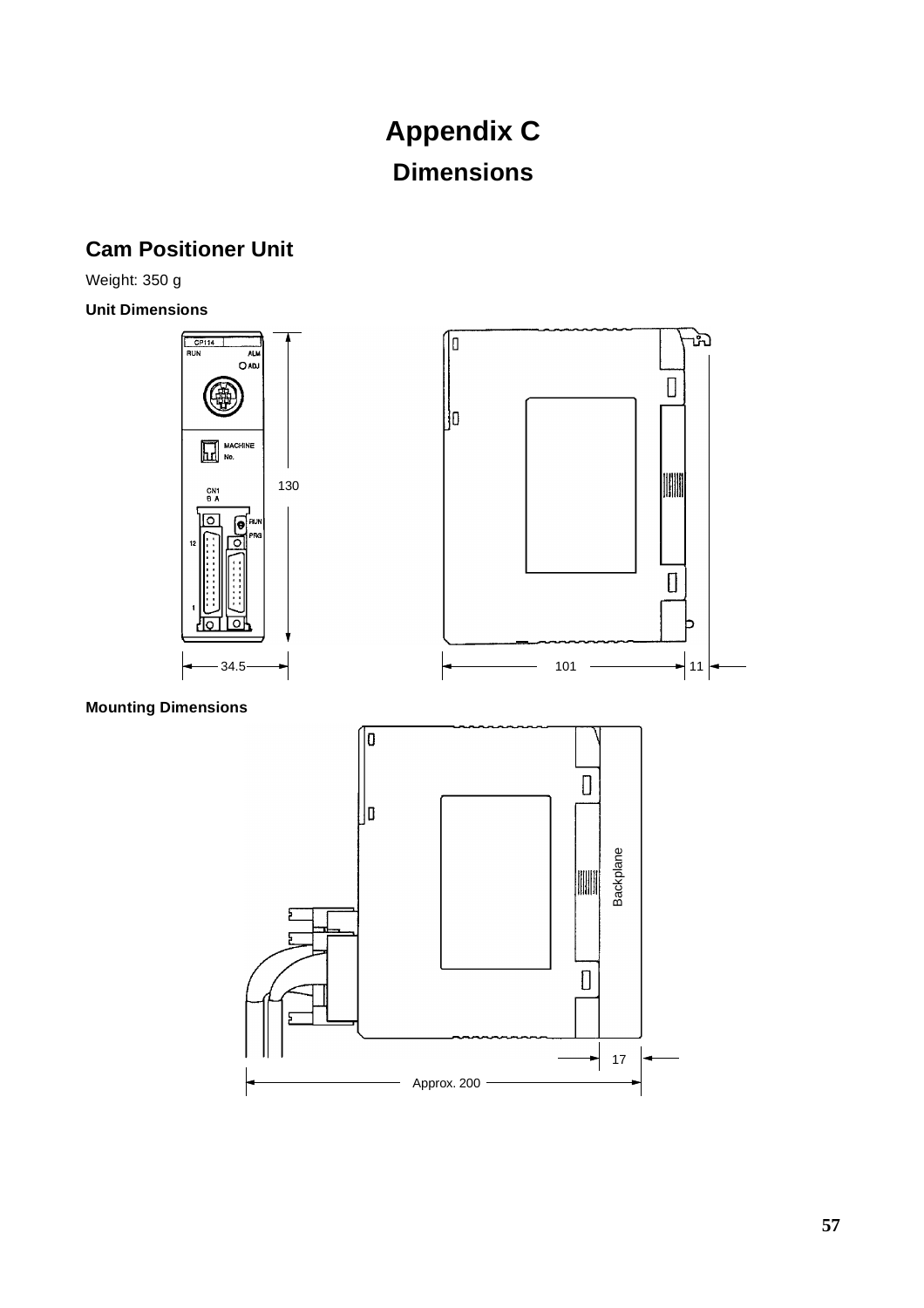## **Data Setting Console**

Weight: 120 g

### **Unit Dimensions**



Allow a clearance of at least 150 mm behind the Data Setting Console when it is installed in the panel to allow cable connectors to be inserted. A clearance of 50 mm is sufficient if the rear panel can be opened.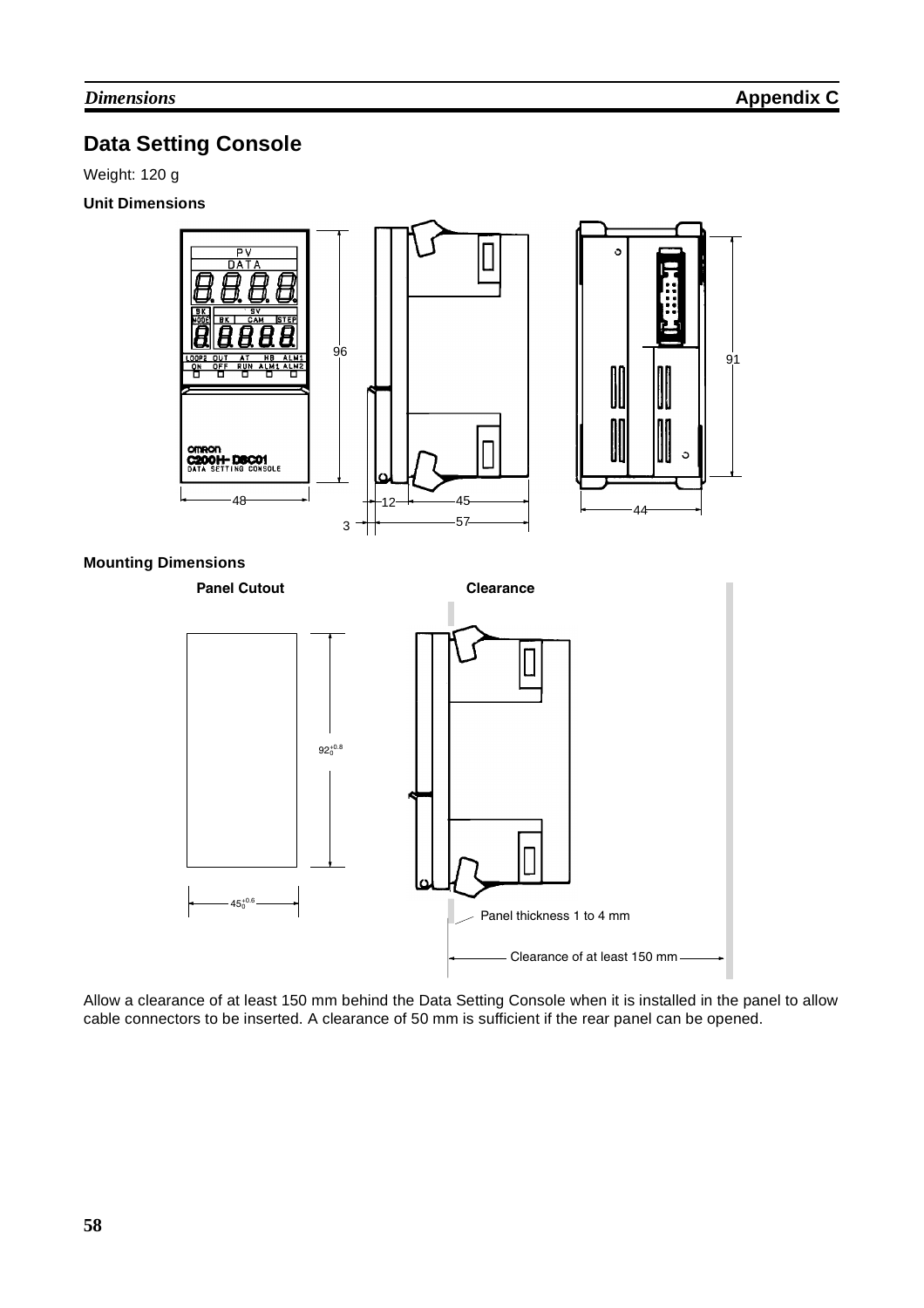# **Index**

# **B**

bank number setting program, 37 bit allocation data contents, 27 BK (BANKS) *See also* display functions

# **C**

CAM *See also* display functions cam output data, 49 output points, 49 setting data and outputs, 18 cam ON/OFF data monitoring, 43 programming, 38 retrieving procedures, 36 setting operations, 33

# **D**

DATA *See also* display functions data input present value display, 49 modes *See also* modes monitoring, 18 setting, 17 setting for peripheral devices, 32 data contents dedicated DM, 32 general DM, 32 Data Memory DM number allocation, 26 General DM, 31 Read Only data, 31 Data Setting Console functions, 16 nomenclature, 15 operating procedures, 14 display functions BK, 16 CAM, 16 DATA, 16 MODE, 16 STEP, 16

# **E**

error codes, 30 errors causes and corrections, 46 clearing, 48 data setting console display, 48 indicators, 48

# **F–K**

features, 2 I\O unit duplicate error, 48 internal power consumption, 49 keyboard functions, 17

# **M**

memory bit allocation, 27 number allocation, 26 word allocations, 26 MODE *See also* display functions modes adjustment operation, 23 data setting procedure, 19 monitoring cam angle, 23 monitoring process execution cycles, 22 protect setting, 20 selection, 19 setting process revolutions, 21 mounting racks maximum Units, 4

# **N–O**

nomenclature and functions, 6 ON/OFF control operating specifications, 49 operation displays, 16 origin adjustment, 24, 33, 49 outputs external, 49

## **P**

peripheral devices data setting, 32 operations, 32 origin adjustment, 33 retrieving cam ON/OFF data, 35 setting bank number, 33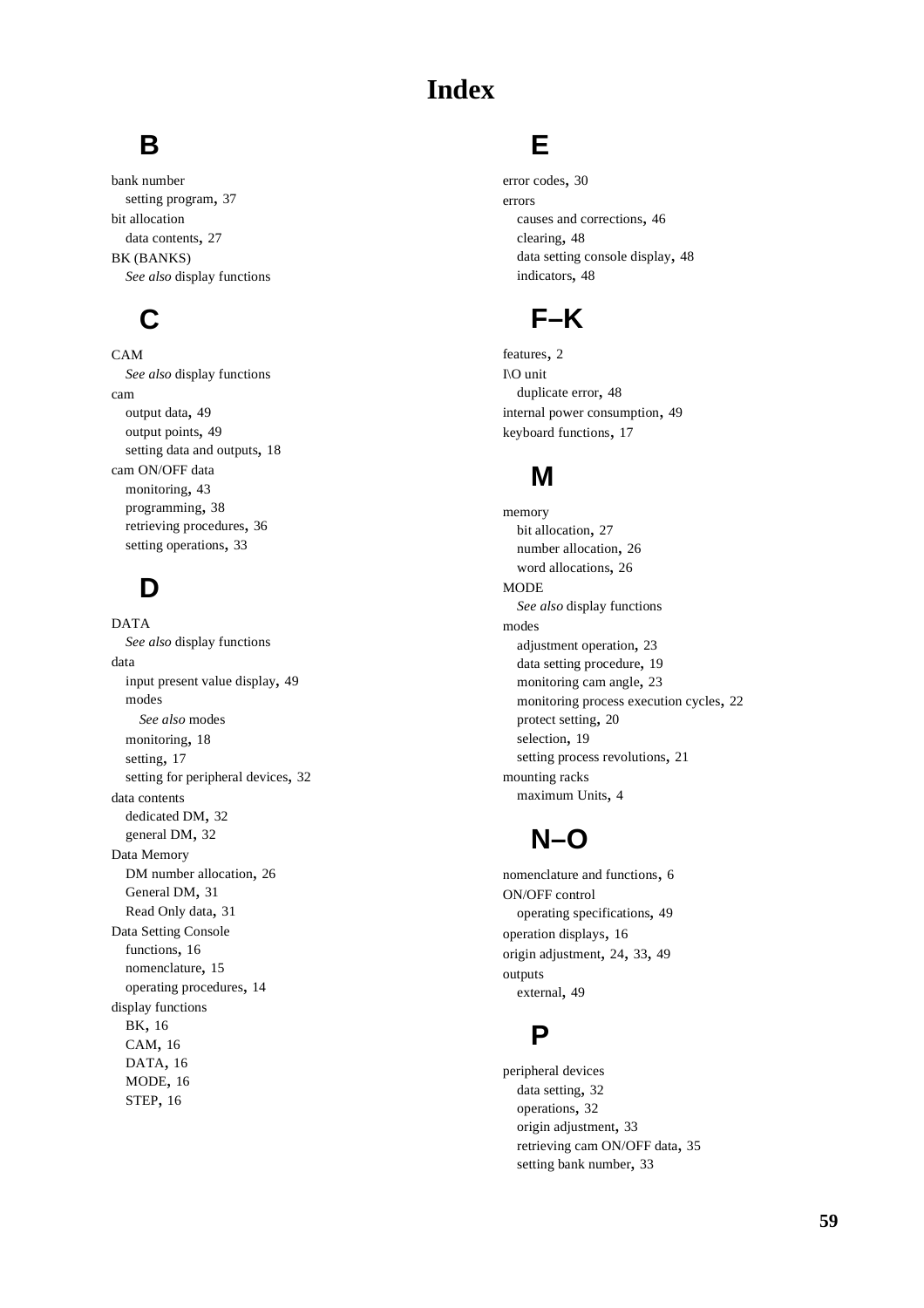#### *Index*

startup operation, 33 power supply external, 49 precautions applications, xiii general, xii operating environment, xii safety, xii programming monitoring cam ON/OFF data, 43 setting bank number, 37 setting cam ON/OFF data, 38

# **R**

resolver cable models, 51 connecting, 11 models, 51 specifications, 49

# **S**

selectors specifications, 49 single process setting number of revolutions, 36 Slave Rack mounting parameters, 4

Special I/O Units maximum on Slave rack, 4 specifications, 49 **STEP** *See also* display functions switch settings DIP switch, 8 operation mode selection, 7 origin adjustment switch, 8 unit number, 7 system configuration, 3

# **U**

Unit dimensions, 49, 57 mounting dimensions, 57 weight, 49

# **W**

wiring connecting, 10 connecting resolver, 11 Data Setting Console, 12 external cam output, 8 precautions, 12 preventing noise, 10 recommended cables, 9